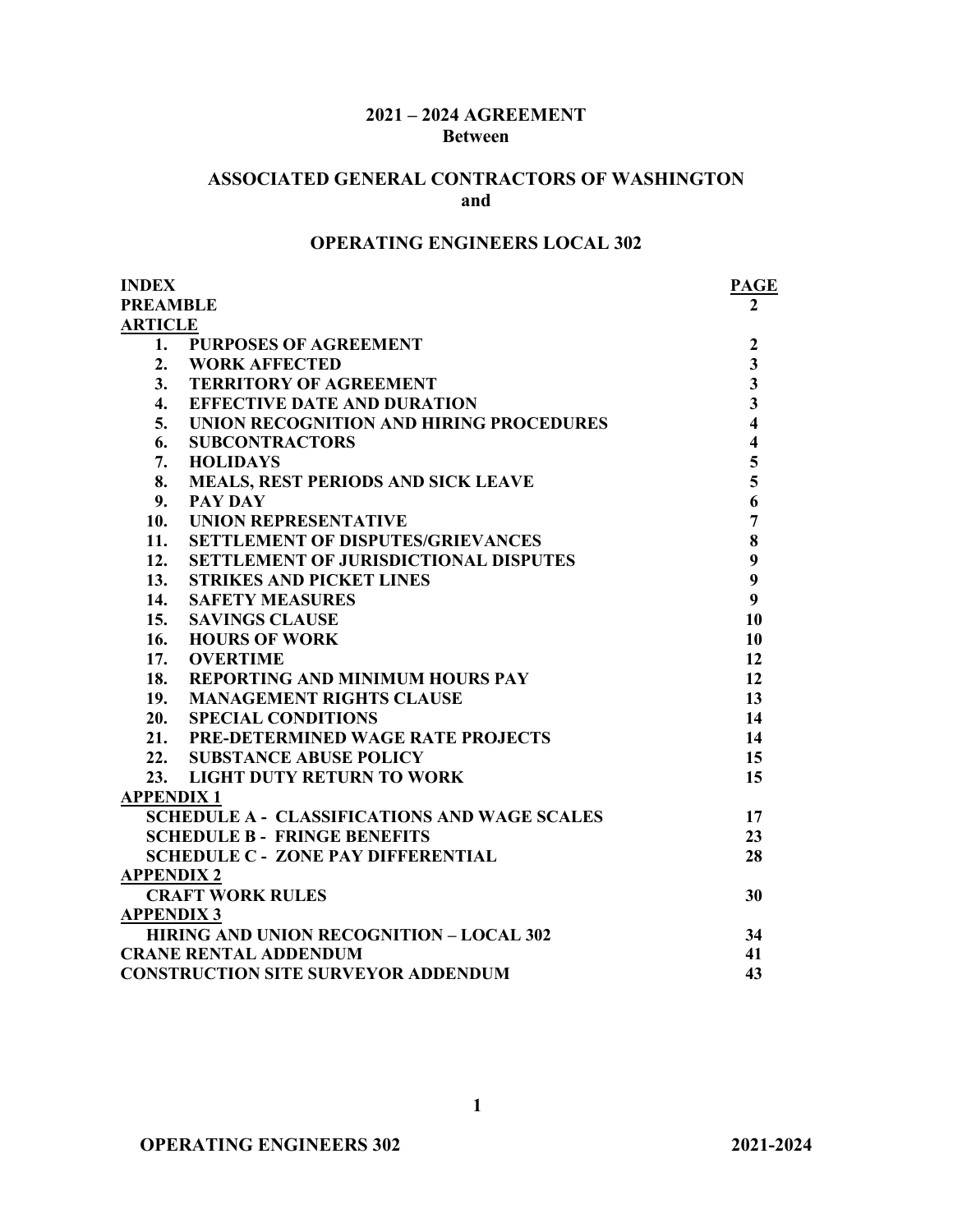#### **2021-2024 AGREEMENT**

#### **between**

#### **ASSOCIATED GENERAL CONTRACTORS OF WASHINGTON**

#### **and**

#### **OPERATING ENGINEERS LOCAL 302**

#### **PREAMBLE**

This Agreement is a Collective Bargaining Agreement between the Employer listed on the cover sheet (hereinafter referred to as the "Employer") and Local 302 International Union of Operating Engineers.

This is a collective bargaining Agreement between Employer and Local 302 International Union of Operating Engineers, (hereinafter referred to as the "Union"), and shall constitute an Agreement between the parties hereto for the work, conditions and wage rates provided for herein in the territory outlined in Article 3.

#### **ARTICLE 1 PURPOSES OF AGREEMENT**

SECTION 1. The purposes of this Agreement is to promote the settlement of labor disagreements by conference, to prevent strikes and lockouts and to stabilize wages and working conditions in building, heavy highway construction and engineering work in the area affected.

SECTION 2. Bylaws of either party are not a part of this Agreement. It is agreed and understood between the parties hereto that this Agreement contains all the covenants, stipulations and provisions agreed upon by the parties hereto. No agent or representative of either party has authority to make any promise, inducement or agreement contrary to the provisions herein.

SECTION 3. The AGC of Washington acting on behalf of those individual member firms, having received a demand for recognition by the Union and having been presented with and accepting proof that the Union represents a majority of its employees, acknowledges and affirms that the Union is the sole and exclusive bargaining representative of its employees covered by the Principal Agreements under Section 9(a) of the National Labor Relations Act.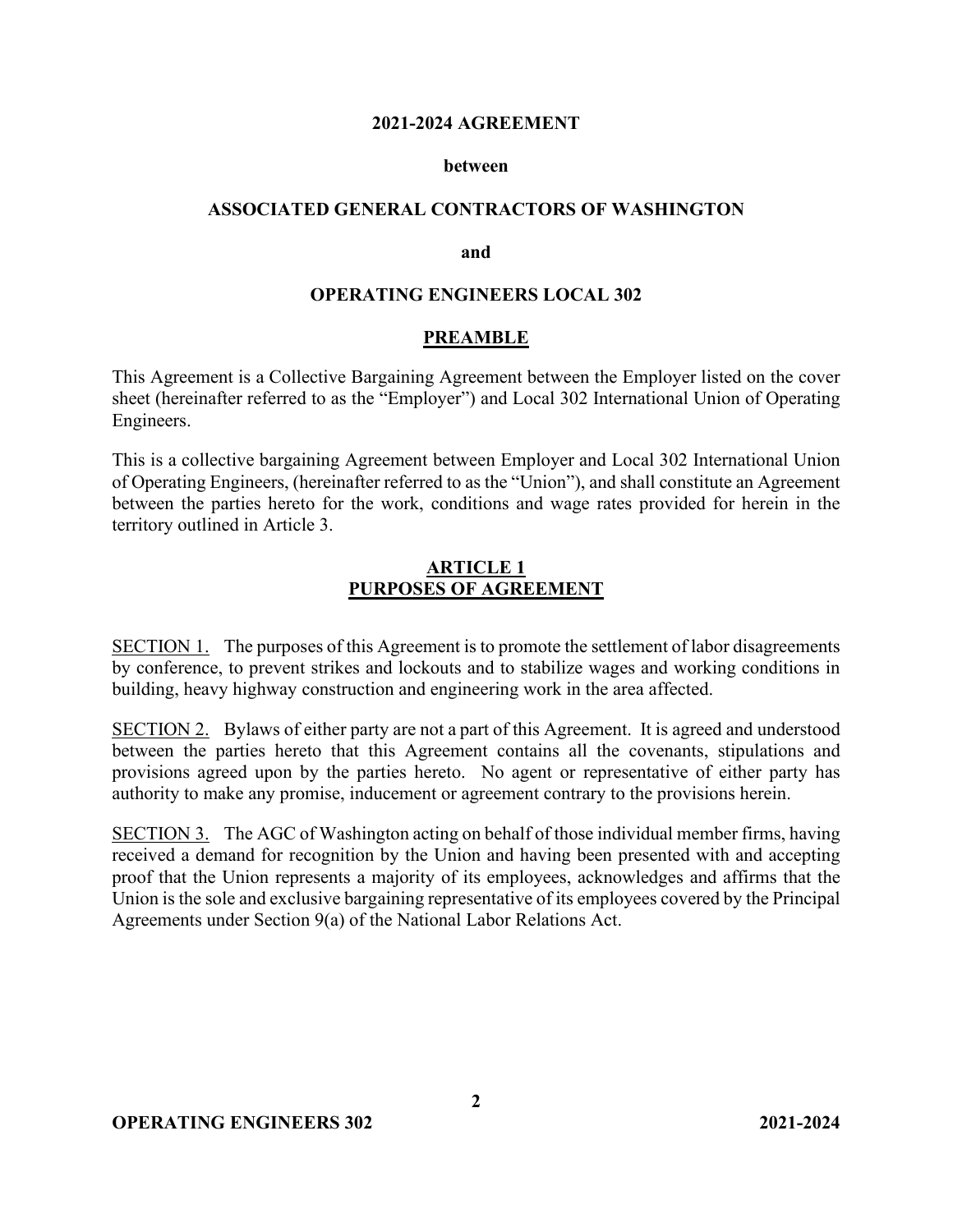#### **ARTICLE 2 WORK AFFECTED**

SECTION 1. This Agreement shall cover all Highway, Building, Heavy Construction and Engineering projects including the loading and unloading of barges or other carriers of the Employer's materials and equipment at loading facilities for the contractor's work performed by Employer parties to this Agreement in the counties outlined in Article 3.

SECTION 2. For clarification, Heavy, Highway and Engineering projects are defined as follows: Construction of railroads, street railways, roads, highways, streets, alleys, sidewalks, curbs and gutters, paving, (portland cement or asphaltic concrete), airports, bridges, overpasses, sewers, water mains, sanitation projects, irrigation projects, flood control projects, reclamation projects, reservoirs, dams, dikes, levees, revetments, channels, aqueducts, channel cutoffs, jetties, breakwaters, harbor developments, docks, dry docks, piers, abutments, retaining walls, transmission lines, duct lines, subways, shafts, tunnels, excavation of earth and rock, power generating projects, reinforced earthwork, and all other heavy construction and engineering operations in connection therewith, and all site clearing, demolition work, hazmat, pipeline and refinery work when covered by this Agreement.

SECTION 3. For further clarification, the term "Building" shall mean a building structure, including modifications thereof, or additions or repairs thereto, intended for use for shelter, protection, and comfort.

#### **ARTICLE 3 TERRITORY OF AGREEMENT**

This Agreement shall cover all work (as outlined in Article 2) performed by Employers, party to this Agreement in the following counties: Clallam, Jefferson, Mason, Grays Harbor, Kitsap**,** Island, San Juan, King, Snohomish, Skagit, Whatcom, Kittitas, and that portion of Okanogan, Chelan, Douglas, and Yakima lying west of the 120<sup>th</sup> Meridian in the State of Washington.

## **ARTICLE 4 EFFECTIVE DATE AND DURATION**

SECTION 1. This Agreement shall be effective commencing, June 1, 2021, and shall continue in force and effect through May 31, 2024. Upon its expiration, this Agreement shall continue from year to year, June 1 through May 31 of each year, by automatic renewal unless changed or terminated. For the purpose of negotiating alterations in wages and other terms and conditions of employment, the Employer, or Local 302 may open this Agreement or any contract effectuated through automatic renewal by giving written "Notice of Opening" not later than sixty (60) nor more than ninety (90) days prior to the expiration date. "Notice of Opening" is in no way intended by the parties as a termination of nor shall it in anyway be construed as a termination of this Agreement or any annual contract effectuated through automatic renewal nor as forestalling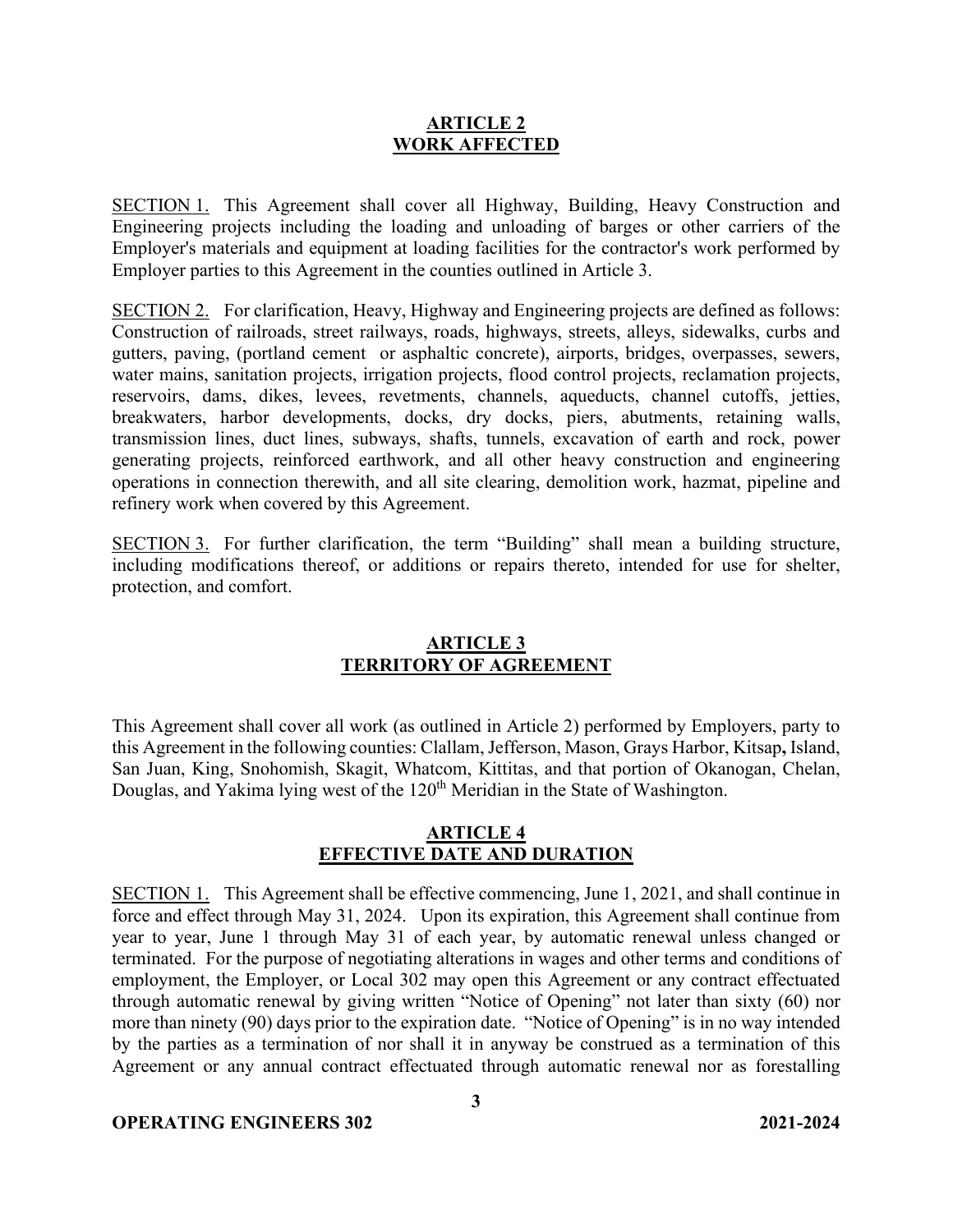automatic renewal as herein provided. The parties reserve the right to economic recourse in negotiations, except during the interval between the giving of "Notice of Opening" and the expiration date.

SECTION 2. Except by mutual written agreement, termination of this Agreement or any annual contract effectuated through automatic renewal, must to the exclusion of all other methods, be perfected by giving written "Notice of Termination" not later than sixty (60) not more than ninety (90) days prior to the expiration date, whereupon the contract shall, on its expiration date, terminate. Effective termination eliminates automatic renewal.

SECTION 3. Any "Notice of Opening" or "Notice of Termination" given in hand within sixty (60) days of any expiration date shall be absolutely null and void and completely ineffective for all purposes.

## **ARTICLE 5 UNION RECOGNITION AND HIRING PROCEDURES**

SECTION 1. Hiring practices and maintenance of Union membership shall be under the Appendix "3" attached hereto and hereby made a part of this Agreement.

SECTION 2. There will be no discrimination against any employee because of past or present union activities or because of race, creed, sex, age, or color.

SECTION 3. Wherever words denoting a specific gender are used in this Agreement, they are intended and shall be construed so as to apply equally to either gender.

## **ARTICLE 6 SUBCONTRACTORS**

SECTION 1. If an Employer bound by this Agreement contracts or subcontracts any work covered by this Agreement to be done at the job site for the construction, alteration or repair of a building structure or other work to any person or proprietor who is not signatory to this Agreement, the Employer shall require such subcontractor to be bound to all the provisions of this Agreement for the duration of his project only, or such Employer shall maintain daily records of the subcontractors' employees' job site hours and be liable for payment of the difference of these Employees' wages, Health & Security, Pension and Apprenticeship-Retraining contributions in accordance with this Agreement.

SECTION 2. Whenever the Employer is obligated to satisfy governmental subcontracting requirements, the Union and the Employer by mutual agreement may waive this provision, prior to commencement of the work in the event an Employer and Union are unable to find qualified competitive Union subcontractors to meet these requirements**.**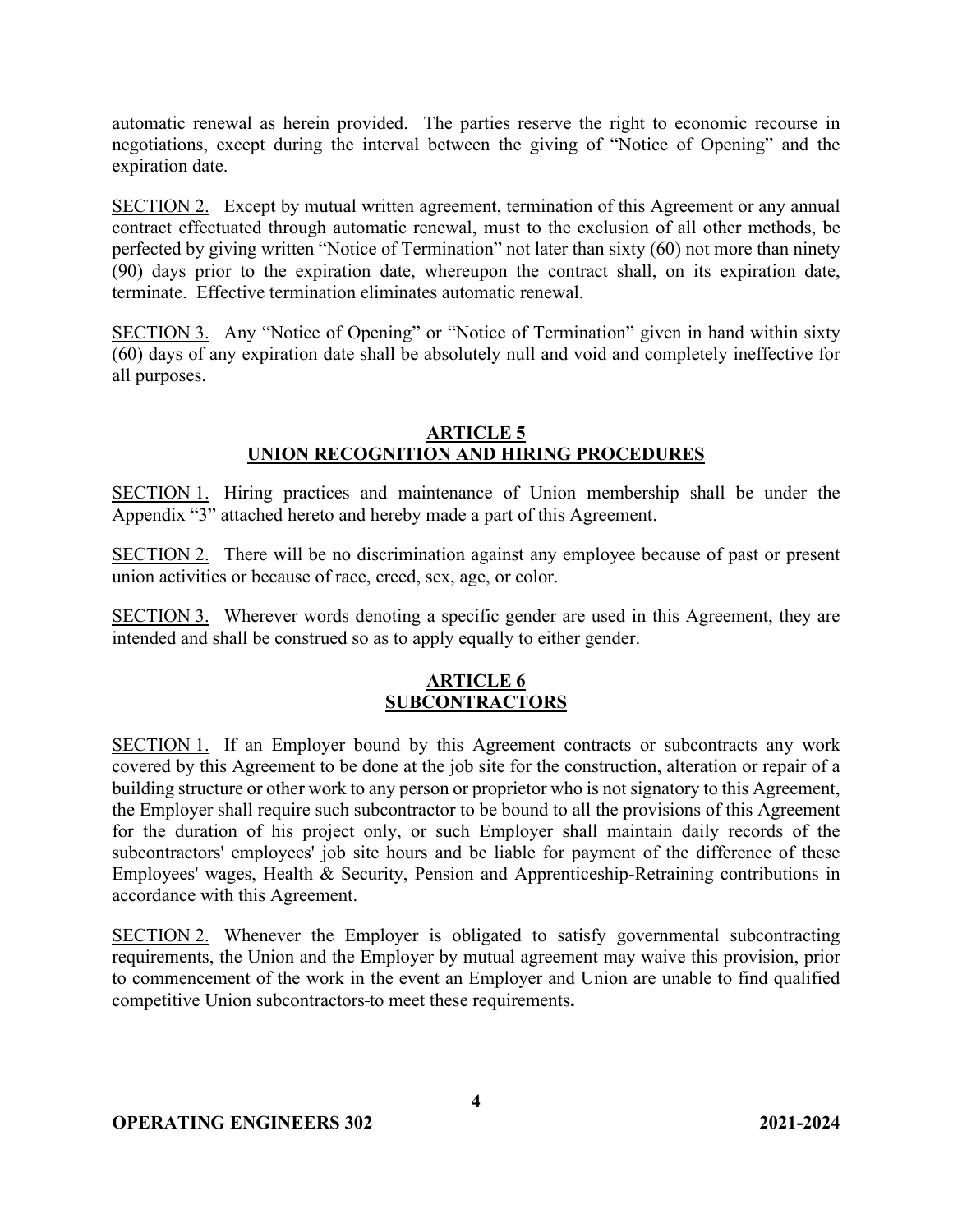## **ARTICLE 7 HOLIDAYS**

Holidays recognized by this Agreement shall be New Year's Day, Martin Luther King Jr. Day, Memorial Day (last Monday in May), Fourth of July, Labor Day, Thanksgiving Day, Friday and Saturday after Thanksgiving Day, and Christmas Day. Any holiday which falls on a Sunday shall be observed as a holiday on the following Monday. A holiday shall be a twenty-four (24) hour period, beginning with the regular starting time of the first shift on the date of the holiday and all single shift hours that fall on a holiday shall be paid at the holiday rate of pay. No work shall be performed on Labor Day except to protect life and property or by written mutual agreement of the Union and the Employer. If any of the listed holidays falls on a Saturday, the preceding Friday shall be a regular workday.

### **ARTICLE 8 MEALS, REST PERIODS AND SICK LEAVE**

SECTION 1. MEAL PERIODS. Employees shall not be required to work more than five (5) hours from the start of the shift without at least a one-half (½) hour unpaid meal period. This meal period shall not begin earlier than three and one-half (3½) hours after the start of the shift.

- A. Late Meal. If employees are required to work past five (5) hours, they shall be paid one-half  $(\frac{1}{2})$  hour at the applicable overtime rate and must be allowed time to eat their meal which shall be considered as time worked. The one-half  $(\frac{1}{2})$  hour meal period shall not be scheduled at the end of the shift.
- B. Missed Meal. If not allowed time to eat their meal, an additional one-half  $(\frac{1}{2})$  hour for a total of one (1) hour at the applicable overtime rate shall be added to the hours worked.
- C. Meal Beyond Shift. Employees required to work more than two (2) hours after the end of the regular shift shall be allowed a second meal period, which shall be considered as time worked, and if it is impractical for the employees to leave the job, they shall be provided a meal by the Employer.
- D. Missed Meal Beyond Shift. If not allowed a second meal period, an additional one-half  $(\frac{1}{2})$  hour for a total of one (1) hour at the applicable overtime rate shall be added to the hours worked.
- E. Meal Ten Hour Shift. In the event that the Employer establishes a ten (10) hour shift, the above meal periods shall be at mid-shift. Employees' meal period may be staggered during the period of three and one-half  $(3\frac{1}{2})$  to five (5) hours from the start of the shift to cover necessary work of a continuous nature.
- F. Additional Meals. A meal period is required every five (5) hours after the second meal period and shall be considered as time worked. If not allowed to eat their meal, an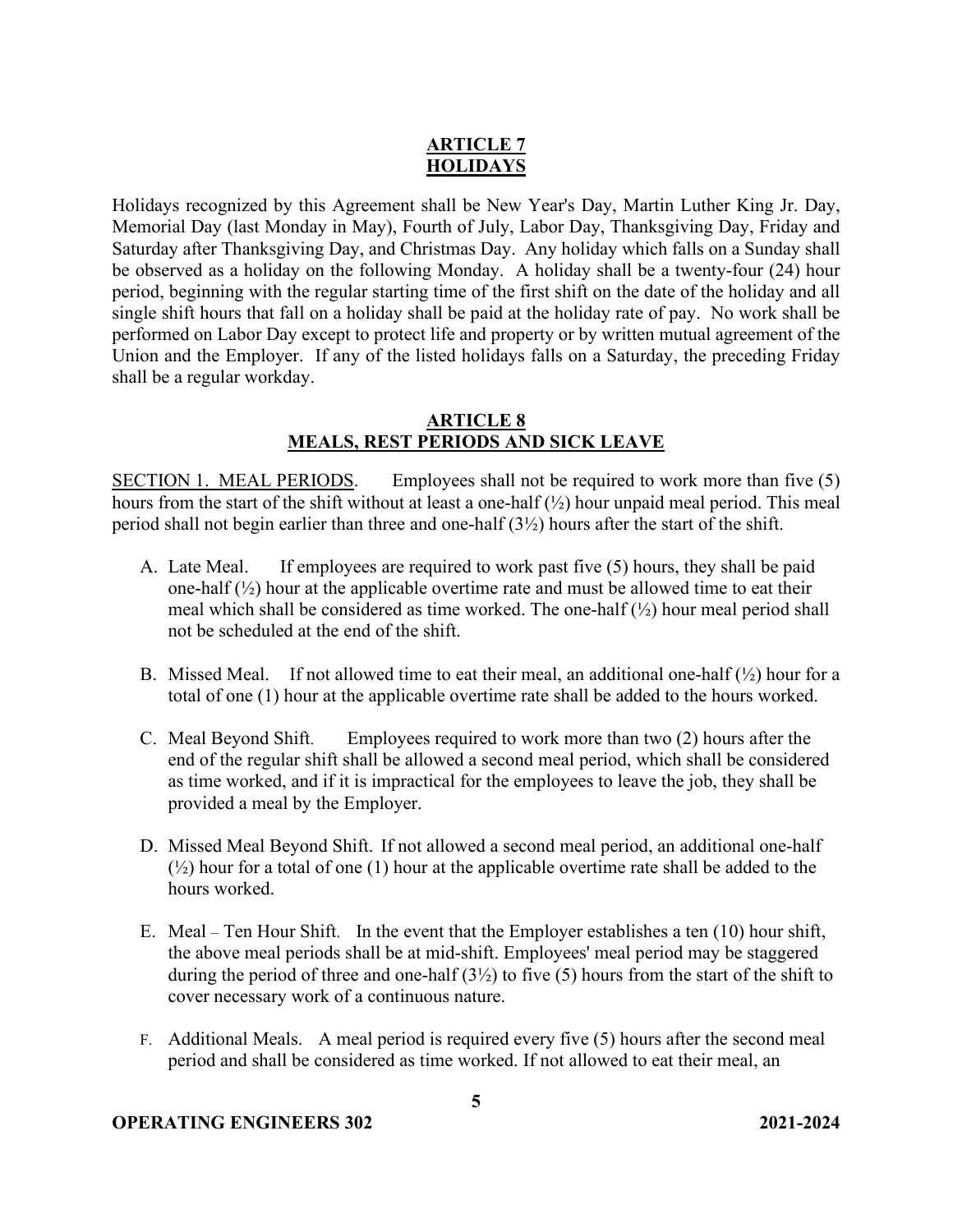additional one-half  $\binom{1}{2}$  hour at the applicable overtime rate shall be added to time worked for a total of one (1) hour at the applicable overtime rate.

## SECTION 2. REST PERIODS.

- A. The nature of the construction work covered by this agreement allows intermittent rest periods. Employers shall provide such intermittent rest periods as work flow permits, not to exceed to 10 minutes for each 4 hours worked. Scheduled rest periods are not required, nor allowed.
- B. Such intermittent rest periods shall be taken on the work site, at the employee's place of work.
- C. It will be the responsibility of each employee to take such intermittent rest periods. If an employee does not take a rest period, then the employee must notify his supervisor and a rest period will be provided.

## SECTION 3. PAID SICK LEAVE

The parties to this agreement hereby expressly waive the provisions of the City of Seattle Ordinance 123698, requiring paid sick leave, City of Tacoma Ordinance 28275 requiring paid leave, and/or any city, state or county ordinance, rule or regulation granting paid sick leave to the employees under the jurisdiction of this Agreement, assuming that said ordinance, rule or regulation allows for such a waiver. The parties will collaborate to prevent further such provisions from being adopted by political entities within the jurisdiction of this agreement.

## **ARTICLE 9 PAY DAY**

SECTION 1. Employees shall be paid in full once each week (on the same day), but in no event shall more than five (5) days' wages be withheld (Saturday, Sunday and holidays excluded).

If the regular payday falls on a Holiday, the employees shall be paid on the last regular work day before the holiday.

The Employer will have the following options of making payment: negotiable check made on a local bank, paid prior to quitting time at job site, direct deposit in employees' bank account, or by mail.

The Employer shall make available for each employee at the time of payment of wages, an itemized statement showing the pay basis (i.e., hours or days worked), rate or rates of pay, gross wages, and all deductions for that pay period. In addition, the name, address and phone number of the Employer shall be indicated. Electronic or online statements are acceptable. If a paper statement is requested by the employee, in person at the main office then the Employer will provide a copy within two (2) business days.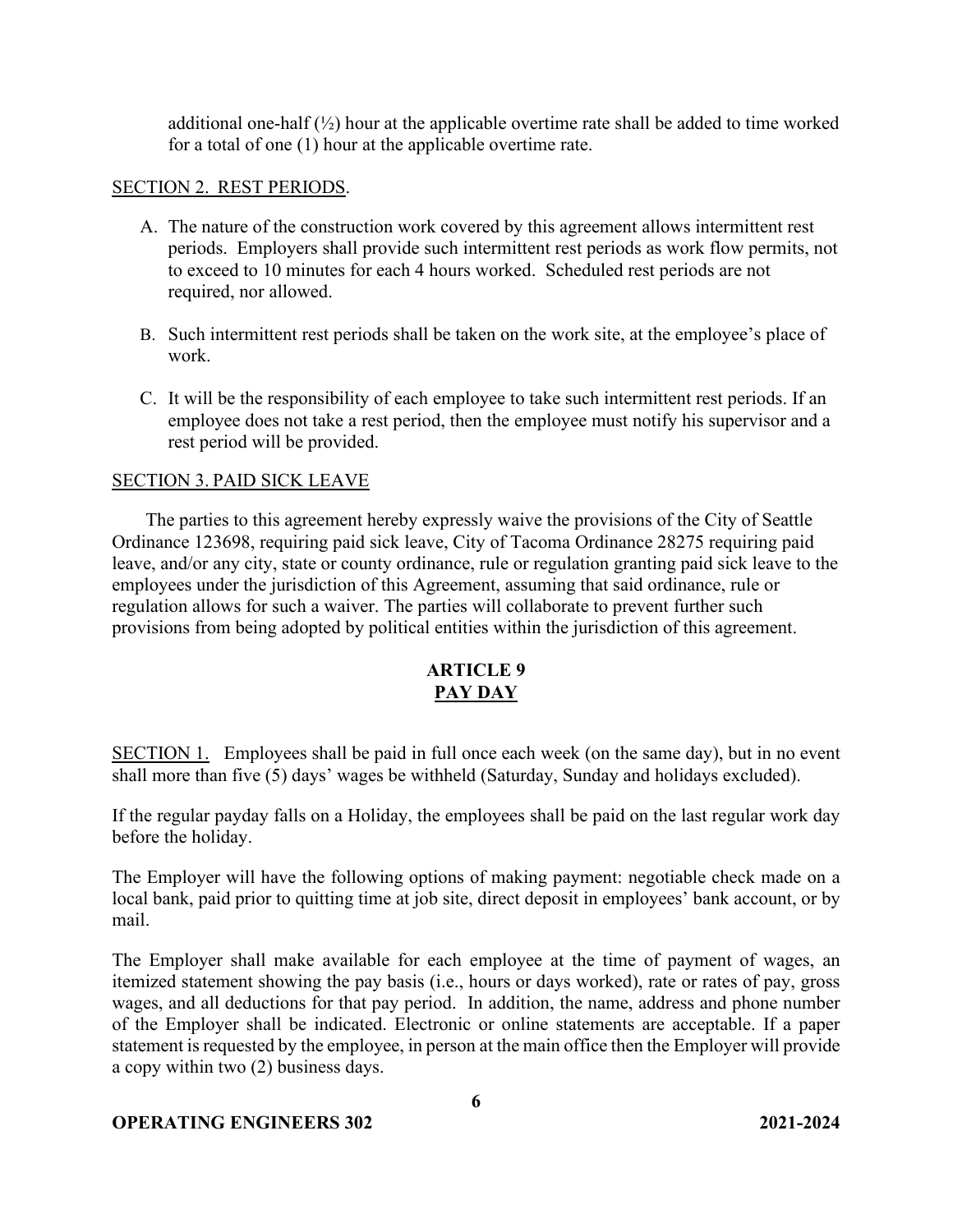No adjustment of disputed pay will be made unless the Employee or the Union shall make a claim in writing to the Employer's representative within fifteen  $(15)$  days from the pay period in question, or from the date of any pay adjustment.

SECTION 2. Employees who quit, shall be paid not later than the next regular pay period.

SECTION 3. When Employees are laid off or discharged, they shall be paid in full immediately. Employees laid off or discharged, who are paid by direct deposit in their bank accounts, shall be paid not later than the next regular business day.In the event that the employee is not paid immediately, he shall receive two (2) hours pay at the appropriate hourly wage rate for each twenty-four (24) hour period for the first forty-eight (48) hours. Thereafter the Employee will be paid four (4) hours pay at the appropriate hourly wage rate for each twenty-four (24) hour period until said check is mailed to an address of the Employee's choice. The postmark on the envelope will serve as the cutoff for any penalty.

SECTION 4. If the payment is not made expressly as provided in this article, then the Employee shall be paid two (2) hours pay at the appropriate hourly wage rate for each twenty-four (24) hour period for the first forty-eight (48) hours (Saturday, Sunday and holidays excepted). Thereafter, the employee will be paid four (4) hours pay at the appropriate hourly wage rate for each twentyfour (24) hour period until payment is made. In the case of payment by mail, the postmark on the envelope will serve as the cutoff for any penalty.

### **ARTICLE 10 UNION REPRESENTATIVE**

SECTION 1. The Union representatives shall have access to all places where employees covered by this agreement are employed provided they do not unduly interfere with the work of employees, and that they fully comply with the safety and security procedures established for the projects. On projects with restricted access, the Employer will cooperate with the Union officials in this regard as far as regulations permit.

SECTION 2. One or more working Stewards from among the members working on the job may be appointed by the Union to represent the members on the job. The Employer shall be informed in writing of the names of the appointed Stewards. Only such Stewards shall be accorded recognition by the Employer. The designated Union Representative shall be consulted by the Employer prior to a job Steward's termination or layoff. The job Steward shall normally discuss issues arising under this Agreement with the job supervisor and transmit to the Union Representative all disputes emanating from the job. The job Steward(s) shall be among the last working members terminated provided they are qualified for the remaining work available on the job.

Although there shall be no non-working Stewards, it is recognized that the Steward has an important function in maintaining harmony and cooperation on the job.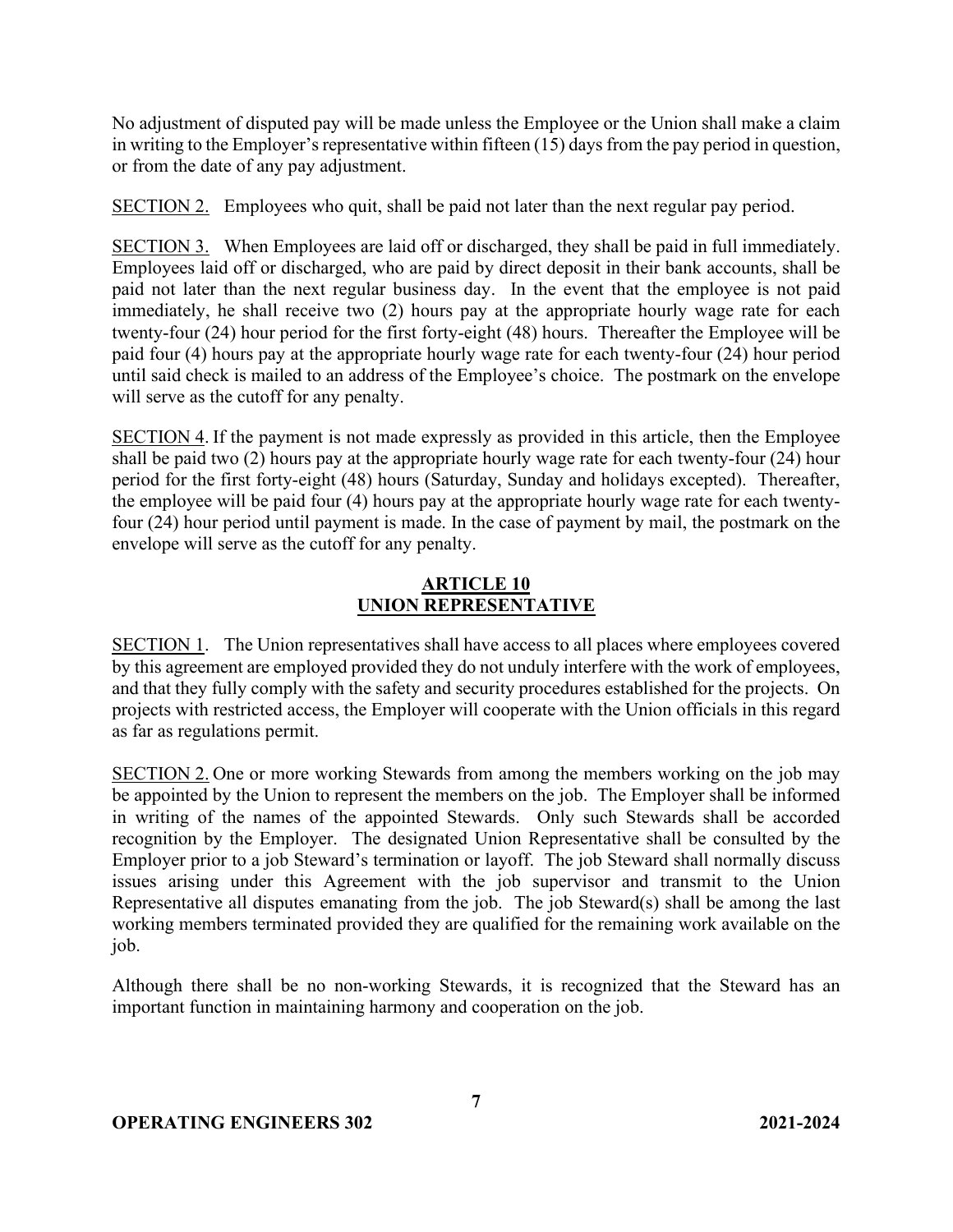### **ARTICLE 11 SETTLEMENT OF DISPUTES/GRIEVANCES**

SECTION 1. In cases of violation, misunderstandings or differences in interpretation of this Agreement, there shall be no cessation or stoppage of work. Both parties pledge their immediate cooperation to eliminate the above mentioned possibilities, and the procedure in Section 2 is outlined for this purpose.

SECTION 2. In the event that a dispute arising on the job the following procedure will be followed to address the dispute:

Step One: In the event that a dispute arising on the job cannot be satisfactorily adjusted on the job between the representative of the Union involved and the Employer, the dispute shall promptly (not later than fifteen (15) working days), be referred to the authorized representative of the Union and the Employer or their authorized representative. Should they fail to effect a settlement, the matter shall proceed to Step Two. By mutual agreement Step Two may be waived.

Step Two: The dispute shall be referred to a Board of Conciliation within fifteen  $(15)$  working days or at the option of either party this Step may be waived and the matter will proceed to Step Three. This Board shall consist of two (2) persons who have no direct involvement in the dispute**,** appointed by each party. If these four (4) persons cannot effect a settlement within seven (7) days after the dispute has been referred to them the matter shall proceed to Step Three.

Step Three: The issue shall be referred to mediation. The parties shall request a mediator from the Federal Mediation & Conciliation Service or other mutually acceptable services. This person shall serve as the mediator to resolve the dispute. The expense of employing the mediator shall be borne equally by both parties and each party shall be responsible for their own attorney fees and costs. Should the parties fail to reach agreement, the matter shall proceed to Step Four.

Step Four: The parties shall request a list of seven arbitrators from the Federal Mediation  $\&$ Conciliation Service or other acceptable services and shall alternately strike names until only one name remains. This person shall serve as the arbitrator to resolve the dispute. The expense of employing the arbitrator shall be borne equally by both parties and each party shall be responsible for their own attorney fees and costs.

Any decision of the Board shall be within the scope and terms of this Agreement. It may also provide retroactivity not exceeding sixty (60) days from the date the grievance was filed and shall state the effective date. Decision by this Board shall be rendered within twenty (20) days, or at their discretion, after the dispute is referred to them, and such decision shall be final and binding upon all parties. By mutual agreement, the aforementioned time frames in this Article may be waived or extended.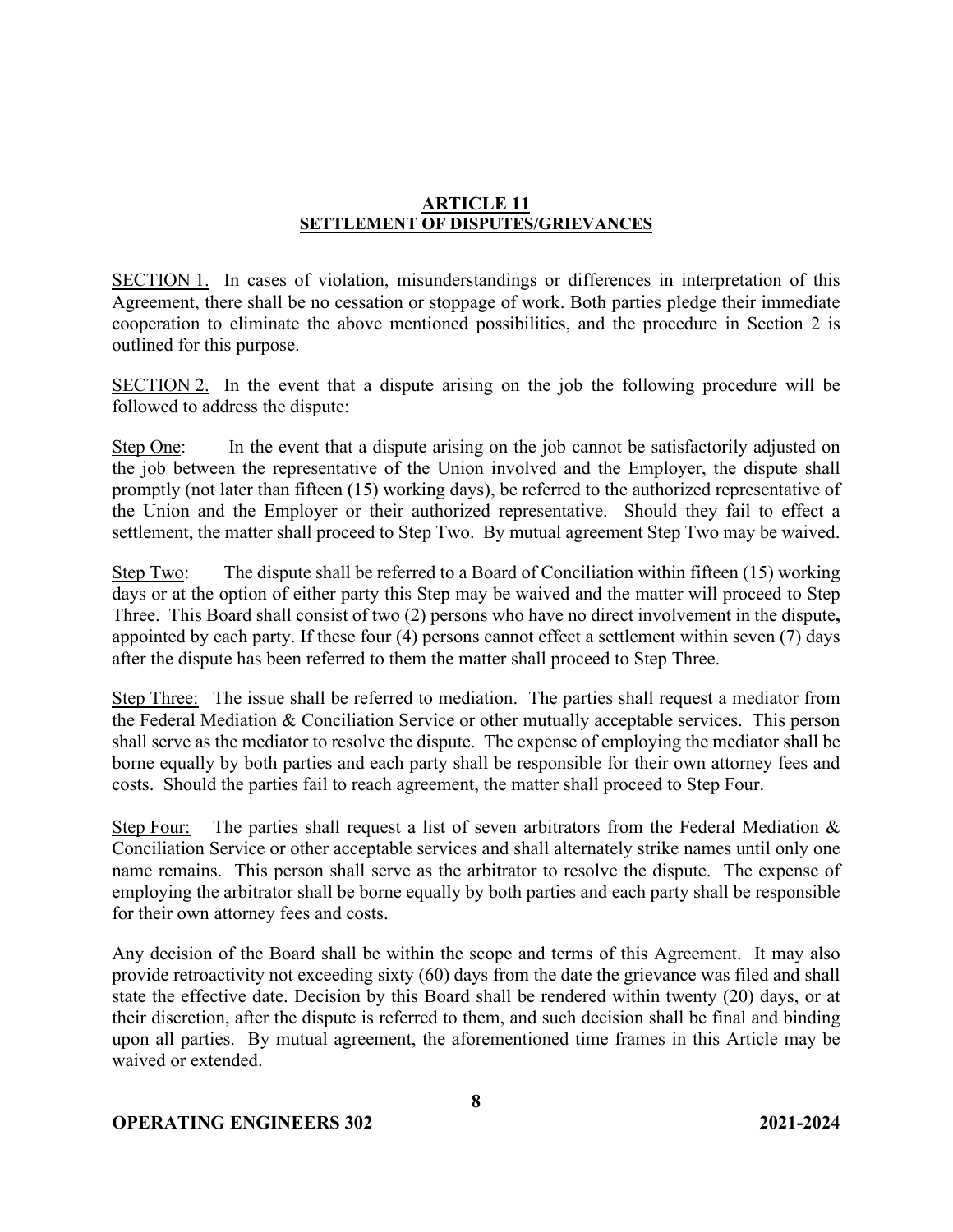## **ARTICLE 12 SETTLEMENT OF JURISDICTIONAL DISPUTES**

SECTION 1. There will be no strikes, no work stoppages or slowdowns or other interference with the work because of jurisdictional disputes.

SECTION 2. The Employer shall be responsible for all jurisdictional assignments. In issuing such assignments, the Employer shall be guided by decisions of record and/or jurisdictional agreements of record. Craft jurisdiction is neither determined nor awarded by classifications appearing in any labor agreement.

SECTION 3. Where a jurisdictional dispute involves any Union or Employer not a party to the procedures established by the Impartial Jurisdictional Disputes Board and is not resolved between the Unions, it shall be referred for resolution to the International Unions, with which the disputing Unions are affiliated. The resolution of the disputes shall be reduced to writing signed by representatives of the International Unions, and the Employer will abide by the resolution. The disputed work shall continue as assigned by the Employer until the dispute has been resolved. The provisions of Section 1 apply to disputes covered by this paragraph.

## **ARTICLE 13 STRIKES AND PICKET LINES**

SECTION 1. It is mutually agreed that there shall be no strikes, lockouts or other slowdown or cessation of work by either party on account of any labor differences pending the utilization of the grievance machinery, as set forth in Article 11.

SECTION 2. Employees shall not be discharged, disciplined or permanently replaced for any protected activity related to the recognition of a primary picket line as recognized in Section 7 of the NLRA.

SECTION 3. As required by law, employees shall be furnished to the Employer during labor disputes with other construction crafts and the Employer will endeavor to work as long as economically possible during these periods.

## **ARTICLE 14 SAFETY MEASURES**

SECTION 1. The Employer and the employee will conform to all Federal and State health and safety regulations applicable to work covered by this Agreement and shall have adequate shelters available where necessary, with heat, where the workers can change and dry their clothes and store their tools. On all projects covered by this Agreement, there shall be provided by the Employer, at all times during construction, sanitary facilities consisting of a reasonable number of toilets and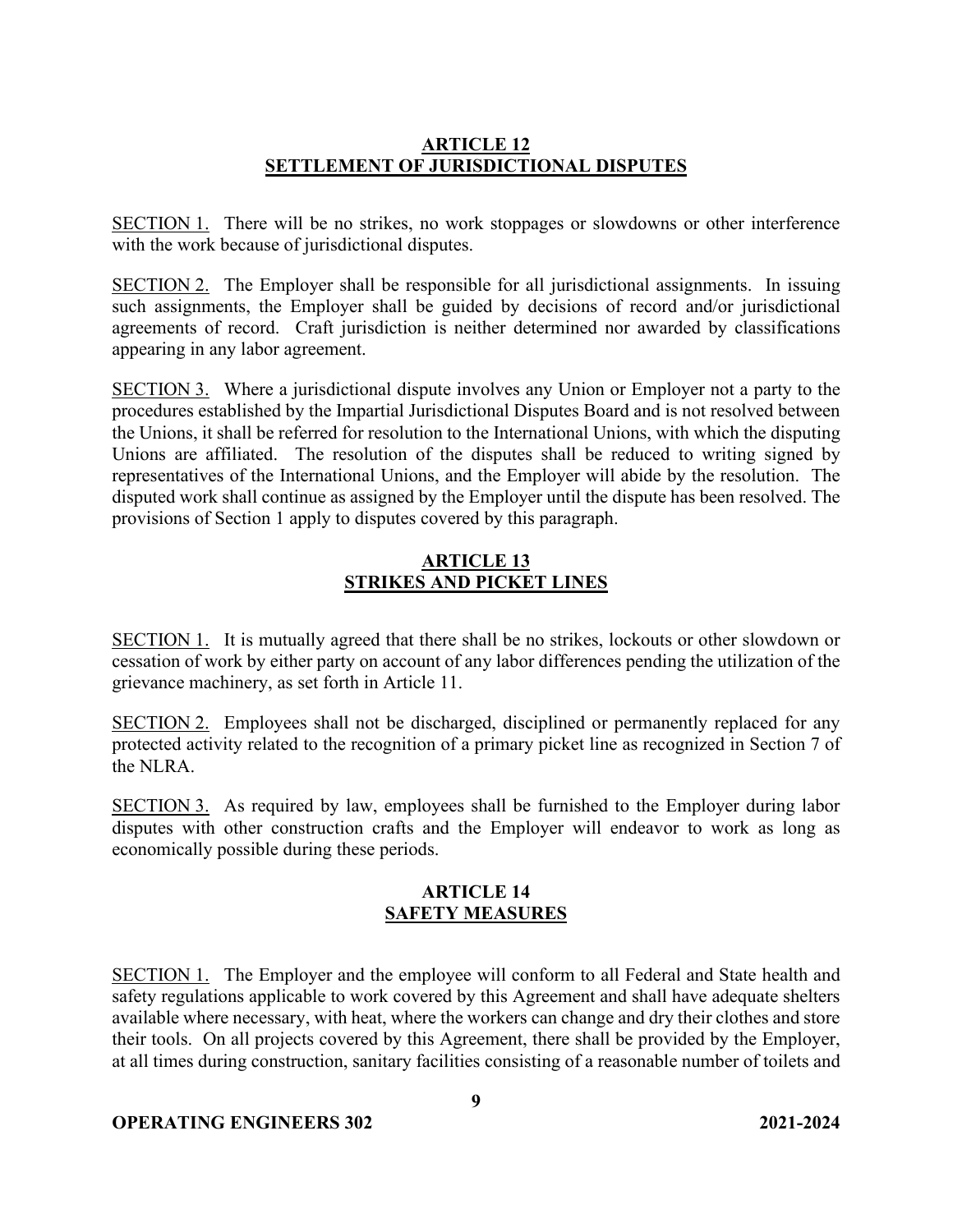urinals. Fresh drinking water will be available to the workers. Employer will furnish welding equipment, including all leathers, hard hats, eye protection, ear protection, respirators, safety belts and lanyards, and reflective vests.

SECTION 2. This Agreement is not intended to and shall not be construed as creating, imposing, or adopting on the Union or representatives any state common-law duties in the areas of safety.

## **ARTICLE 15 SAVINGS CLAUSE**

SECTION 1. This Agreement is not intended to and shall not be construed to permit acts which violate any valid Federal or State law.

SECTION 2. If any provision of this Agreement or the application of such provision shall in any court or other Governmental action, be held invalid, the remaining provisions and their application shall not be affected thereby. Provided, however, upon such invalidation the parties signatory hereto agree to immediately meet to re-negotiate such provisions affected. The parties agree to arrive at a mutually satisfactory replacement within sixty (60) days unless a definite extension of time is mutually agreed to. In the event that the parties are unable to negotiate a replacement, the matter shall be resolved through the provisions of Article 11.

## **ARTICLE 16 HOURS OF WORK**

### SECTION 1. SINGLE SHIFT OPERATION

- A. Eight (8) hours shall constitute a day's work, five (5) days shall constitute a week's work, Monday through Friday.
- B. A single shift operation shall be restricted to the hours between 5:00 am and 6:00 pm and eight (8) hours of continuous employment (except for meal period) shall constitute a day's work Monday through Friday of each week.
- C. Four ten (10) hour shifts at the straight time rate may be established Monday through Thursday or Tuesday through Friday. There shall be no overlapping of four ten (10) shifts between crews on the same operation of an Employer's project. In the event the job is down due to weather conditions, then Friday may, at the option of the Employer, be worked as a make-up day. All hours worked in excess of ten (10) hours a day or forty (40) hours a week must be compensated at the overtime rate.
- D. No employee shall be discharged, laid off, or disciplined, replaced or transferred for refusing to work a make-up day.
- E. In the event of a civil emergency such as, but not limited to, earthquakes, floods, or fires, starting time of the shift may be made to fit the emergency and eight (8) hours in any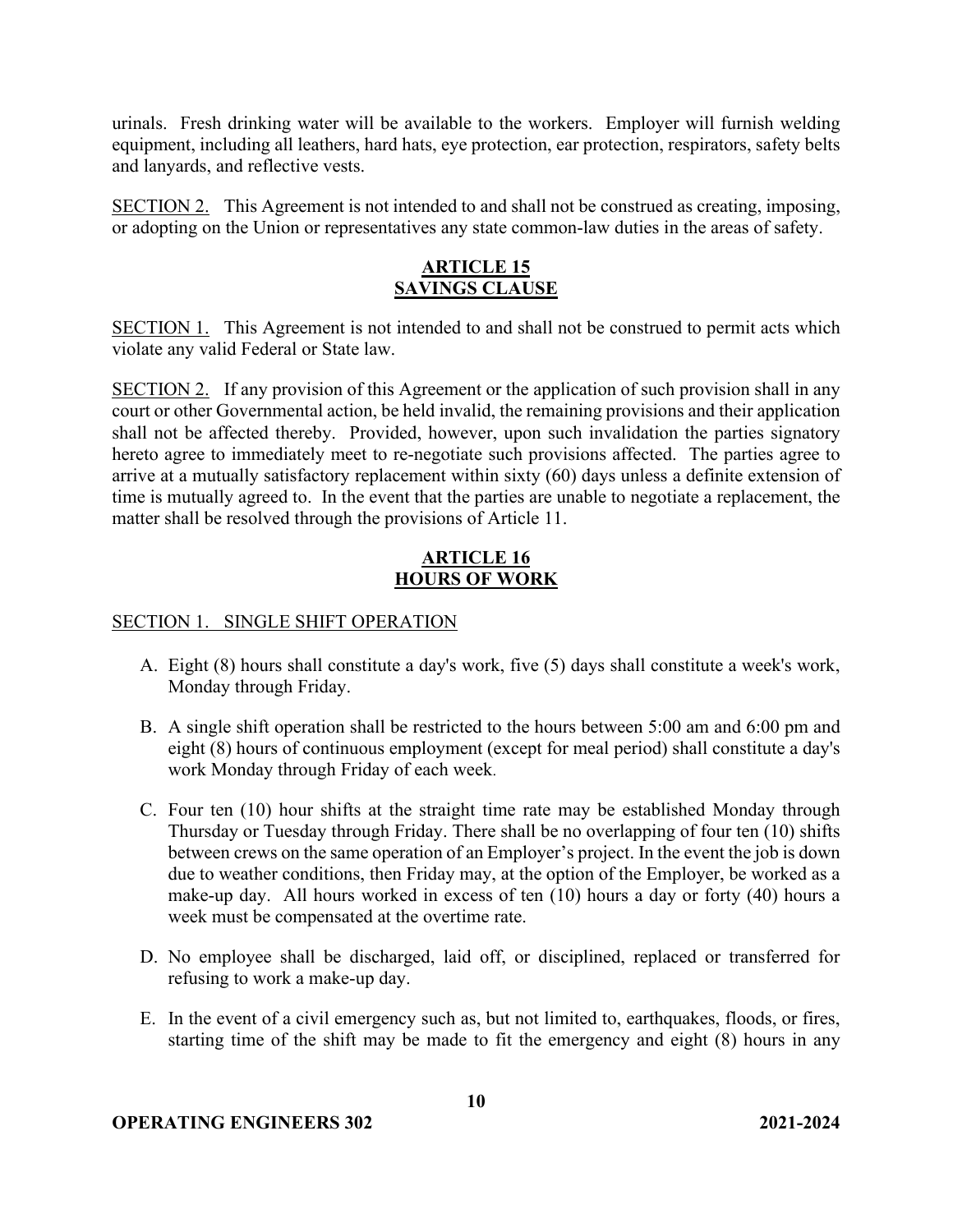twenty-four (24) hour period may be worked at straight time. In order to work such shift, mutual agreement shall be received.

- F. Special Shifts When due to conditions beyond the control of the Employer or when an owner (not acting as the contractor), a government agency or the contract specifications requires that work can only be performed outside the regular day shift, then a special shift may be worked at the straight time rate. The starting time of work will be arranged to fit such conditions of work. Such shift shall consist of eight (8) hours work for eight (8) hours pay or ten (10) hours work for ten (10) hours pay for four ten shifts. A special shift premium will be added to the base wage, as defined in Appendix 1, Schedule A, and shall be paid for each hour worked during a special shift. This premium pay does not apply to work outside the normal shift hours that is paid in accordance with Article 17, Overtime.
- G. Holiday Week In the event that a holiday is celebrated during the week (Monday through Friday), the remaining four days of the week may be worked as a four ten shift at the straight time rate.

#### SECTION 2. MULTIPLE SHIFT OPERATION.

Shifts may be established when considered necessary by the Employer. The Employer shall notify the Union of either a two (2) or three (3) shift operation. Shift hours and rates will be as follows:

A. Two Shift Operation. On a two (2) consecutive shift operation, the second shift shall be paid the special shift premium which shall be added to the base wage for each hour worked, as defined in Appendix 1, Schedule A. This premium pay does not apply to work outside the normal shift hours that is paid in accordance with Article 17, Overtime. Each shift must be scheduled for at least eight (8) hours except as provided for in Section 1 of this Article. On a two shift operation, the second shift shall be established for a minimum of three (3) days.

Once the starting times are established for the two shift operation, they shall not be changed except upon three (3) working days written notice to the Union.

B. Three Shift Operation. On a three shift operation, the following shall apply:

First Shift - The regular hours of work on the first shift of three shift operations shall be eight (8) hours of continuous employment, except for meal period at mid-shift, between the hours of 5:00 am and 6:00 pm.

Second Shift - The second shift shall consist of seven and one-half  $(7\frac{1}{2})$  hours of continuous employment, except for meal period at mid-shift, and shall be paid for at eight (8) hours the straight time hourly wage rate.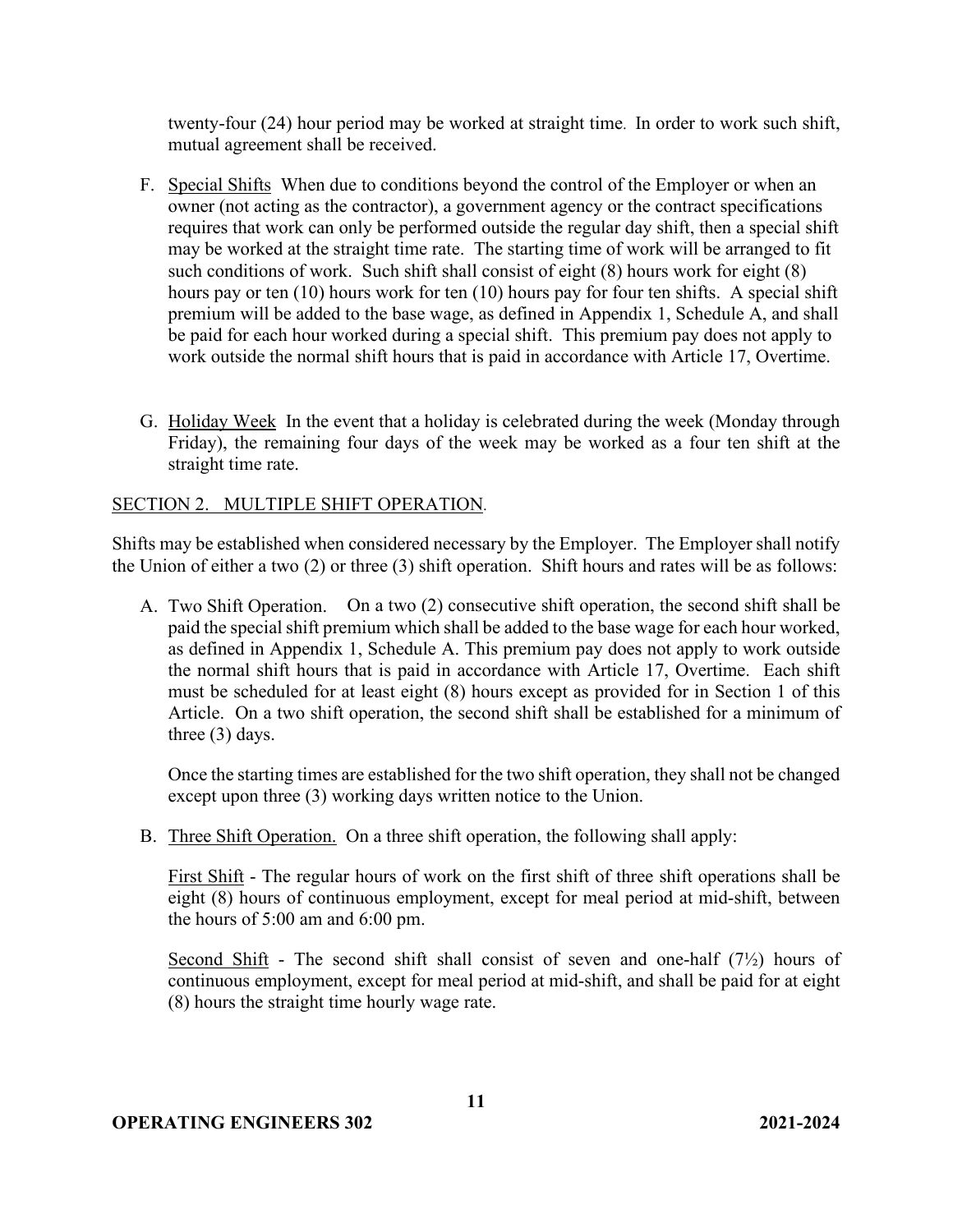Third Shift - The third shift shall consist of seven (7) consecutive hours of employment, except for meal period at mid-shift, and shall be paid for at eight (8) hours the straight time hourly wage rate.

- C. Multiple shift (a two or three shift) operation will not be construed on the entire project if at any time it is deemed advisable and necessary for the Employer to multiple-shift a specific operation. Those groups of employees only who relieve first shift groups of employees and such first shift groups of employees who are relieved by groups of employees on a second shift, and on a three shift operation those groups of employees who relieve the groups of employees on a second shift, shall be construed as working multiple shifts. The intent of this clause shall be construed so as to recognize that a "reliever group" and a "relief group" does not necessarily mean "person for person" relief.
- D. It is understood and agreed that when the first shift of a multiple shift (a two or three shift) operation is started at the basic straight time rate or at a specific overtime rate, all shifts of that day's operation shall be completed at that rate. On a two-shift operation, the second shift shall be paid the Special Shift Premium for each hour worked, as defined in Appendix 1, Schedule A. The Special Shift Premium shall not apply to any shift in a three-shift operation. This premium pay does not apply to work outside the normal shift hours that is paid in accordance with Article 17, Overtime.

# **ARTICLE 17 OVERTIME**

SECTION 1. Work performed in excess of eight (8) hours of straight time per day, or ten (10) hours of straight time per day when four ten (10) hour shifts are established, or forty (40) hours of straight time per week, Monday through Friday, or outside the normal shift (6pm-5am) and all work on Saturdays, shall be paid at time and one-half the straight time rate. All work performed after 6:00 pm Saturday to 5:00 am Monday and Holidays and hours worked in excess of 12 hours in a single shift shall be paid at double the straight time rate of pay. The Employer shall have the sole discretion to assign overtime work to employees. Primary consideration for overtime work shall be given to employees regularly assigned to the work to be performed on overtime situations.

SECTION 2. After an employee has worked eight (8) hours at an applicable overtime rate, all additional hours shall be at the applicable overtime rate until such time as the employee has had a break of nine (9) hours or more.

SECTION 3. When an employee returns to work without at least nine (9) hours time off since their previous shift, all such time shall be a continuation of shift and paid at the applicable overtime rate until he/she shall have the nine (9) hours rest period.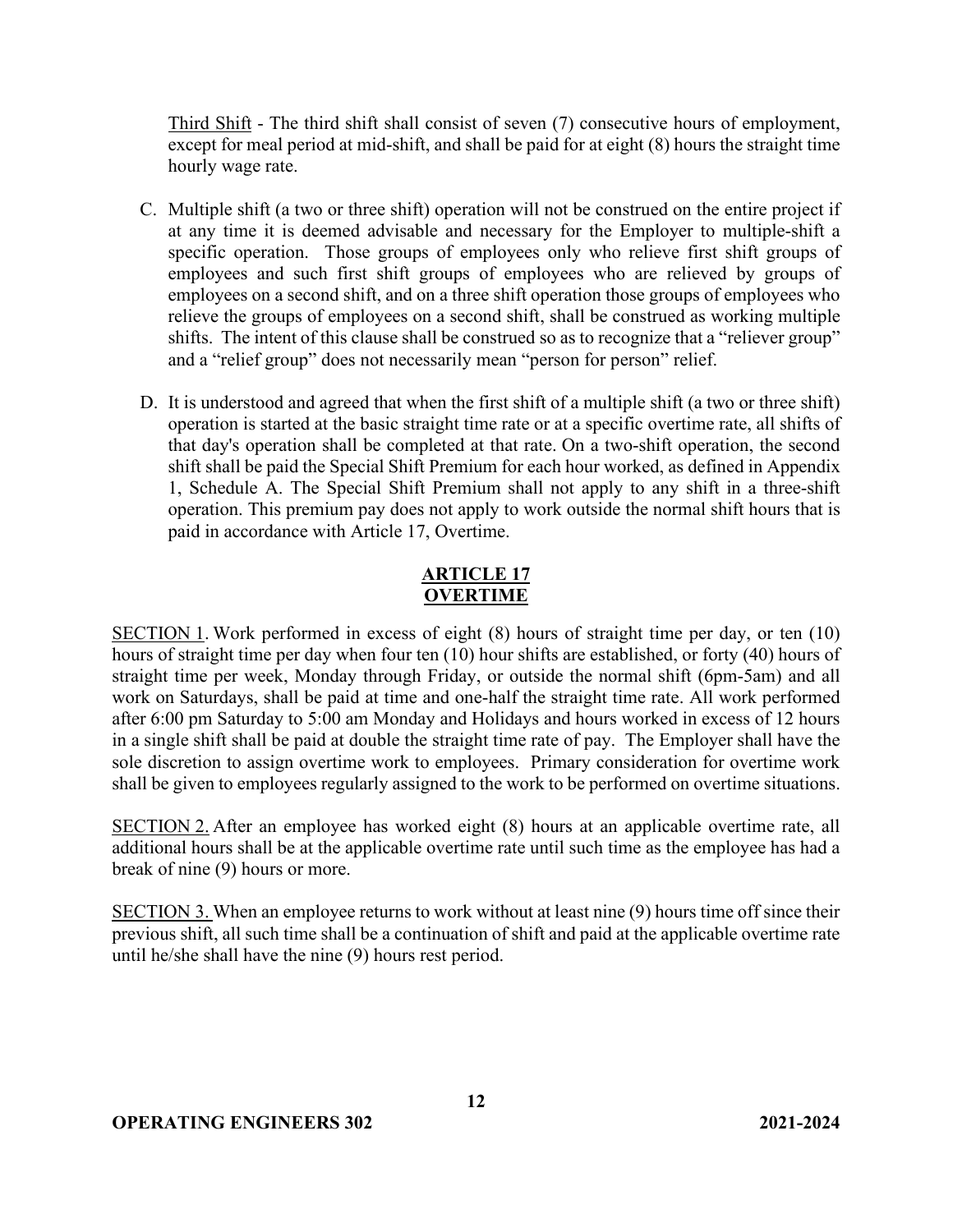### **ARTICLE 18 REPORTING AND MINIMUM HOURS PAY**

SECTION 1. Reporting Pay – Employees reporting for work and not put to work shall receive two (2) hours pay at the regular straight time rate**,** unless notified not to report at the end of the previous shift or two (2) hours prior to the start of a shift. Employer may require employees to remain at the jobsite for the two (2) hours to receive such reporting pay.

It is understood that it shall be the responsibility of the Employer to secure from each employee a telephone number by which he can be contacted. The employer will make every effort to notify employees of any shift cancellation. If the employee does not, at the Employer's request, furnish a telephone number or fails to inform the Employer of any change of number at which they may be reached, then the Employer shall be relieved of any responsibility of notification and shall not have to pay show-up time.

When employees, including new hires, reporting for work arrive on the job unprepared to perform the work required (for example, under the influence of alcohol or drugs, or inadequately clothed), the Employer shall not be expected to put such individuals to work nor shall they be entitled to reporting pay if not put to work.

Reporting pay on overtime days shall be a minimum of two (2) hours at the applicable overtime wage rate.

SECTION 2. Minimum Hours **–** Employees who start work and work less than four (4) hours shall be paid four (4) hours; they shall be paid six (6) hours if required to work more than four (4) hours, they shall be paid eight (8) hours if required to work more than six (6) hours; and they shall be paid ten (10) hours if required to work more than eight (8) hours on a regularly established ten (10) hour shift.

SECTION 3. If any employee refuses to start work or if any employee stops work on his own volition, the minimum set forth in Section 2 above shall not apply.

SECTION 4. Employees called to work and who are put to work on Saturdays, Sundays or holidays shall be compensated at the applicable overtime rate and as outlined in SECTION 2 Minimum Hours.

SECTION 5. When a shift is suspended due to inclement weather, after the two (2) hour minimum, employees shall be paid for actual time worked.

SECTION 6. When an employee is "called out" to work without at least nine (9) hours time off since their previous shift, all such "call out" time shall be paid at the overtime rate until he shall have the nine (9) hours rest period.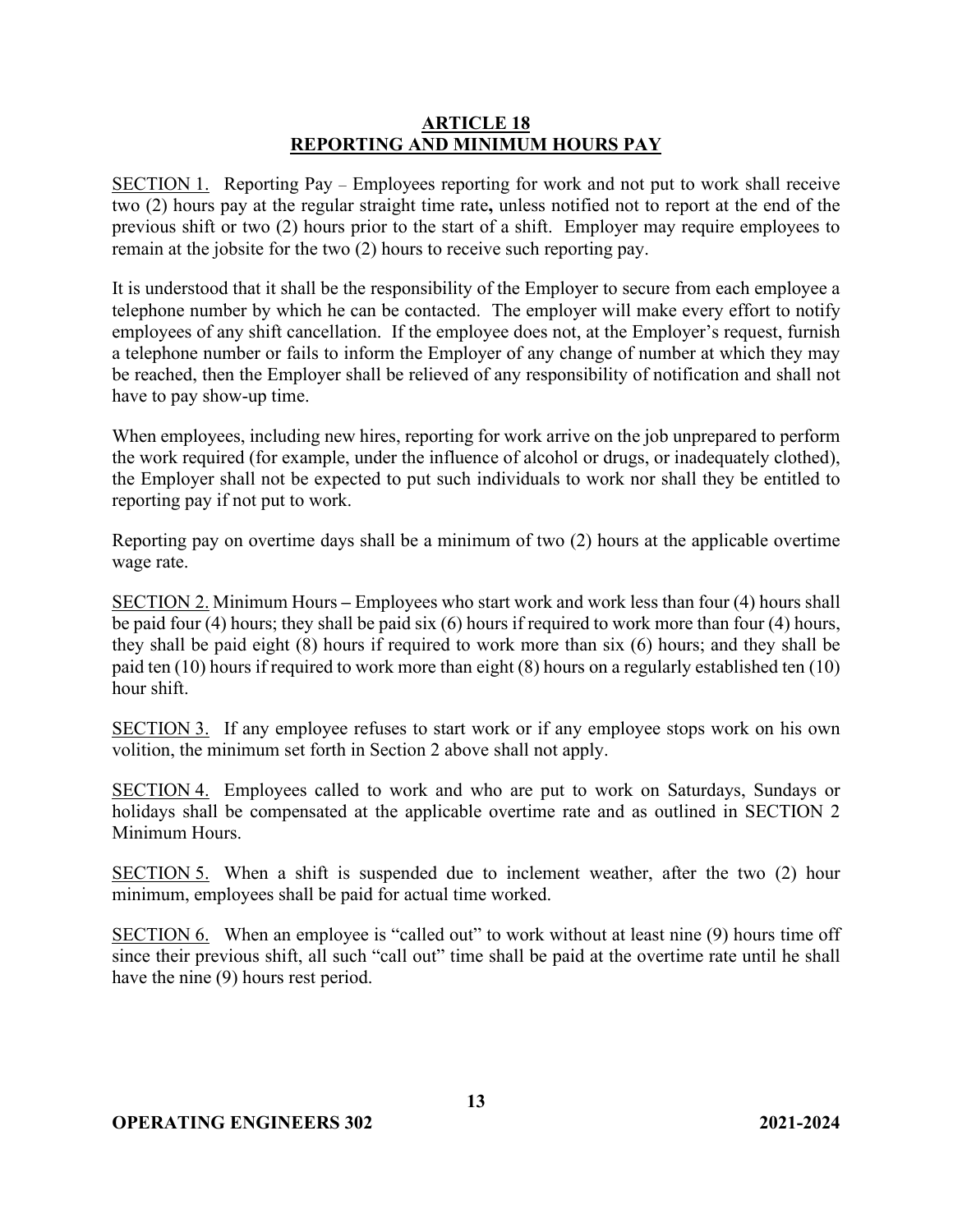#### **ARTICLE 19 MANAGEMENT RIGHTS CLAUSE**

SECTION 1. The Employer retains full and exclusive authority for the management of its operation subject to the provisions of this Agreement. The Employer shall direct his working forces at his sole prerogative including, but not limited to, hiring, promotion, transfer, layoff or discharge for just cause as traditionally practiced within the Construction Industry. The Employer shall utilize the most efficient methods or techniques of construction, tools or labor saving devices. There shall be no limitations upon the choice of materials or design except those imposed by safety and health considerations.

SECTION 2. The foregoing enumeration of management rights shall not be deemed to exclude other functions not specifically set forth.

SECTION 3. It shall not be a violation of this Agreement when the Employer considers it necessary to shut down to avoid possible loss of human life because of an emergency situation that could endanger the life and safety of an employee. In such cases, employees will be compensated only for actual time worked. In the case of a situation described above whereby the Employer requests the employees to stand by, the employees will be compensated for the "standby time."

If such a condition continues, the Employer agrees to give timely notice to members of the next shift scheduled to report for duty. In the event timely notice is not given, employees who report for work at their regular reporting time and are not put to work shall be paid "show up pay".

This article shall be subject to the grievance procedure set forth in Article 11.

## **ARTICLE 20 SPECIAL CONDITIONS**

SECTION 1. Both parties recognize that there may be extenuating circumstances when it is to the mutual interest of both parties to modify the terms of this Agreement. In that event, it will not be a violation of this Agreement for the parties to meet and mutually agree to make such modifications to meet a specific need on a specific project.

In order to maximize the effect of this provision, all crafts will be requested to act uniformly. Employees of a craft should be treated equally under this provision. The General Contractor shall encourage their subcontractors to comply with any modifications granted under this provision.

## **ARTICLE 21 PRE-DETERMINED WAGE RATE PROJECTS**

SECTION 1. In the event the Employer bids a public job or project being awarded by a Federal, state, county, city or other public entity which is to be performed at a pre-determined and/or prevailing wage rate established by the Department of Labor, pursuant to the provisions of the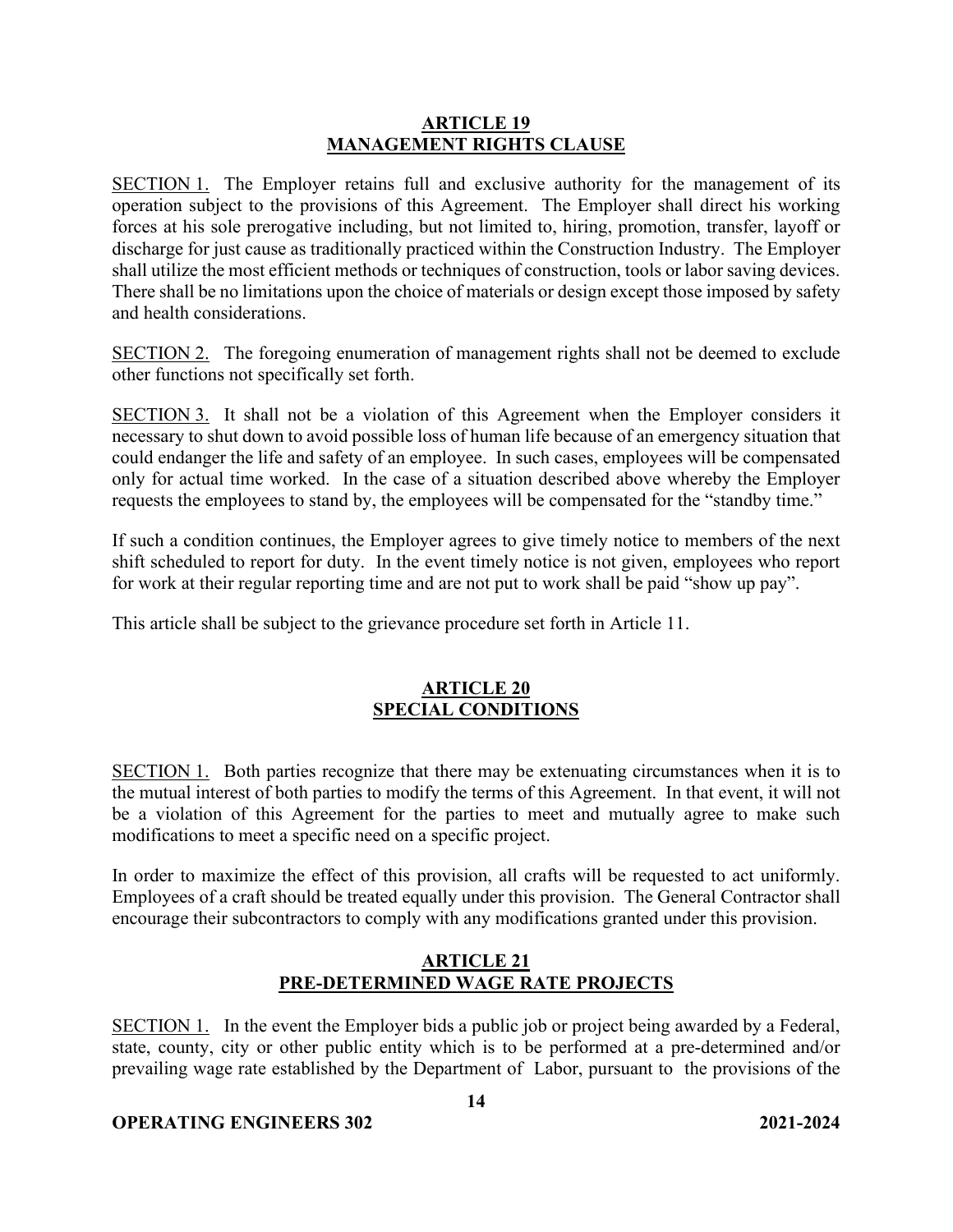Davis-Bacon Act, 40 U.S.C., Section 3141 et.seq., whose regulations are contained in 29 CFR Parts 1,3,5,6, and 7, and which determinations are published in the Federal Register or by the Director of the Washington State Department of Labor and Industries, pursuant to RCW 39.12.010 to RCW 39.12.900, the published hourly wage set forth in said public work at the time of bid shall apply for the first 24 months of the project from the date the contractor is permitted to proceed with work and upon request, the Employer will provide such date. Notwithstanding the above, project agreements may be mutually agreed upon to allow use of the pre-determined wage for the duration of a project to exceed 24 months.

The fringe benefit contribution rates shall be those as established and maintained by the Master Agreement and any fringe increases are the responsibility of the Employer.

SECTION 2. In the event the specifications include an escalator provision covering wages, such amount will be included as an increase to wages to the extent that the Employer may recover in the escalator claim.

## **ARTICLE 22 SUBSTANCE ABUSE POLICY**

SECTION 1. Labor and Management are committed to providing employees with a drug-free and alcohol-free workplace. It is the goal to protect the health and safety of employees and to promote a productive workplace, and protect the reputation of Labor and Management and the employees.

SECTION 2. Consistent with those goals, the Employer prohibits the use, manufacture, possession, distribution or sale, at its employment sites, of drugs, drug paraphernalia or alcohol. A testing program, pursuant to the Substance Abuse Program, may be instituted, upon mutual consent of Labor and Management which consent shall not unreasonably be withheld to monitor compliance with this policy.

SECTION 3. If the Employer implements a Substance Abuse Program according to the terms of this Article on a project, all subcontractors will be required to have and implement a substance abuse program.

SECTION 4. An acceptable Substance Abuse Program is contained in a separate addendum to this Collective Bargaining Agreement. It is not a part of this agreement and modifications to this Substance Abuse Program, by mutual agreement of an employer and the union, will not constitute a change to this agreement. Mutual agreement will not be unreasonably withheld.

SECTION 5. Any grievance related to any Employer's substance abuse program shall be resolved through Article 11, Settlement of Disputes/Grievance, of this agreement.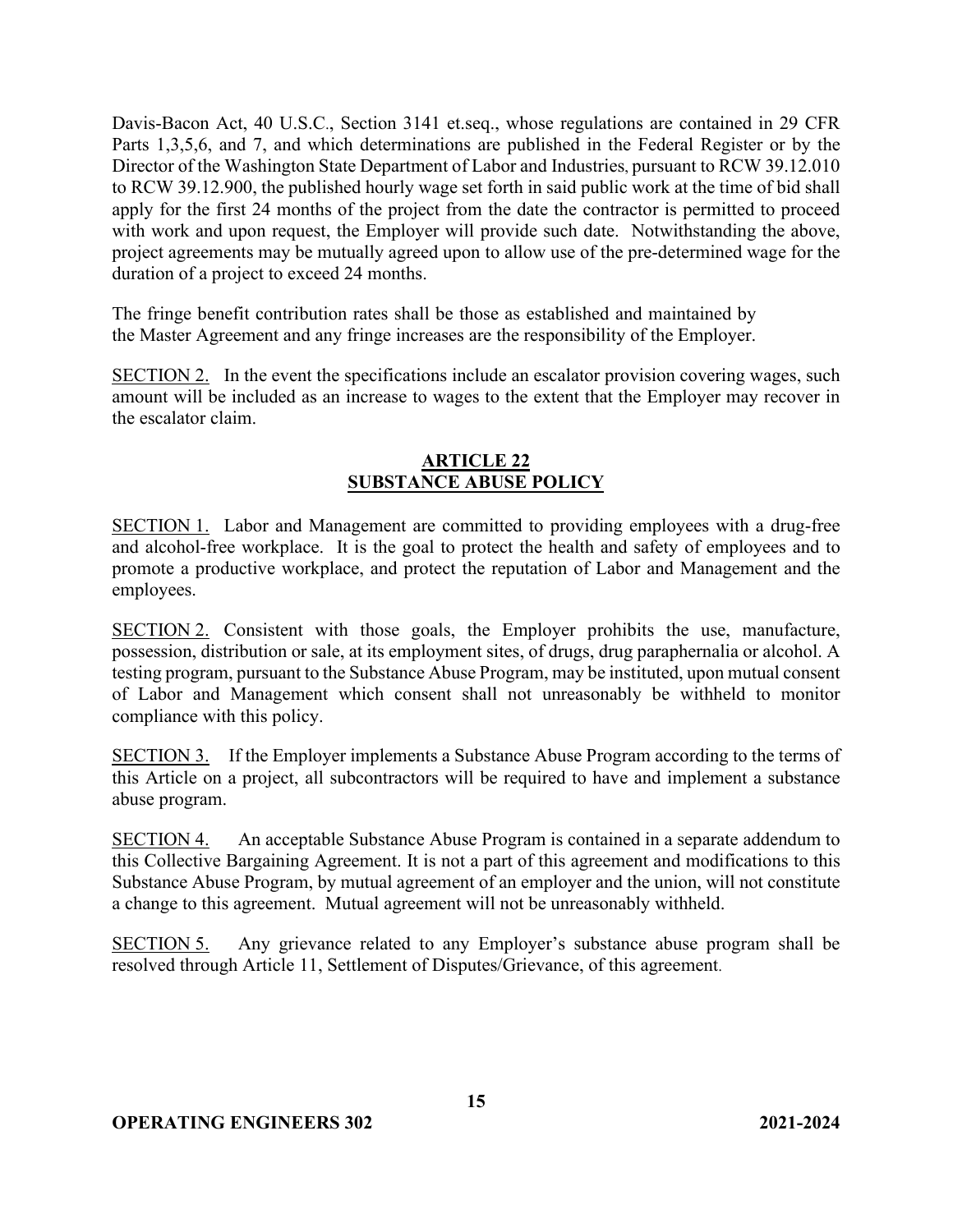### **ARTICLE 23 LIGHT DUTY RETURN TO WORK**

It is agreed that the Employer may return an injured member to light duty status when allowed by the member's doctor. When such light duty work is available, light duty functions may not be work of another craft or work under classifications covered by the Master Operating Engineers Agreement and Schedule "A" classifications. At no time will the member's total earnings be less than his/her full time loss compensation under industrial insurance. Further, the member will be provided with a full fringe package, as per the collective bargaining agreement, over and above total remuneration. Should the member on light duty have to be laid off, due to no work available, the employer will not adversely affect his/her ability to continue to receive loss time benefits from the Industrial Insurance Division of Labor and Industries (including self-insured employers), provided they are still medically eligible.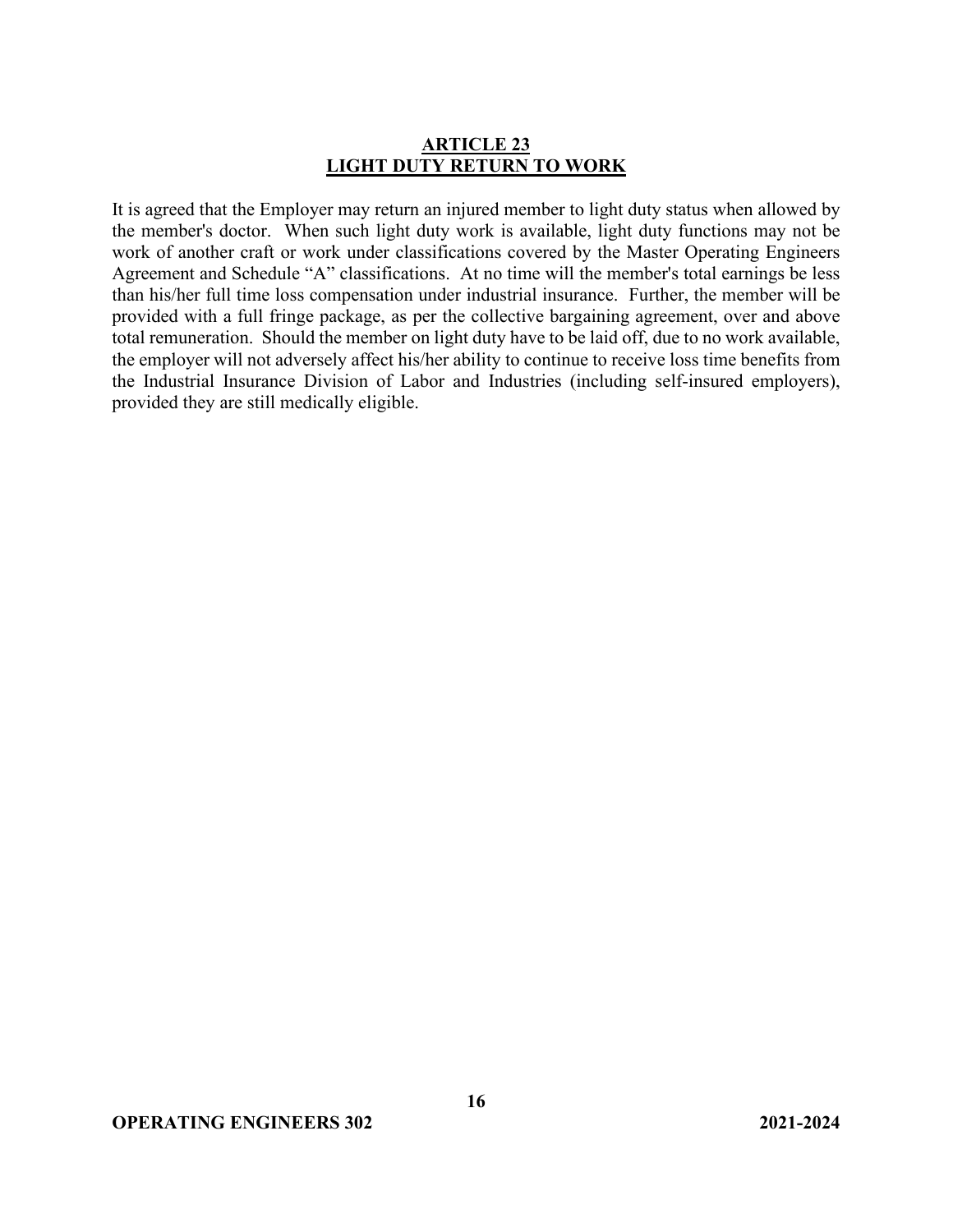## **APPENDIX 1 SCHEDULE "A-1"**

#### **CLASSIFICATIONS AND WAGE SCALES**

#### **Schedule A-1 King, Snohomish, Skagit, and Whatcom Counties**

On all work covered by this Agreement, and in all instances in which equipment is operated in the performance of work covered by this Agreement, such work shall be performed and such equipment shall be operated by employees obtained in accordance with this Agreement (Appendix "3" Hiring and Union Recognition) and they and each of them shall be employed in the classifications and at the wage scales following:

#### NOTE: ONLY ZONE "1" RATES ARE SHOWN FOR ALL CLASSIFICATIONS. REFER TO SCHEDULE "C" FOR ZONE "2" AND "3" RATE ADJUSTMENTS

| <b>WAGES</b>          |                     |              |              |  |
|-----------------------|---------------------|--------------|--------------|--|
| <b>Effective Date</b> |                     |              |              |  |
| Group                 | <b>June 1, 2021</b> | June 1, 2022 | June 1, 2023 |  |
| <b>IAAA</b>           | \$53.42             | \$55.78      | \$58.29      |  |
| <b>IAA</b>            | \$52.66             | \$54.98      | \$57.46      |  |
| IA                    | \$51.91             | \$54.20      | \$56.64      |  |
|                       | \$51.15             | \$53.40      | \$55.80      |  |
| П                     | \$50.50             | \$52.72      | \$55.09      |  |
| Ш                     | \$49.92             | \$52.12      | \$54.47      |  |
| IV                    | \$46.73             | \$48.78      | \$50.98      |  |

| <b>DEDUCTIONS FROM WAGES</b> |                     |                     |              |
|------------------------------|---------------------|---------------------|--------------|
|                              | <b>June 1, 2021</b> | <b>June 1, 2022</b> | June 1, 2023 |
| Dues Check-Off               | 2% GW               | 2% GW               | 2% GW        |
| <b>Union Programs</b>        | \$0.30              | \$0.30              | \$0.30       |
| Political programs           | \$0.05              | \$0.05              | \$0.05       |
| Voluntary)                   |                     |                     |              |

| <b>FRINGE BENEFITS</b> |                     |                     |              |
|------------------------|---------------------|---------------------|--------------|
|                        | <b>June 1, 2021</b> | <b>June 1, 2022</b> | June 1, 2023 |
| Health & Security      | *\$8.97             | *\$9.32             | *\$9.67      |
| Pension                | \$13.65             | \$14.40             | \$15.15      |
| Apprenticeship         |                     |                     |              |
| Training/Retraining    | \$0.70              | \$0.70              | \$0.70       |
| National Training      | \$0.05              | \$0.05              | \$0.05       |

*\*This includes the \$2 per hour that is shifted temporarily to supplement the pension.*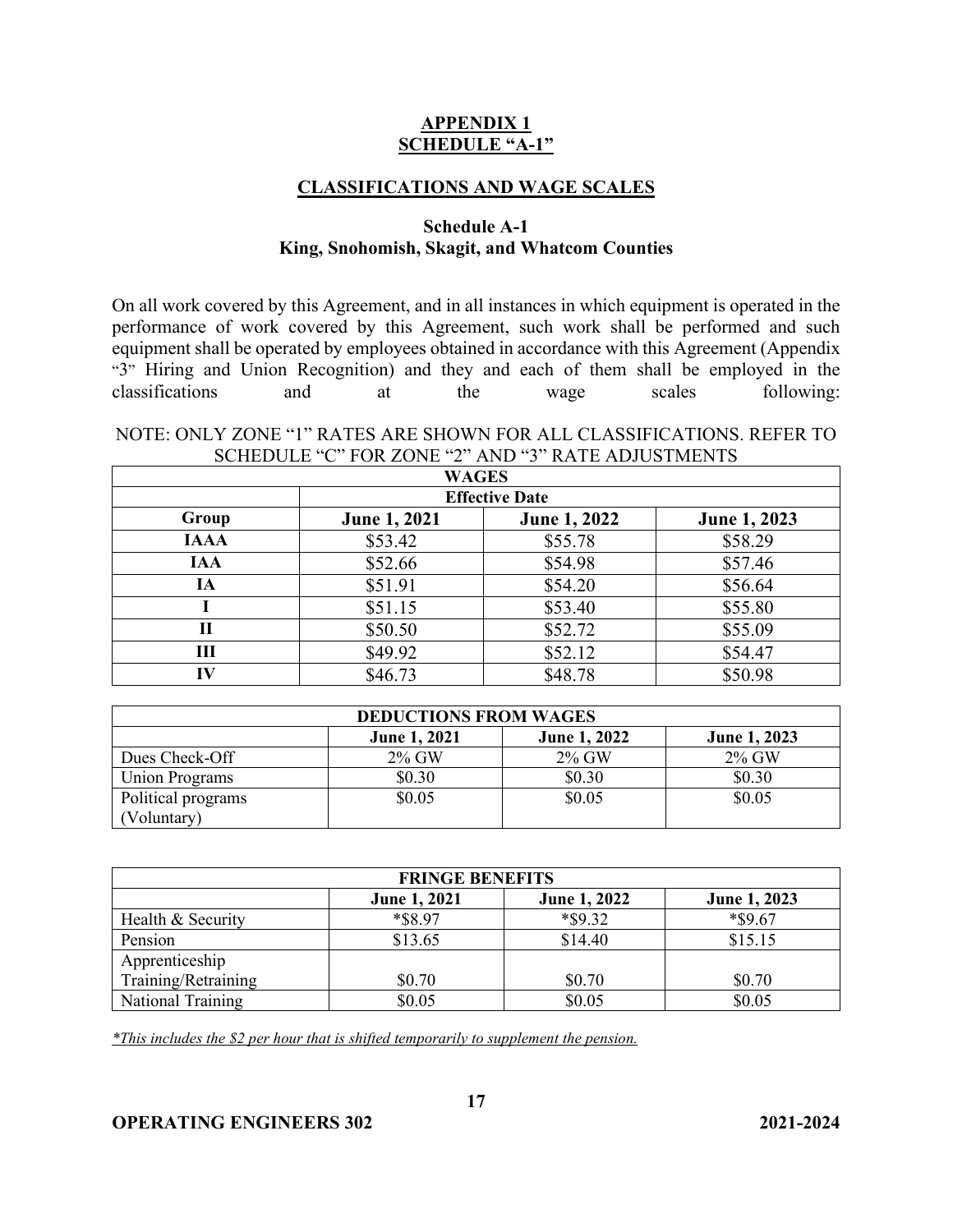## **APPENDIX 1 SCHEDULE "A-2"**

### **CLASSIFICATIONS AND WAGE SCALES**

**Schedule A-2** 

#### **Counties include Clallam, Jefferson, Mason, Grays Harbor, Kitsap, Kittitas, Island, San Juan, Okanogan, Chelan, Douglas, and Yakima lying west of the 120th meridian**

On all work covered by this Agreement, and in all instances in which equipment is operated in the performance of work covered by this Agreement, such work shall be performed and such equipment shall be operated by employees obtained in accordance with this Agreement (Appendix "3" Hiring and Union Recognition) and they and each of them shall be employed in the classifications and at the wage scales following:

## NOTE: ONLY ZONE "1" RATES ARE SHOWN FOR ALL CLASSIFICATIONS. REFER TO SCHEDULE "C" FOR ZONE "2" AND "3" RATE ADJUSTMENTS

| <b>WAGES</b> |                       |              |              |  |  |
|--------------|-----------------------|--------------|--------------|--|--|
|              | <b>Effective Date</b> |              |              |  |  |
| Group        | <b>June 1, 2021</b>   | June 1, 2022 | June 1, 2023 |  |  |
| <b>IAAA</b>  | \$52.18               | \$54.29      | \$56.54      |  |  |
| <b>IAA</b>   | \$51.45               | \$53.53      | \$55.75      |  |  |
| IA           | \$50.70               | \$52.75      | \$54.93      |  |  |
|              | \$49.96               | \$51.98      | \$54.13      |  |  |
| П            | \$49.31               | \$51.30      | \$53.42      |  |  |
| Ш            | \$48.76               | \$50.73      | \$52.83      |  |  |
| IV           | \$45.61               | \$47.44      | \$49.40      |  |  |

| <b>DEDUCTIONS FROM WAGES</b> |                     |                     |                     |
|------------------------------|---------------------|---------------------|---------------------|
|                              | <b>June 1, 2021</b> | <b>June 1, 2022</b> | <b>June 1, 2023</b> |
| Dues Check-Off               | 2% GW               | $2\%$ GW            | $2\%$ GW            |
| Union Programs               | \$0.30              | \$0.30              | \$0.30              |
| Political programs           | \$0.05              | \$0.05              | \$0.05              |
| Voluntary)                   |                     |                     |                     |

| <b>FRINGE BENEFITS</b> |                     |                     |              |
|------------------------|---------------------|---------------------|--------------|
|                        | <b>June 1, 2021</b> | <b>June 1, 2022</b> | June 1, 2023 |
| Health & Security      | *\$8.97             | *\$9.32             | $*$ \$9.67   |
| Pension                | \$13.65             | \$14.40             | \$15.15      |
| Apprenticeship         | \$0.70              | \$0.70              | \$0.70       |
| Training/Retraining    |                     |                     |              |
| National Training      | \$0.05              | \$0.05              | \$0.05       |

*\*This includes the \$2 per hour that is shifted temporarily to supplement the pension.*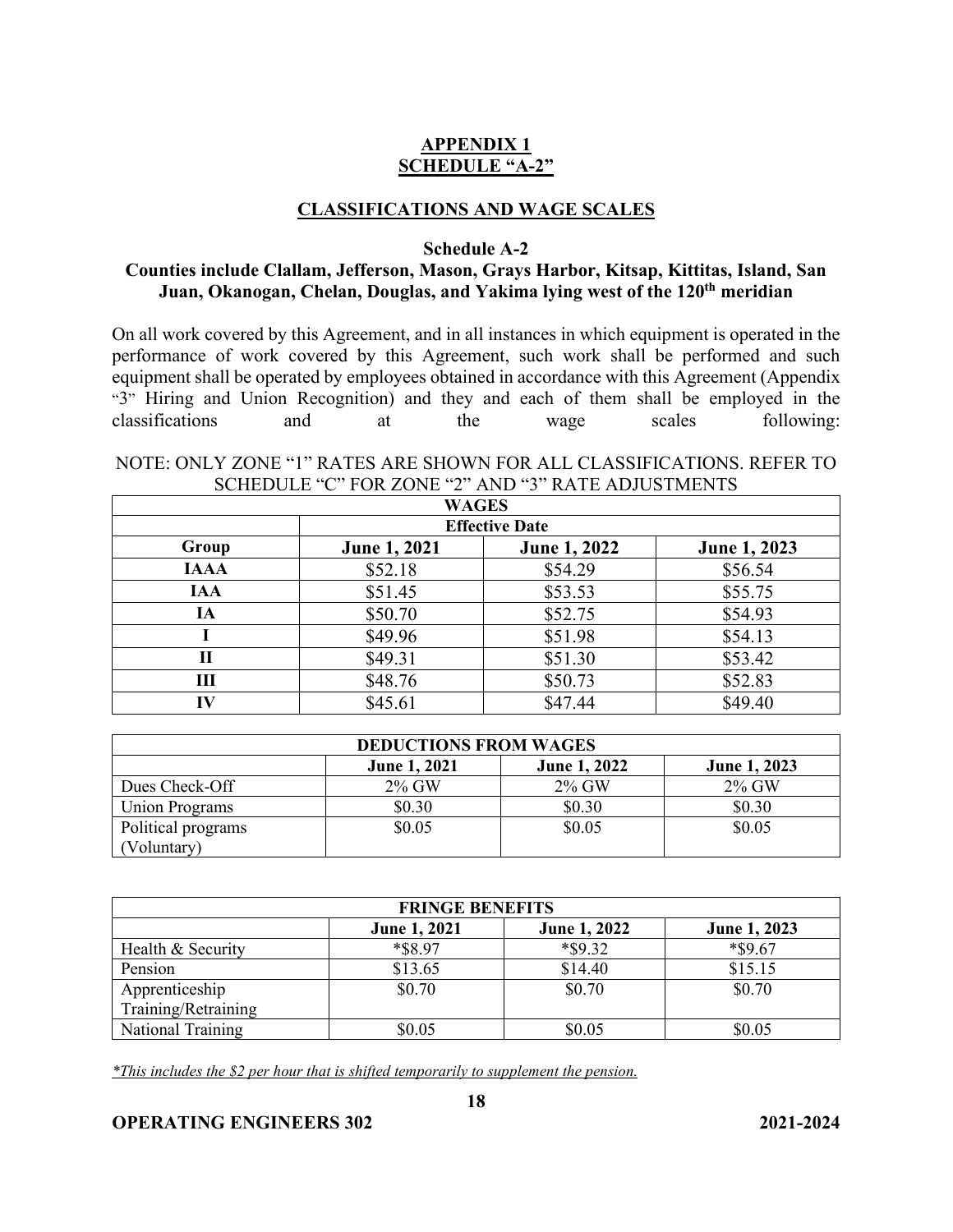# **CLASSIFICATIONS**

| <b>Group IAAA</b> | -Cranes: 300 tons and over or 300' of boom including jib with attachments.   |
|-------------------|------------------------------------------------------------------------------|
|                   | -Cranes Friction: 200 tons and over                                          |
|                   | -Tower Cranes: over 250' in height from base to boom.                        |
| <b>Group IAA</b>  | -Cranes: 200 tons- 299 tons, or 250' of boom including jib with attachments. |
|                   | -Cranes: Friction cranes through 199 tons                                    |
|                   | -Leverman                                                                    |
|                   | -Shovel, excavator, backhoes: over 90 metric tons                            |
|                   | -Tower Crane: over 175' through 250' in height, base to boom.                |
| <b>Group IA</b>   | -Cranes: 100 tons through 199 tons, or 150' of boom (including jib with      |
|                   | attachments)                                                                 |
|                   | -Drilling Machine                                                            |
|                   | -Overhead, bridge type: 100 tons and over                                    |
|                   | -Tower crane: up to 175' in height base to boom                              |
|                   | -Loader: Overhead 8 yards & over                                             |
|                   | -Shovel, excavator, backhoes: over 50 metric tons and up to 90 metric tons   |
|                   | -Mechanics: all (Leadmen - \$0.50 per hour over mechanic)                    |
| <b>Group I</b>    | -Asphalt plant Operators                                                     |
|                   | -Cableways                                                                   |
|                   | -Concrete Pump: Truck mount with boom attachment over 42M                    |
|                   | -Cranes: 45 tons through 99 tons, under 150' of boom(including jib with      |
|                   | attachments)                                                                 |
|                   | -Overhead, bridge type: 45 tons through 99 tons                              |
|                   | -Derricks: on building work                                                  |
|                   | -Hard tail end dump: articulating off-road equipment 45 yards & over         |
|                   | -Loader: Overhead 6 yards but not including 8 yards                          |
|                   | -Motor patrol graders                                                        |
|                   | -Mucking machine, mole, tunnel drill, boring, road header and/or shield      |
|                   | -Quad 9, HD 41, D10 and over                                                 |
|                   | -Remote control operator on rubber tired earth moving equipment              |
|                   | -Rollagon                                                                    |
|                   | -Scrapers, self-propelled: 45 yards and over                                 |
|                   | -Spreader: Topsider & Screedman                                              |
|                   | -Shovel, excavator, backhoe: over 30 metric tons and up to 50 metric tons    |
|                   | -Slipform pavers                                                             |
|                   | -Transporters: all track or truck type                                       |
|                   | -Welder                                                                      |
|                   |                                                                              |

| Group II | -Batch Plant Operator: concrete                       |
|----------|-------------------------------------------------------|
|          | -Barrier machine: (Zipper)                            |
|          | -Bump cutter                                          |
|          | -Cranes: 20 tons through 44 tons with attachments     |
|          | -Overhead, bridge type Crane: 20 tons through 44 tons |
|          | -Chipper                                              |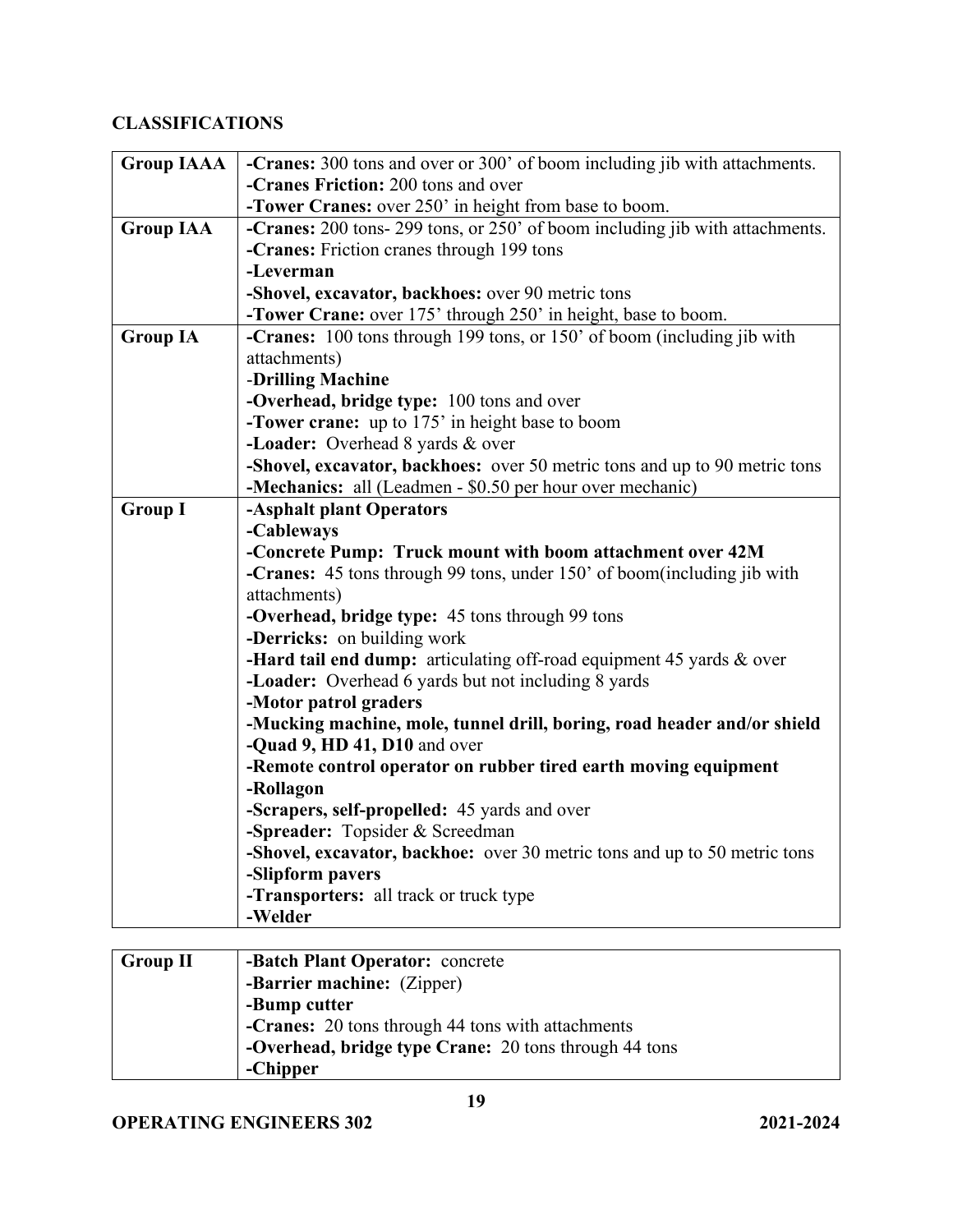|                  | -Concrete pump: truck mount with boom attachment up to 42M                   |  |  |  |
|------------------|------------------------------------------------------------------------------|--|--|--|
|                  | -Crusher                                                                     |  |  |  |
|                  | -Deck engineer/deck winches (power)                                          |  |  |  |
|                  | <b>-Grade Engineer:</b> using blue prints, cut sheets, etc.                  |  |  |  |
|                  | -Finishing Machine: Bidwell and Gamaco & similar equipment                   |  |  |  |
|                  | -Guardrail punch                                                             |  |  |  |
|                  | -Hard tail end dump: articulating off-road equipment under 45 yards          |  |  |  |
|                  | -Horizontal/directional drill operator                                       |  |  |  |
|                  | -Loaders: Overhead under 6 yards                                             |  |  |  |
|                  | -Loaders: Plant feed                                                         |  |  |  |
|                  | -Locomotives: all                                                            |  |  |  |
|                  | -Material Transfer Device                                                    |  |  |  |
|                  | -Piledriver: (other than crane mount)                                        |  |  |  |
|                  | -Quick Tower: no cab, under 100 feet in height base to boom                  |  |  |  |
|                  | -Roto-mill, roto-grinder                                                     |  |  |  |
|                  | -Shovel, excavator, backhoe, tractor: 15 to 30 metric tons                   |  |  |  |
|                  | -Subgrader trimmer                                                           |  |  |  |
|                  | -Scraper: self propelled under 45 yards                                      |  |  |  |
|                  | -Truck Crane Oiler/Driver: 100 tons and over                                 |  |  |  |
|                  | -Truck mount portable conveyor                                               |  |  |  |
|                  | -Vac Truck (Vactor Guzzler, Hydro Excavator)                                 |  |  |  |
|                  | -Yo Yo pay dozer                                                             |  |  |  |
|                  |                                                                              |  |  |  |
| <b>Group III</b> | -Cranes: through 19 tons with attachments, A-frame over 10 tons              |  |  |  |
|                  | <b>-Concrete Pump:</b> Mounted or trailer high pressure line pump, pump high |  |  |  |
|                  | pressure                                                                     |  |  |  |
|                  | -Conveyors                                                                   |  |  |  |
|                  | -Dozers: $D-9$ & under                                                       |  |  |  |
|                  | -Drill Oilers: auger type, truck or crane mount                              |  |  |  |
|                  | -Forklift: 3000 lbs and over with attachments                                |  |  |  |
|                  | -Horizontal/directional drill locator                                        |  |  |  |

| -Drill Oilers: auger type, truck or crane mount               |
|---------------------------------------------------------------|
| -Forklift: 3000 lbs and over with attachments                 |
| -Horizontal/directional drill locator                         |
| -Outside Hoists (elevators and manlifts), Air Tuggers, Strato |
| -Tower Bucket Elevators                                       |
| -Hydralifts/boom trucks: over 10 tons                         |
| -Loaders: elevating type belt                                 |
| -Plant oiler: asphalt, crusher                                |
| -Rigger/Signal Person, Bellman(Certified)                     |
| -Roller: plant mix or multi-lift materials                    |
| -Saws: concrete                                               |
| -Scrapers: concrete $&$ carry all                             |
| -Service Engineers: equipment                                 |
| -Trenching machines                                           |
| -Truck crane oiler/driver: under 100 tons                     |
| -Shovel, excavator, backhoe, tractors: under 15 metric tons   |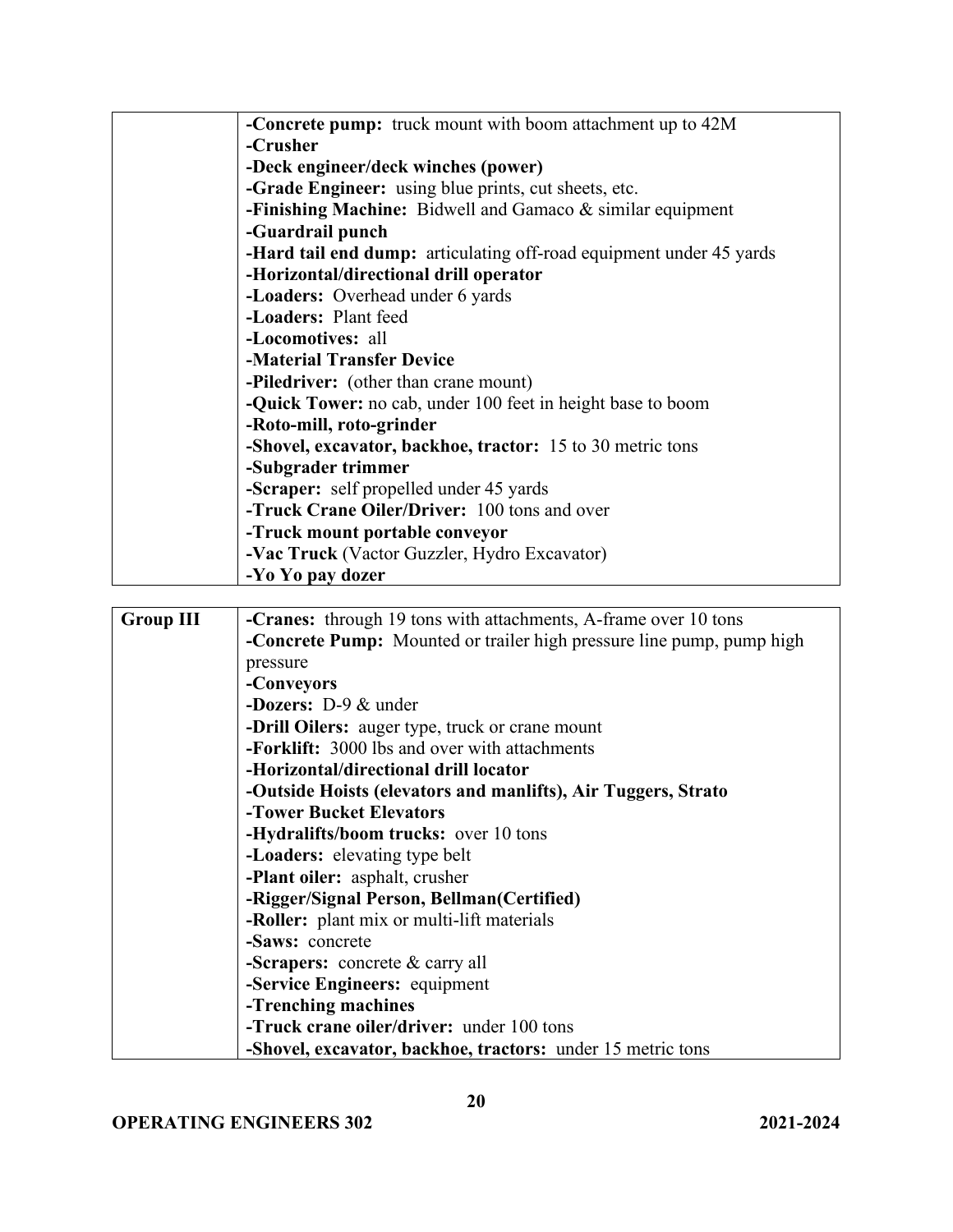| <b>Group IV</b> | -Assistant Engineer                                                |
|-----------------|--------------------------------------------------------------------|
|                 | -Bobcat                                                            |
|                 | -Brooms                                                            |
|                 | -Compressor                                                        |
|                 | -Concrete Finish Machine: Laser Screed                             |
|                 | <b>-Cranes, A-frame:</b> 10 tons and under                         |
|                 | -Elevator and man-lift: permanent and shaft type                   |
|                 | -Forklifts: under 3000 lbs. with attachments:                      |
|                 | -Gradechecker/Stakeman                                             |
|                 | -Hydralifts/boom trucks: 10 tons and under                         |
|                 | -Oil distributors, blower distribution $\&$ mulch seeding operator |
|                 | -Pavement breaker                                                  |
|                 | -Posthole digger: mechanical                                       |
|                 | -Power plant                                                       |
|                 | -Pumps: water                                                      |
|                 | -Rigger and Bellman                                                |
|                 | -Roller: other than plant mix                                      |
|                 | -Wheel tractors: Farm all type                                     |
|                 | -Shotcrete/gunite equipment                                        |
|                 | -Brokk: Remote demolition equipment                                |
|                 |                                                                    |

All equipment will be classified in accordance with their respective manufacturer's rated capacity. The rates of pay for all tandem scrapers and/or scraper trailer will be paid in accordance with the total yardage thereof.

Wage scales for operators of equipment operated on heavy construction not listed herein shall be negotiated at the time such equipment is to be operated.

**General Foreman /Foreman -** \$3.50 per hour over highest classification under his supervision.

**Master Mechanic** - \$1.00 per hour over highest classification under his supervision.

**Lift Director -** When the Employer appoints an Operating Engineer as a Lift Director they shall be paid \$2.50 per hour over the highest classification under their supervision.

**Special Shift Premium:** Basic hourly rate plus \$2.00 per hour.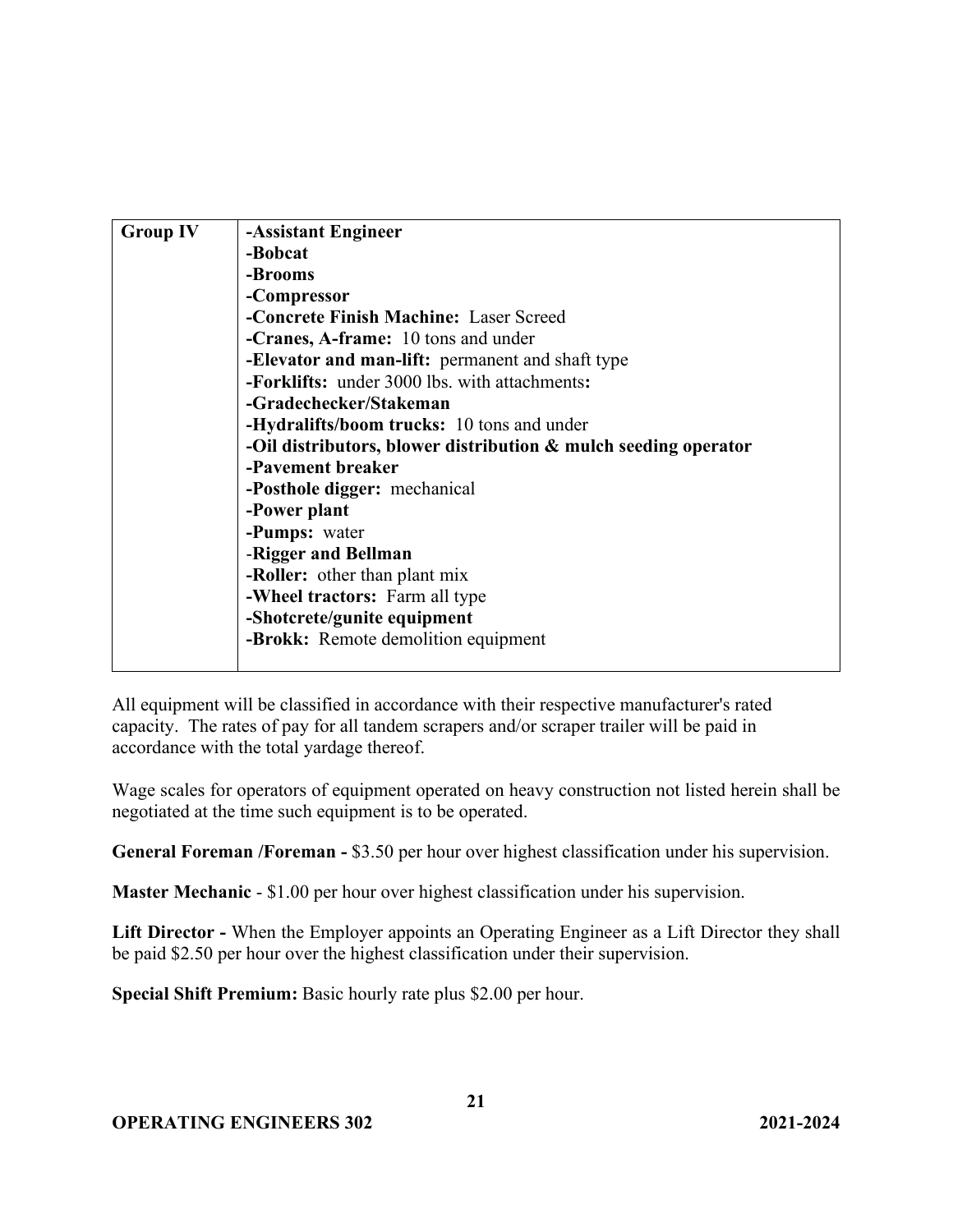#### **HANDLING OF HAZARDOUS WASTE MATERIALS:**

Personnel in all craft classifications subject to working inside a designated hazardous waste perimeter shall be eligible for compensation in accordance with the following group schedule relative to the level of hazardous waste as outlined in the specific Hazardous Waste Project Site Safety Plan. (The level of protection shall be defined in CFR 1910.120., Appendix B.)

#### **CLASSIFICATION/HAZARDOUS WASTE GROUP NUMBER**

- H-1 Base Wage Rate when on a hazardous waste site when not outfitted with protective clothing or Level "D" equipment.
- H-1 Class "D" Suit Base wage rate plus \$0.50 per hour.
- H-2 Class "C" Suit Base wage rate plus \$1.00 per hour.
- H-3 Class "B" Suit Base wage rate plus \$1.50 per hour.
- H-4 Class "A" Suit Base wage rate plus \$2.00 per hour.

Apprentice scales shall be set forth in APPENDIX 1, SCHEDULE "B", SECTION (5) c.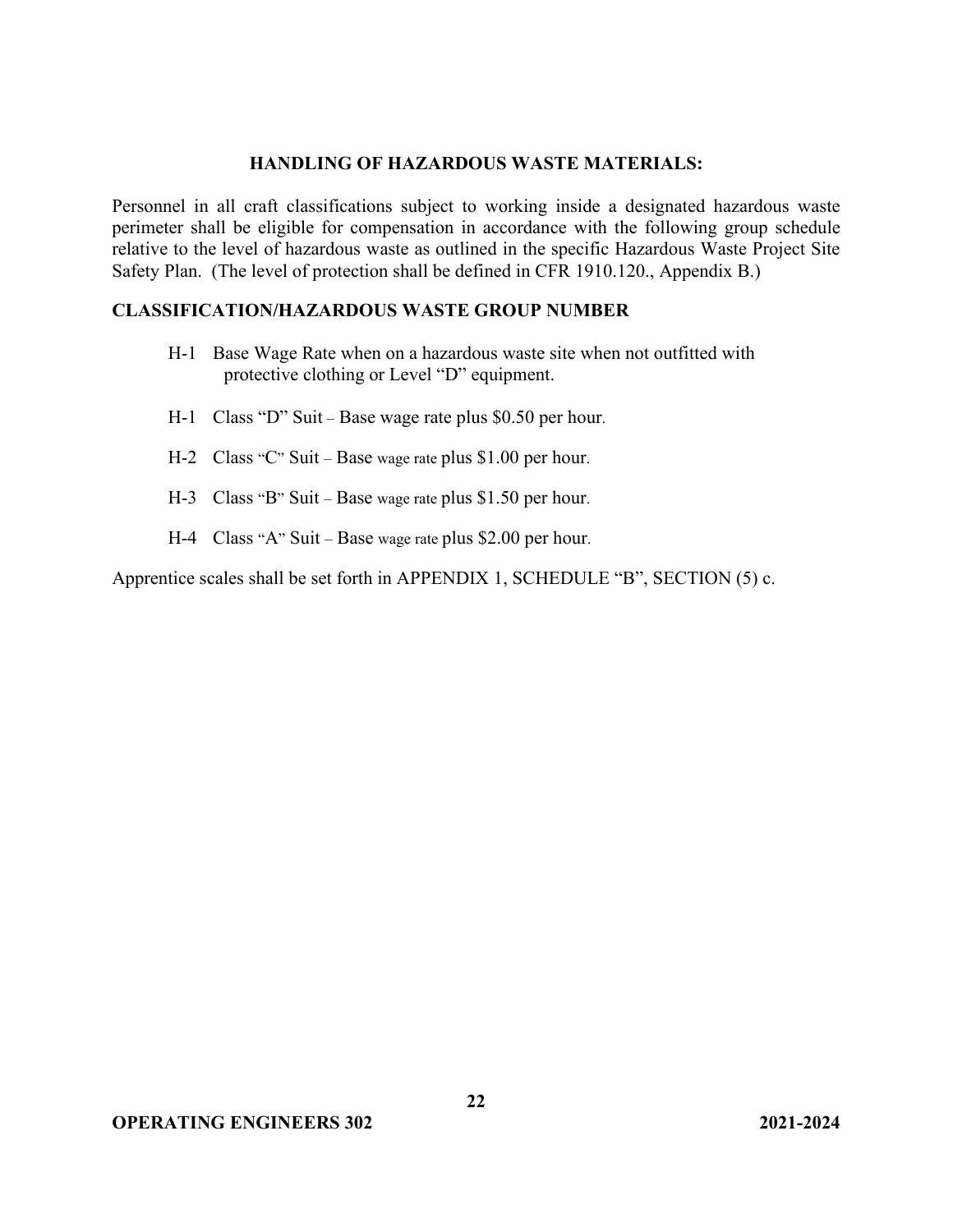### **SCHEDULE "B" FRINGE BENEFITS**

### SECTION 1. HEALTH & SECURITY

It is agreed that all Employers covered by this Agreement shall contribute a sum as listed in Schedule "A", herein for each compensable man hour of Operating Engineers including supervisory employees when covered by this Agreement. Said contributions shall be made on or before the fifteenth (15th) day of the month following the month in which the hours were worked to Locals 302 & 612, International Union of Operating Engineers Construction Industry Health & Security Trust Fund in the manner set forth in the Trust Agreement of the said Trust Fund. The details of the Health & Security Plan established by this trust fund shall continue to be controlled and administered by a joint board of Trustees composed of equal representation from the Unions and the AGC of Washington who are signatory to the trust agreement of the aforesaid trust fund. Each Trustee appointed by the Union shall be a member of the Union party to this Agreement, and each Trustee appointed for the Employers shall be a member of an affiliated firm of the AGC of Washington or a regular paid employee of the AGC of Washington.

It is understood that the Union and the Employer associations are principal parties to the Trust Agreements, and therefore, shall be furnished full information on the actions of the Trustees and the operations of the Trusts.

## SECTION 2. POST RETIREMENT/HEALTH REIMBURSEMENT ACCOUNT

The creation and implementation of a plan will be determined by the Board Trustees of the Local 302 and 612 of the International Union of Operating Engineers-Employers Construction Industry Post Retirement/Health Reimbursement Account, in accordance with the Trust Agreement that creates the Fund. The Employer and the Union agree to be bound by said Trust Agreement and all lawful amendments thereto, and do further agree to accept as their representative those Employer Trustees and Union Trustees who constitute the Board Trustees of said Trust Fund and their lawful successors.

#### SECTION 3. PENSION

It is agreed that all Employers covered by this Agreement shall contribute a sum as listed in SCHEDULE "A" herein for each compensable man hour of operating engineers including supervisory employees when covered by this Agreement. Said contributions shall be made on or before the fifteenth  $(15<sup>th</sup>)$  day of the month following the month in which the hours were worked, to Locals 302 & 612, Operating Engineers-Employers Retirement Fund in the manner as set forth in the trust agreement of the said trust fund. The details of the Retirement Plan established by this trust fund shall continue to be controlled and administered by a joint board of trustees composed of equal representation from the Unions and the AGC of Washington who are the signatory to the trust agreement of the aforesaid trust fund. Each Trustee appointed by the Union shall be a member of the appointing Local and each trustee appointed by the employers shall be a member of an affiliated firm of the AGC of Washington or a regular paid employee of the AGC of Washington.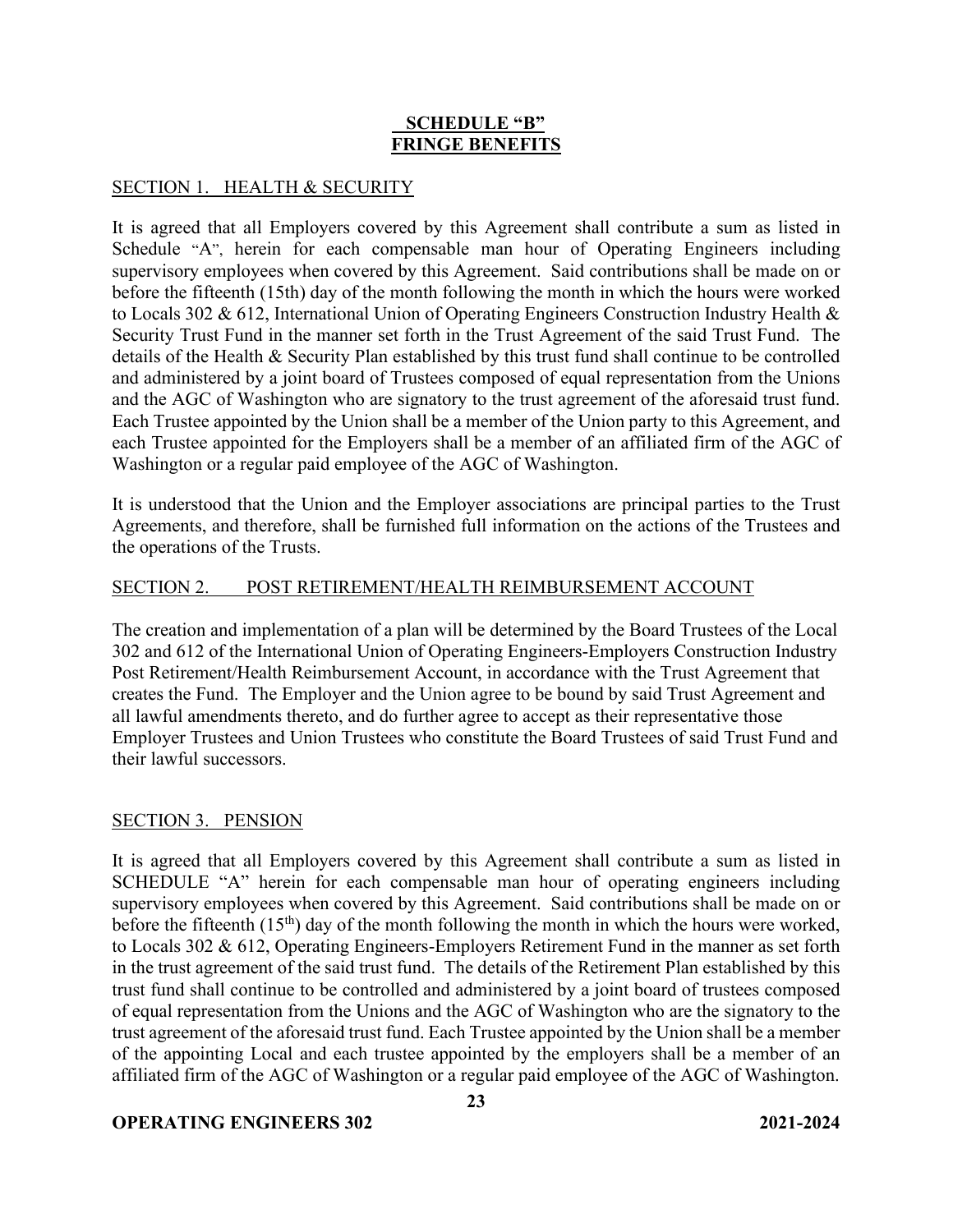#### SECTION 4. EXCESS BENEFIT PLAN

It is agreed that a portion of the negotiated pension contributions to the Locals 302 and 612 of the International Union of Operating Engineers-Employers Construction Industry Retirement Fund ("Retirement Fund") shall be remitted to a Non-Qualified Excess Benefit Trust ("Excess Benefit Trust") to be utilized as necessary to establish, fund and administer the Excess Benefit Trust and a Non-Qualified Excess Benefit Plan under guidelines established in Internal Revenue Service ("IRS") Private Letter Rulings and under any other IRS private letter ruling the parties may request. The amount remitted to the Excess Benefit Trust shall be the amount necessary to pay benefits and administrative expenses under the Non-Qualified Excess Benefit Plan for the following month, including any retroactive payments authorized by the Excess Benefit Plan, as calculated by the third-party administrator for the Retirement Fund and Excess Benefit Trust. The balance of the contributions not paid to the Excess Benefit Trust shall be remitted to the Retirement Fund. In no event shall amounts previously contributed to the Retirement Fund be reallocated to the Excess Benefit Trust.

The Excess Benefit Plan will be designed solely to provide pension benefits to Retirement Fund participants, whose benefits are otherwise limited by Internal Revenue Code Section 415.

The Excess Benefit Plan and Trust will be administered by a Board of Trustees, consisting of the same Trustees who administer the Retirement Fund. The Retirement Fund Trustees are granted the authority to establish and maintain the Excess Benefit Plan and Trust, provided that the language of the Excess Benefit Plan will allow for its termination if continuing benefits under that Plan will impair the funding status of the Retirement Fund, or if legislation is adopted modifying Internal Revenue Code Section 415 to such an extent that the Excess Benefit Plan is no longer required.

#### SECTION 5. APPRENTICESHIP/TRAINING/RETRAINING

- A. The parties to the Agreement agree that the best interest of the construction industry will be served by establishing an apprenticeship/training/retraining program so that new employees may be trained in the operation of equipment covered by this Agreement.
- B. It is agreed that all; employers covered by this Agreement shall contribute a sum as listed in SCHEDULE "A" for each compensable man hour of Operating Engineers, including supervisory employees when covered by this Agreement, employed by such employers in work contained in the term of this Agreement. Said contributions shall be made on or before the fifteenth  $(15<sup>th</sup>)$  day of the month following the month in which the hours were worked to the Western Washington Employers-Engineers Training Trust in the manner as set forth in the trust agreement of the said trust fund. The details of the Apprenticeship/Training/Retraining program established under this trust fund shall continue to be controlled and administered by a joint board of trustees composed of equal representation from the Union and the AGC of Washington who are signators to the trust agreement of the aforesaid trust fund. Each trustee appointed by the Union shall be a member of the appointing Local and each trustee appointed by the employers shall be a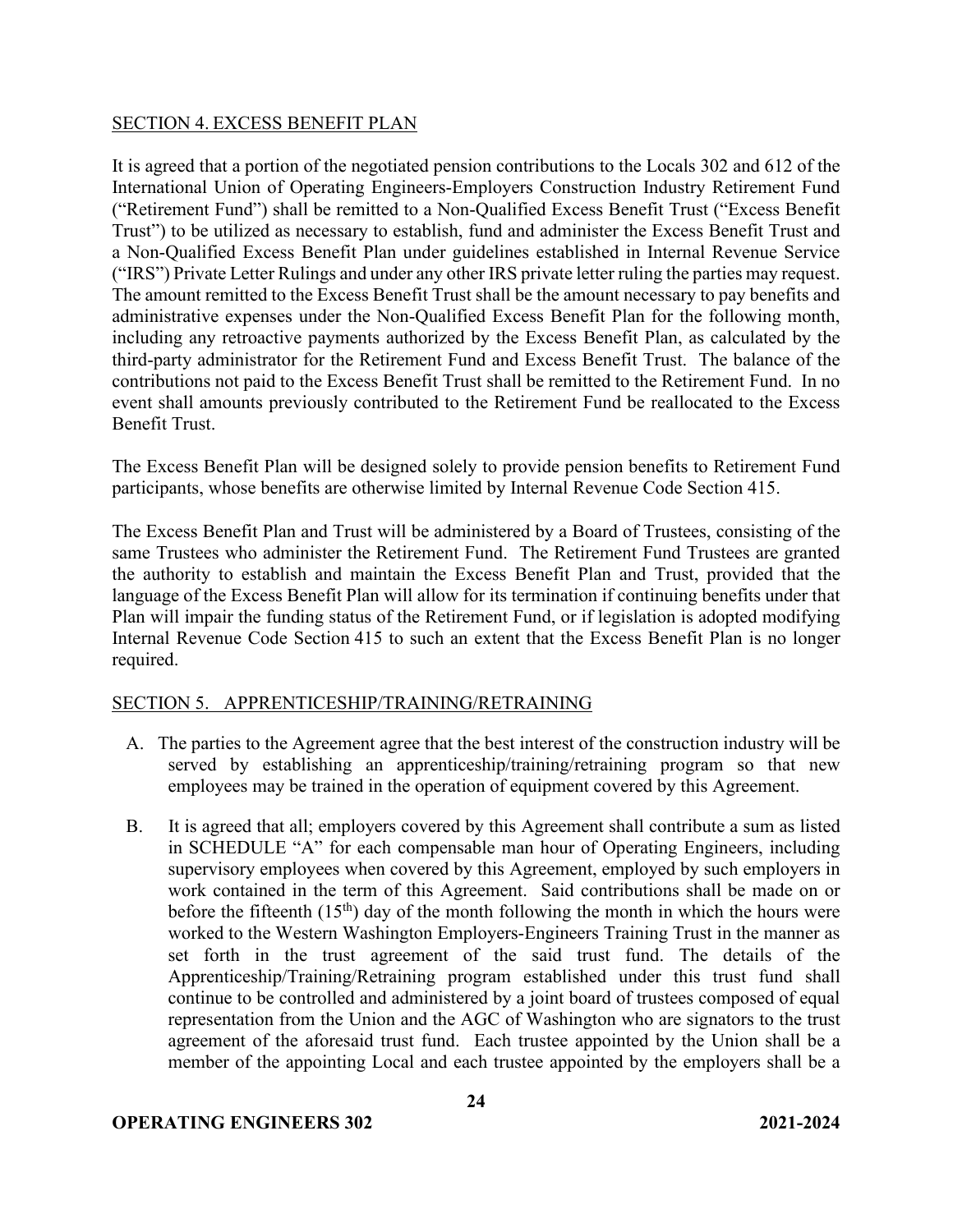member of an affiliated firm of the AGC of Washington or a regular paid employee of the AGC of Washington.

- C. APPRENTICE RULES:
	- 1. Apprentices shall be paid the following rates of wages based on a percentage of Group III:

| 1st | 1000 hours | 65% |
|-----|------------|-----|
| 2nd | 1000 hours | 70% |
| 3rd | 1000 hours | 75% |
| 4th | 1000 hours | 80% |
| 5th | 1000 hours | 90% |
| 6th | 1000 hours | 95% |

- 2. All working conditions governing the employment of journeymen shall also apply to apprentices.
- 3. Apprentice Ratios: A well trained workforce is critical to the long-term efficient and economical performance of the work covered by this agreement. The Employer and the Union are mutually committed to using apprentices to have adequate supply of skilled workers for the future. Accordingly, the Employer and the Union agree to a goal to employ apprentices at a rate of 15% of the Operating Engineers covered by this agreement. Additionally, each individual contractor who employs seven (7) or more journeymen operating engineers covered by this Agreement shall employ a minimum of one (1) apprentice. Thereafter, said contractor shall employ one (1) additional apprentice for each twenty (20) journeymen covered by this Agreement.

| <b>EXAMPLE:</b>   |                             |
|-------------------|-----------------------------|
| <b>Journeymen</b> | No. of Apprentices required |
| $0 - 6$           | None                        |
| $7 - 19$          | One $(1)$                   |
| $20 - 39$         | Two $(2)$                   |
| $40 - 59$         | Three $(3)$                 |
| $60 - 79$         | Four $(4)$                  |
| $80 - 99$         | Five $(5)$ , etc.           |

- 4. If, for any reason, the criteria established in this paragraph cannot be met by either party, a review of the situation will be made via the grievance procedure.
- 5. A Joint Apprenticeship and Training Committee established by the parties to this Agreement shall have the responsibility for establishing a training and retraining program, and apprenticeship program which shall be within the scope of the National Apprenticeship Standards. This committee shall establish a referral procedure for apprentices in conformance with the training standards. The apprenticeship office shall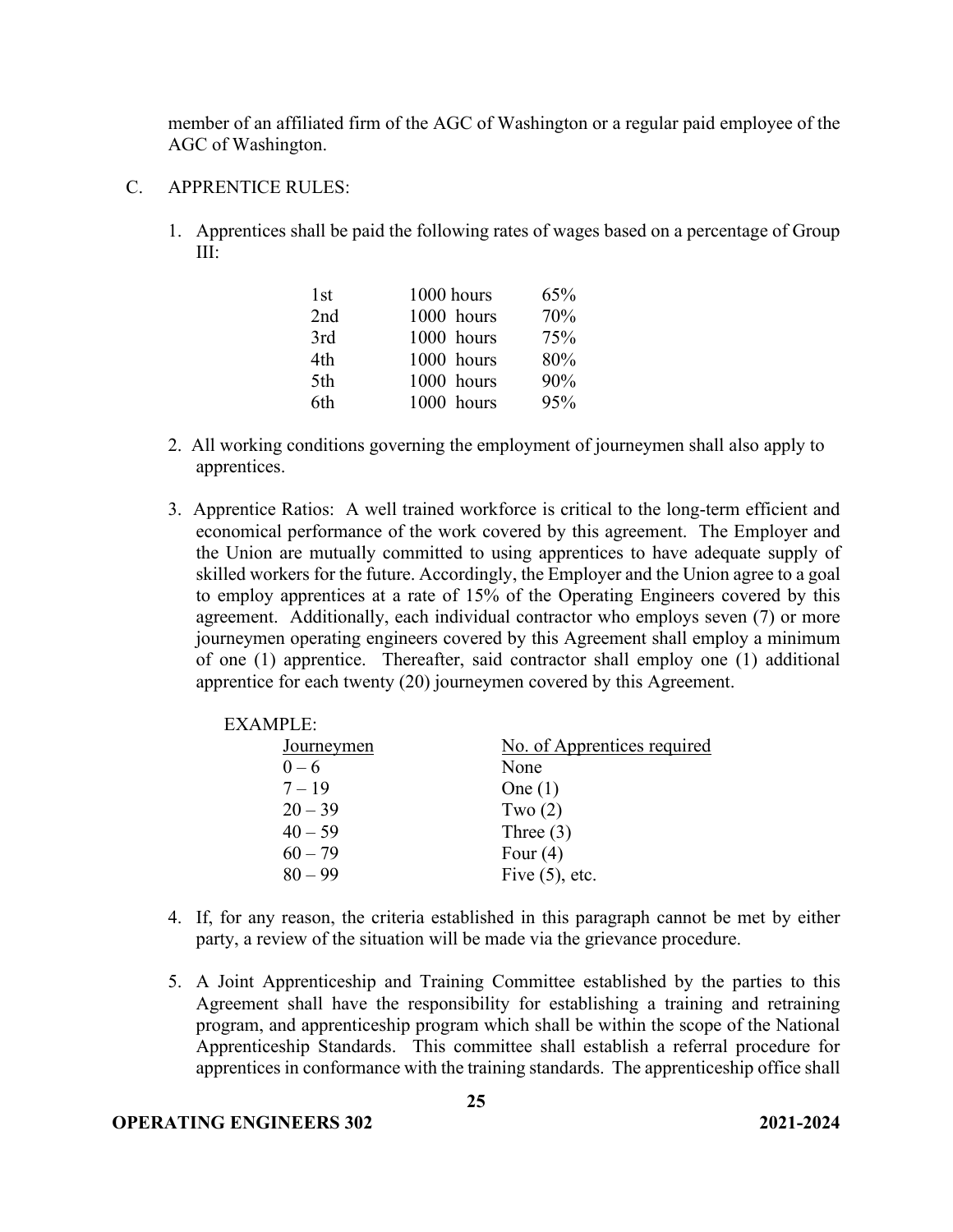dispatch all apprentices in accordance with the procedure established by the above committee without regard to other provisions of APPENDIX 3.

6. Apprentices who have completed the Apprenticeship and Training program established under this Agreement shall obtain Group I status. Any apprentice having been cancelled for just cause after written and specific notice and full and fair hearing by the Apprenticeship Committee, or who has dropped out of the program of their own accord, shall not be permitted to register for employment nor be dispatched as journey level operator by the local Union for a period of two (2) years after cancellation.

SECTION 6. It is understood that the Union and the Employer Associations are principal parties to the trust agreements and therefore, shall be furnished full information on the actions of the trustees and the operations of the trusts.

In the event an Employer fails to make the monetary contributions in conformity with this section of the Agreement, the Union is free to take economic action against such Employer it deems necessary, and such action shall not be considered a violation of this Agreement.

#### SECTION 7. FRINGE OPTION

It is further agreed that if additional sums are necessary to maintain or improve the fringe benefit plans, such sums may be deducted from wages at any anniversary date of the Agreement by mutual agreement, giving sixty (60) days prior notice.

## SECTION 8. WORKING DUES CHECK-OFF ASSIGNMENTS

In accordance with the terms of an individual and voluntary written authorization for check-off of membership dues in form permitted by the provisions of Section 302 (c) of the Labor Management Relations Act, as amended, the Employer agrees to deduct for working dues two percent (2%) of gross wages once each week which has been or will be in the future authorized by the membership of the Union**.** All monies collected for working dues by the Employer shall be paid to the agent of the Union, namely**:** IUOE Local 302 & 612 Construction Industry Health & Security and Pension Funds, c/o Welfare and Pension Administration Services, Inc., P.O. Box 34203, Seattle, WA 98124-1203. The working dues which are deducted shall be paid monthly by the fifteenth  $(15<sup>th</sup>)$  day of the month following the month in which they were deducted. The working dues shall be remitted to the Local that retains the jurisdiction for the project as specified in Article 3, Territory of Agreement.

#### SECTION 9. UNION AND POLITICAL PROGRAMS

A. The Employer agrees to deduct from the net pay (after taxes) of each employee performing work covered by the terms of this Agreement a sum as set forth in Appendix 1, Schedule "A" for each compensable hour worked and remit same to the IUOE Local 302 & 612 Union Programs Fund. Contributions will be made on the same form as the Health and Security payments. The union program contribution shall be remitted to the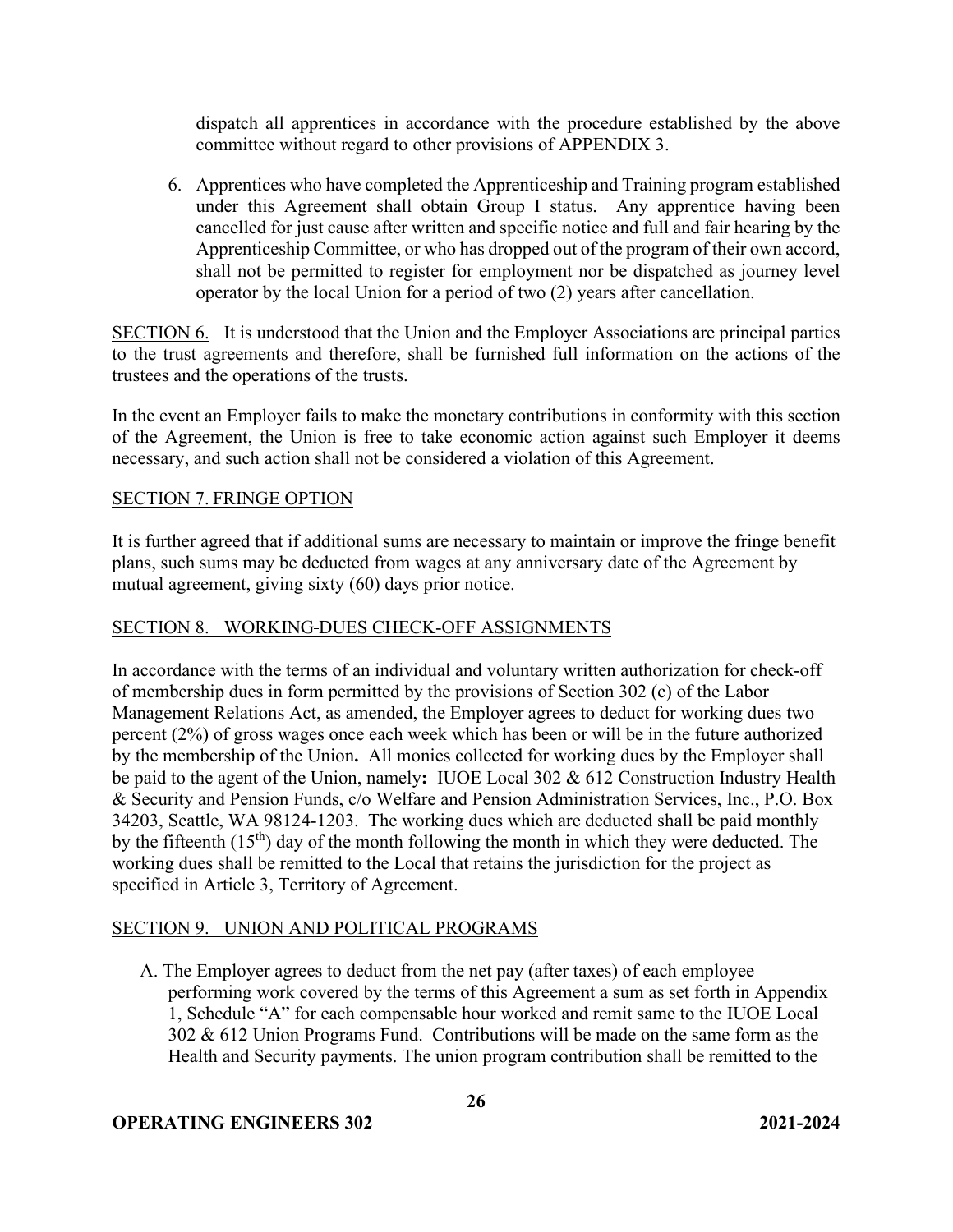Local that retains the jurisdiction for the project as specified in Article 3, Territory of Agreement.

B. The Employer will deduct five cents (\$0.05) for each hour that the Employee receives wages under the terms of the Agreement, on the basis of individually signed, voluntary authorized deduction forms. It is agreed that these authorized deductions for the IUOE Local 302 Political Programs Fund are not conditions of membership in the International Union of Operating Engineers or of employment with the Employer and that the IUOE Local 302 Political Programs Funds will use such monies in making political contribution in connection with Federal, State, and Local elections. Contributions will be made on the same form as the Health & Security payments.

The cost of administering this payroll deduction for IUOE Local 302 Political Programs Fund are incorporated into the economic package provided under the terms of this Agreement so that the IUOE Local 302 has, through its negotiation and its execution of this Agreement, reimbursed the Employer for the costs of such administration.

## SECTION 10. RECIPROCITY AGREEMENT

If Local 302 enters into a reciprocity agreement with a sister local outside the jurisdiction of the agreement providing that an Employer covered by this Agreement may bring its key employees with it into Local 302's jurisdiction, said Employer shall be permitted to make contributions to the sister local trust funds on behalf of its key employees. In the event the total contributions under this Agreement are higher than the total applicable sister Local contribution rate, the difference shall be paid to the employee as a part of his/her wages.

#### SECTION 11. NATIONAL TRAINING FUND

It is agreed that all Individual Employers covered by this Agreement shall contribute a sum as listed in SCHEDULE "A" for each compensable man hour of Operating Engineers, including supervisory employees when covered by this Agreement, employed by such employers in work contained in the term of this Agreement. Said contributions shall be made on or before the fifteenth (15th) day of the month following the month in which the hours were worked to the National Training Fund in the manner as set forth in the trust agreement of the said trust fund.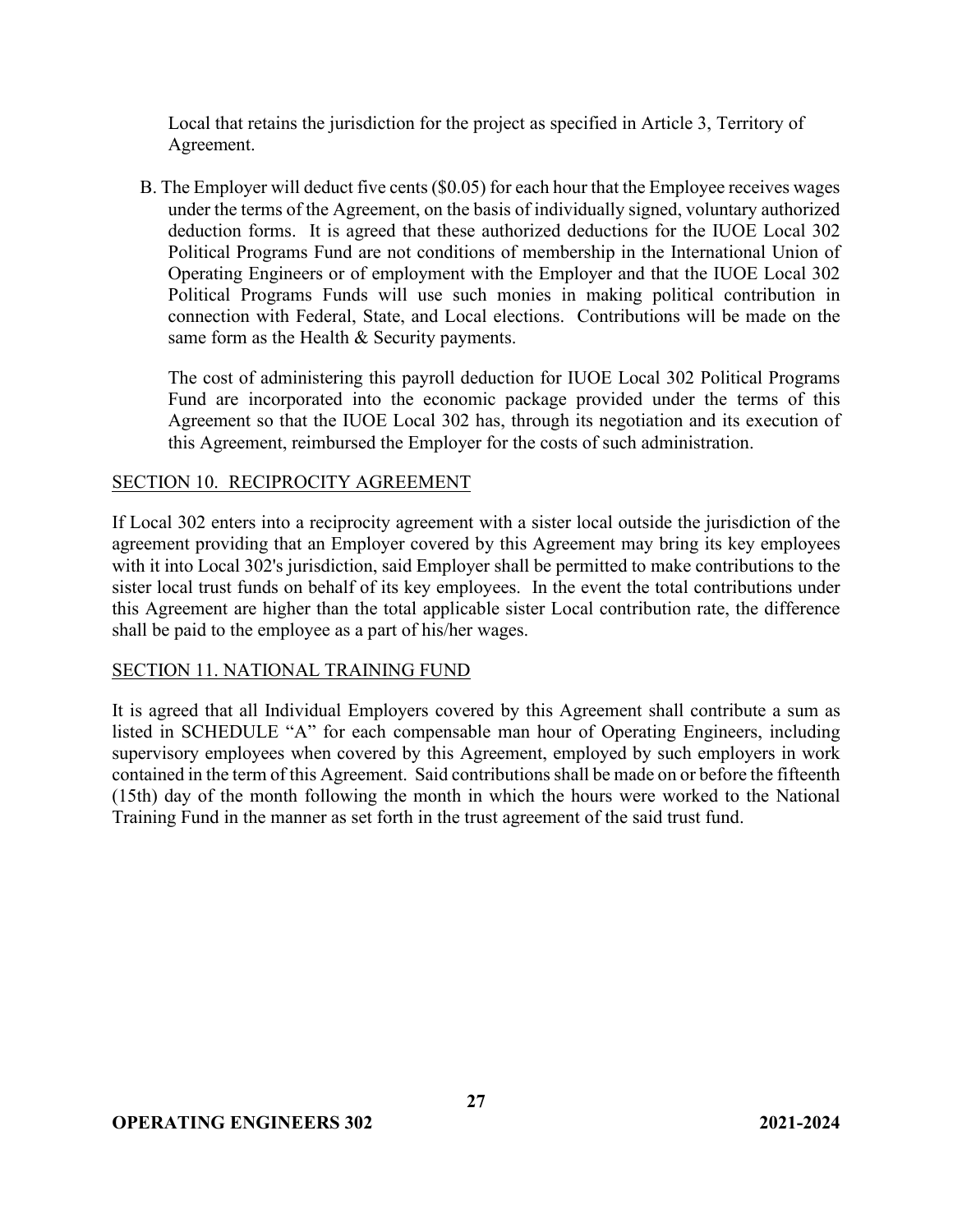## **SCHEDULE "C" ZONE PAY DIFFERENTIAL**

SECTION 1. The payment for transportation reimbursement shall be governed by the following provisions:

A. The parties recognize that it is sometimes inconvenient to get to the job locations because of varying distances. It is agreed and understood that while traveling to and from work, the employees are not within the course and scope of their employment and the relationship of Employer-employee does not commence until the hourly wage commences.

#### SECTION 2. ZONE PAY

Zone pay differential shall be paid on jobs located outside of the free zone computed from the city center of the following listed cities:

| Bellingham   | Everett       | Aberdeen          | Seattle   |
|--------------|---------------|-------------------|-----------|
| Mount Vernon | Port Angeles  | Shelton           | Wenatchee |
| Kent         | Port Townsend | <b>B</b> remerton | Yakima    |
|              |               |                   |           |

## TRAVEL:

| Zone $1$ : | $0-25$ radius miles       | Basic hourly rate                     |
|------------|---------------------------|---------------------------------------|
| Zone $2$ : | over 26 - 45 radius miles | Basic hourly rate $+$ \$1.00 per hour |
| Zone $3$ : | Over 45 radius miles      | Basic hourly rate $+$ \$1.30 per hour |

## SECTION 3. SPECIAL TRAVEL CONDITIONS

- A. When the only access roads to a job require employees to travel into a higher travel zone and back to the zone in which the job is located, then the employee shall be paid the travel remuneration provided for the higher zone.
- B. On dam, hydroelectric, building projects and other remote engineering projects such as airports, refineries and radar or radio installations, but not limited thereto, where the Employer provides camp or board and lodging, required traveling time will be paid for the initial trip to the job and return. Payment of travel time on the return trip will be paid to all employees, including discharges and layoffs; the only exception that shall apply will be as to those employees that remain on the job less than thirty (30) calendar days who voluntarily quit.
- C. On jobs where an Employer establishes a camp with board and lodging, or where the Employer prohibits private vehicles beyond a designated area, which in either case is more than reasonable walking distance from the job site, the Union and the Employer concerned shall be required to enter into immediate negotiations to establish all conditions of travel and/or transportation from the camp or parking areas to the place of work in the job site.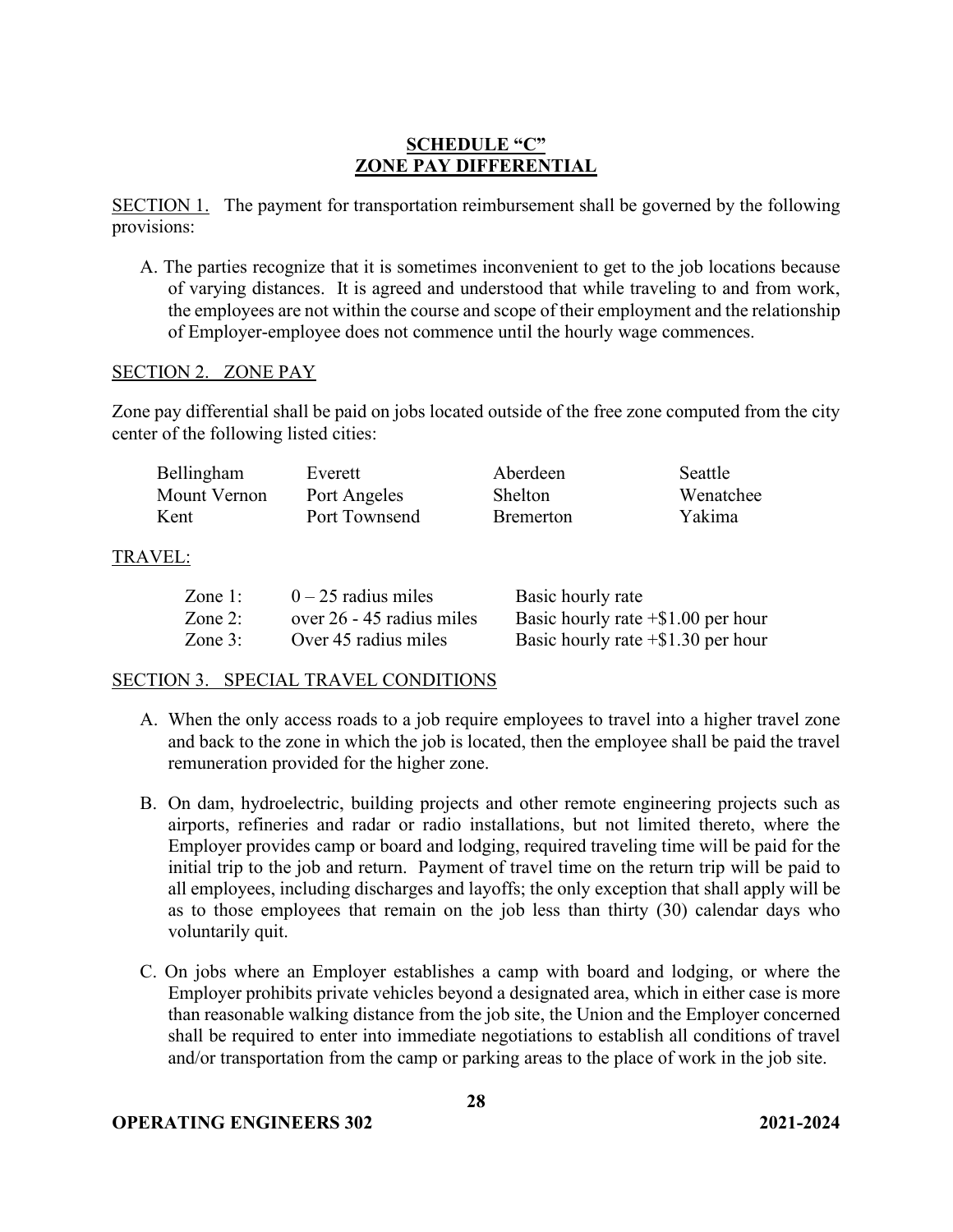#### SECTION 4. CAMP PROVISIONS

When the employer provides camp or board and lodging, the basic wage scale will be observed and rate of camp or board and lodging will not exceed \$9.00 per day to be paid by the employee. Any costs over \$9.00 per day will be absorbed by the Employer, on jobs in remote areas where camp or board and lodging is not provided and housing is inadequate, or the cost for housing is prohibitive, the Employer will make every effort to arrange for housing at reasonable rates to his employees.

#### SECTION 5. FERRY FEES

All necessary ferry fees are to be reimbursed by the Employer in the following manner:

- A. Employees will be reimbursed at the passenger fare or passenger car fare when substantiated by receipts.
- B. When employees elect to live at or near the project and forego daily ferry travel, it is recognized that they are entitled to the prerogative of visiting their homes for the weekend, and in that event ferry charges shall be paid for such weekend travel as substantiated by receipts.

#### SECTION 6. DOWNTOWN SEATTLE ZONE PAY

A. The Downtown Seattle Zone is defined as the area West of I-5, East of Elliott Bay, South of Mercer Street and North of Royal Brougham. For the purpose of this section the Mercer and Royal Brougham boundaries will be straight line extensions to a point the straight line intersects Elliott bay.

B. A premium of \$1.00 per hour shall be paid for each hour worked on projects within this zone.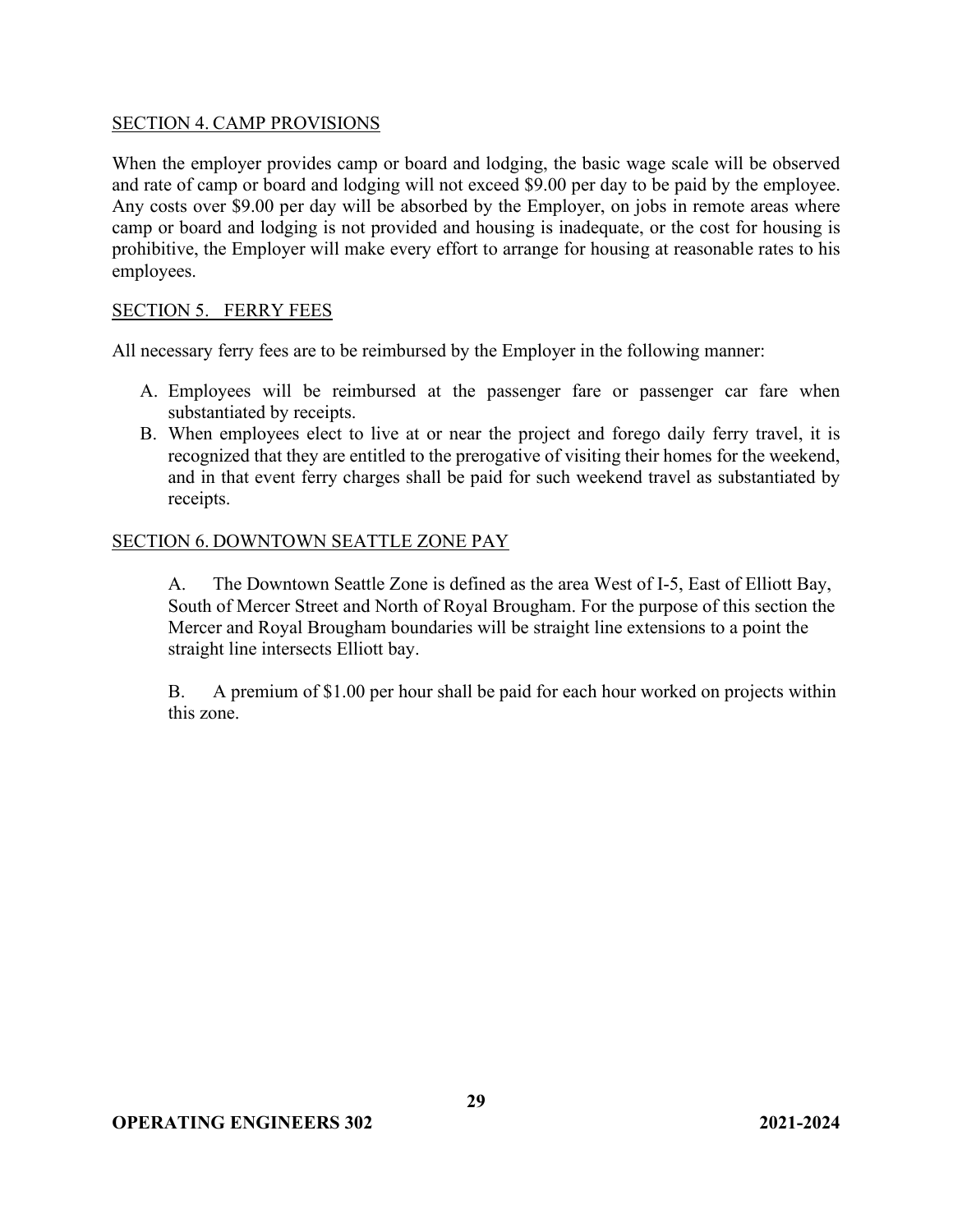## **APPENDIX 2 CRAFT WORK RULES**

#### SECTION 1. CREWS

- A. Crews on power shovels, mucking machines, crawler cranes, floating cranes, truck cranes, whirley cranes, locomotive cranes, Hyster cat cranes, drilling machines, pile driving equipment, and trenching machines shall consist of an operator and additional engineer unless the Union agrees that an additional engineer is not necessary; and when an employee or employees additional to the operator are required by the Employer for operation, servicing, maintenance or repair on any equipment covered by this Agreement, such extra employee or employees shall be engineers or assistant engineers. Equipment mentioned above shall not mean small machines on which it has been the past practice to use only one employee. The additional engineer is to be under the direct supervision of the operator at all times. In order to maintain the jurisdiction of the Operating Engineers, the Union may, when it deems necessary, allow the contractor to utilize the additional engineers on an intermittent basis to operate equipment in the immediate area and under the supervision of the operator.
- B. Crane Assistant Engineer/Oiler shall be required on all friction Truck Cranes 50 tons and over and Truck Cranes and All Terrain Cranes that are over 60 tons. All Rough Terrain Cranes and Hydraulic Boom Crawler Cranes over 100 tons shall require an assistant engineer. If assistance is needed for assembly or disassembly, it shall be done by an Operating Engineer. No crane shall be altered or de-rated for purposes of utilizing one (1) Operating Engineer.

In order to maintain the craft of the Operating Engineer a rigger/bellman will be employed on tower cranes in addition to the operator at the option of the employer.

#### SECTION 2. BARGAINING AGENT

The Employers recognize and agree that the Union is the exclusive bargaining agent for the operation, maintenance, Employers shop and job site repair of all heavy construction equipment operated by engineers.

#### SECTION 3. MAINTENANCE WORK

On all work requiring dewatering of caissons, foundations, piers, etc., or maintenance of air pressure in tunnels, caissons, etc., such work will be performed in accordance with the work week and overtime provisions heretofore established in ARTICLE 16, except that time worked on Sundays, when no other activities (other than such maintenance work as herein specified and which is being done by any other crafts) are in progress, will be compensated for at the overtime rate of one and one-half  $(1 \frac{1}{2})$  times the basic rate of wages.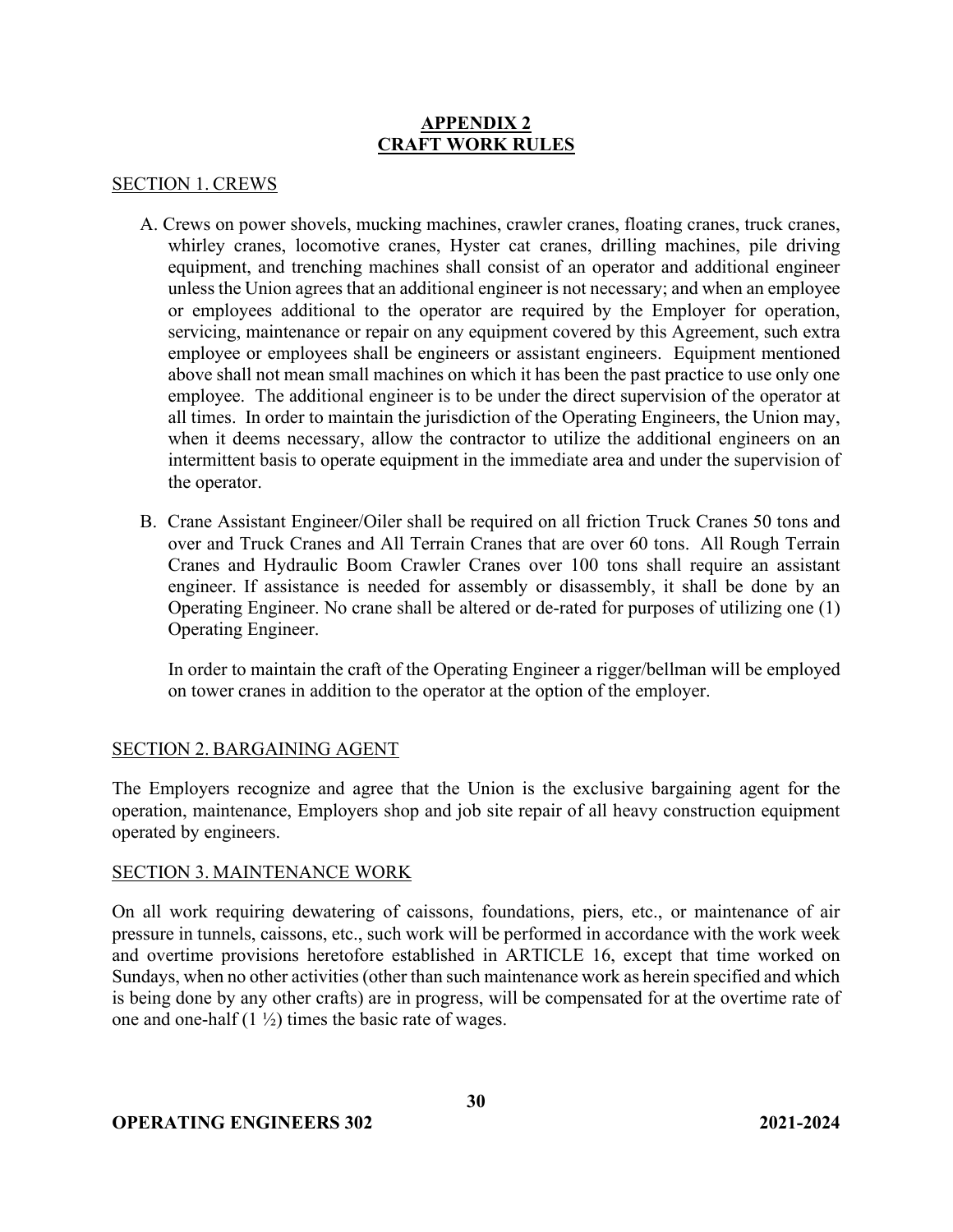#### SECTION 4. FOREMAN AND GENERAL FOREMAN

When in the Employer's opinion the spread is sufficient to require the services of a Foreman or General Foreman, such Foreman or General Foreman shall be qualified to supervise such work as may come within the scope of this Agreement, but he shall be a member of the Union. It is understood that a General Foreman shall have a minimum of two (2) foremen under his supervision.

#### SECTION 5. LEADMAN MECHANIC

When there is no mechanic foreman on a shift and three (3) or more heavy duty mechanics are employed on shift, one (1) shall be designated as a working leadman mechanic and shall receive leadman's pay.

#### SECTION 6. WELDERS CERTIFICATION

When the Union fills a request for a certified welder, such referred Operating Engineer shall have in his possession a current recognized certificate comparable to the local area or ASME test. If the job to be performed requires additional certification of any kind, the Employer shall pay for all expenses involved in securing such test.

#### SECTION 7. MASTER MECHANIC

Master mechanics will be employed with the understanding reached in the pre-job conference.

#### SECTION 8. SPECIAL SAFETY MEASURES

To insure safety and eliminate unnecessary occupational accidents, the Employers agree that:

Whenever practical, equipment shall be properly cabbed and screened.

To eliminate the noise and fumes from exhaust on equipment, the exhaust shall be raised above the cab of the machine. Tandem rubber tired pulls, Euclid and similar types shall have exhausts installed on a vertical basis with no side elbows.

The seats and standard manufacturers padding shall be maintained in good repair.

High speed haul roads shall be properly maintained.

Brakes shall be maintained on all rubber tired, self-propelled equipment.

Safety belts shall be required on all rubber tired equipment.

Adequate lights shall be provided for equipment operated at night.

Rear view mirrors will be maintained on all truck cranes.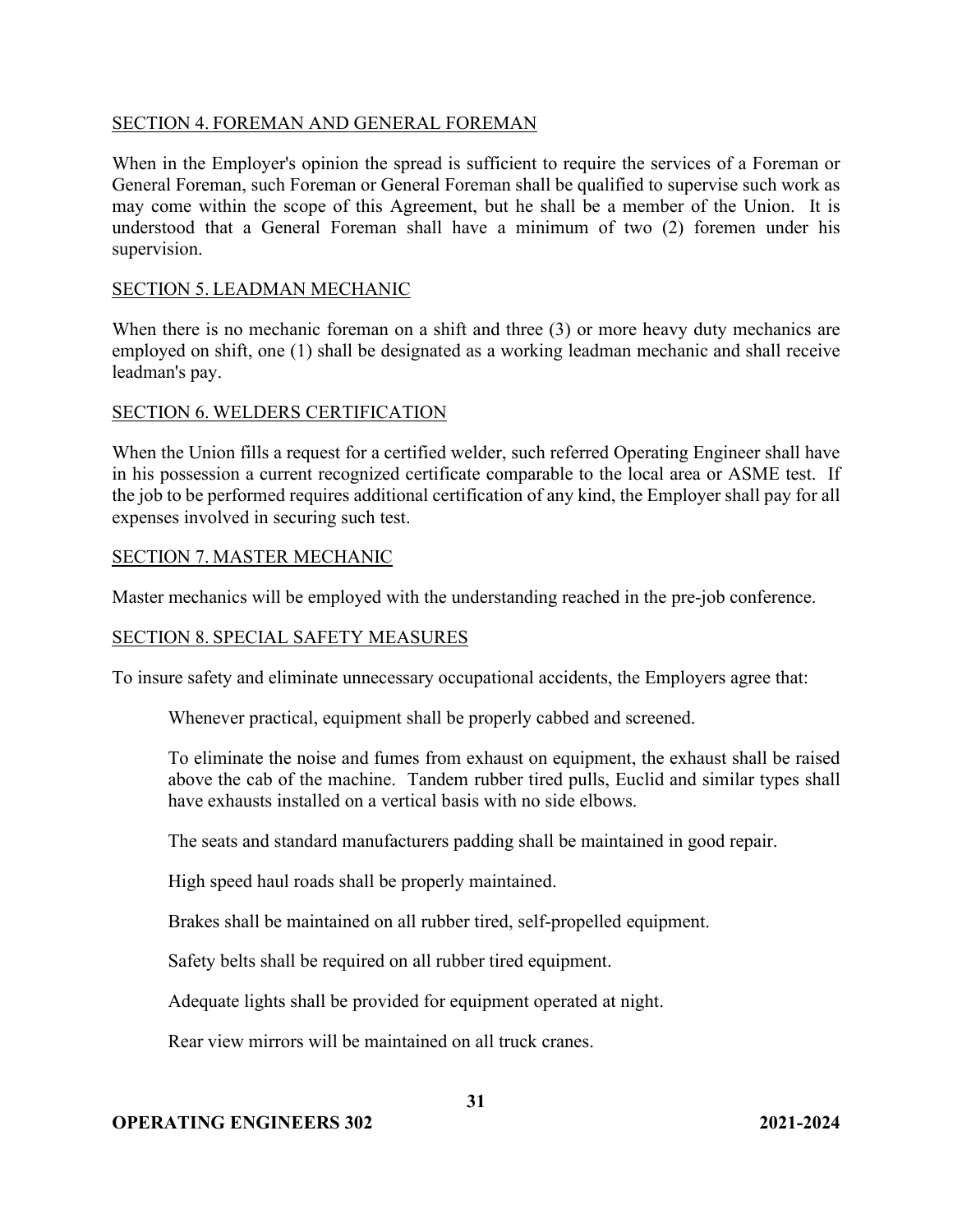Boom stops shall be maintained on all cranes.

All cranes shall carry pertinent information or a poster with respect to manufacturers rated capacity relative to boom lengths and load capacity.

All items required for the safe operation of the equipment shall be in working condition.

All signalmen shall use standard signals.

## SECTION 9. PROTECTIVE CLOTHING

All employees will be furnished rubber boots, coats, pants and hats in suitable condition on wet jobs, and these to be charged to the employees, who are to guarantee their return in like condition, wear and tear excepted.

## SECTION 10. TOOLS, TRANSPORTATION OF TOOLS

- A. Heavy duty mechanics shall furnish their own tools, but shall not be required to furnish special tools as follows: Air or electric wrenches, gear and bearing pullers, electric drills, reamers, taps, and dies, Oxyacetylene hoses, gauges, torches and tips, 36" pipe wrenches, socket wrench drives over <sup>3/4"</sup>, wrenches over 2", coffin hoists and hydraulic jacks.
- B. Mechanics shall not be required by the Employer to furnish their own transportation for tools to perform their work assignments.
- C. The Employer agrees to provide an adequate, dry and safe storage place for the storage of employee's tools which may be necessary in the performance of his work. The Employer agrees that while such tools are in the Employer's custody, and providing that the employee has locked these tools in an adequate tool box, the Employer will carry insurance or assume personal liability, therefore to cover the full, prior agreed value of such tools which may be lost because of fire, flood or theft. Tools broken or damaged in the course of employment will be replaced or reimbursement therefore will be made by the Employer upon the presentation of satisfactory evidence.
- D. When employees are required to pilot and/or haul equipment and/or haul materials in support of equipment for the job, the vehicles necessary to perform the work will be provided by the employer.

#### SECTION 11. WARRANTY WORK

The only exception with respect to Appendix 2, Section 2 is warranty work, and this work will be permitted and performed in accordance with the following:

A. Warranty work shall be recognized on new equipment or machinery for a period not to exceed 1,000 meter hours.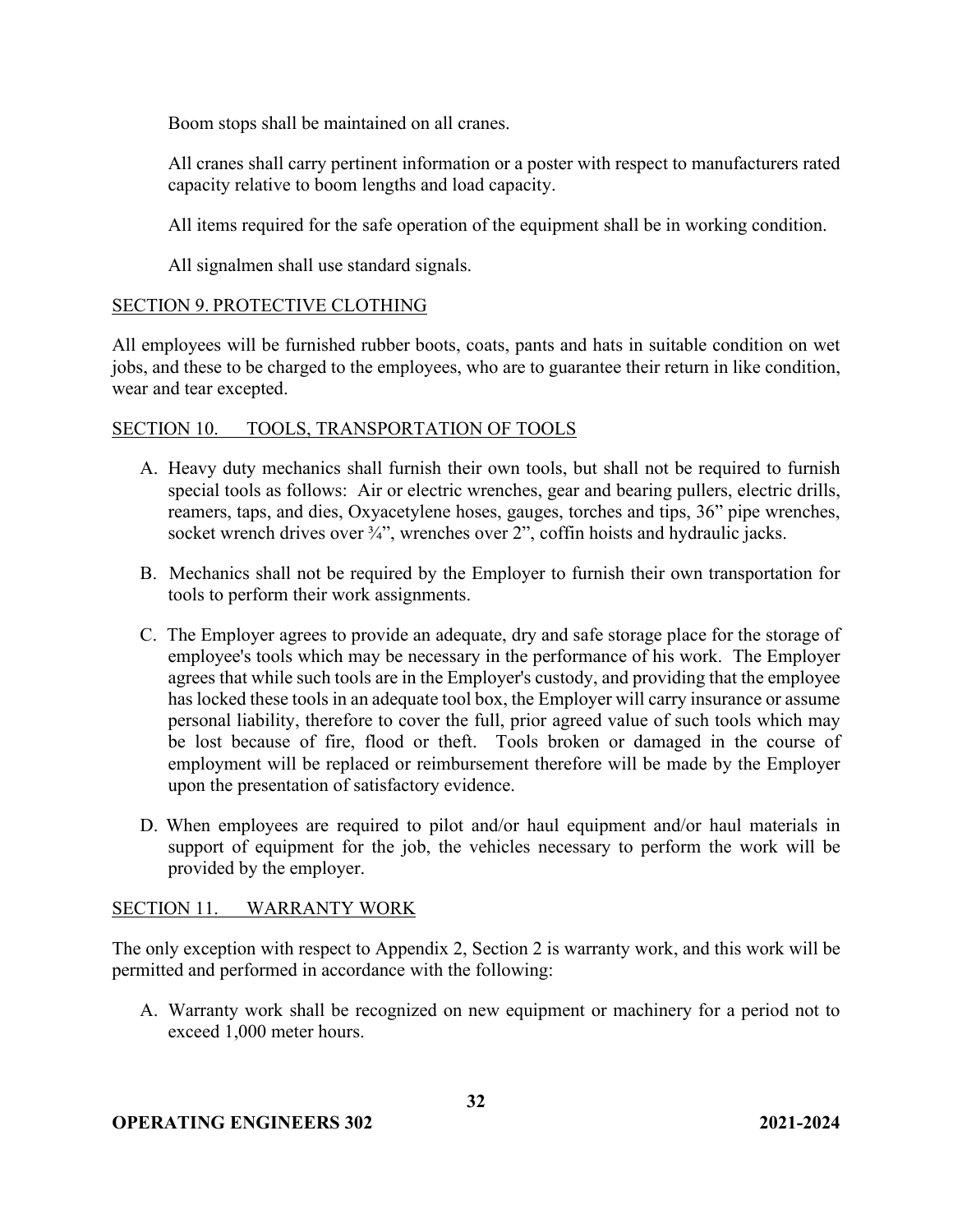- B. Warranty work shall be recognized on used equipment or machinery for a period not to exceed 300 meter hours.
- C. Equipment which is leased, or is on a rental purchase contract, in which ownership resides in the dealer, shall be considered to belong to the contractor for the purpose of this Article.
- D. Warranty mechanics shall supervise and perform actual work on said equipment or machinery assisted by employees covered by this Agreement at a ratio of two warranty mechanics for each contractor mechanic.

#### SECTION 12. OWNER-OPERATOR

When a piece of equipment is operated by its owner and is used on work covered by this Agreement, the owner-operator of said piece of equipment shall be paid wages and fringe benefits by the Employer subject to the terms and conditions of this Agreement and the check stubs will show equipment rental rate separate from other items. This Article shall not apply when a written subcontract has been entered into with the owner-operator.

#### SECTION 13. TRAVEL, SUBSISTENCE CRANE RENTAL

The parties hereto recognize that there is a Crane Rental Agreement, supplemental to this Agreement, containing certain conditions as to travel and subsistence and the same is incorporated herein by reference.

#### SECTION 14. UNION MEMBERSHIP AND DUES

The Union assumes all obligation and responsibility for the collection of union dues, and the Union shall retain the right to discipline its members at all times. No employee shall be discriminated against for upholding Union principals, and any employee who works under the instructions of the Union, or who serves on a committee, shall not lose his position or be discriminated against for this reason. However, the Employer shall be the judge of the employee's qualification.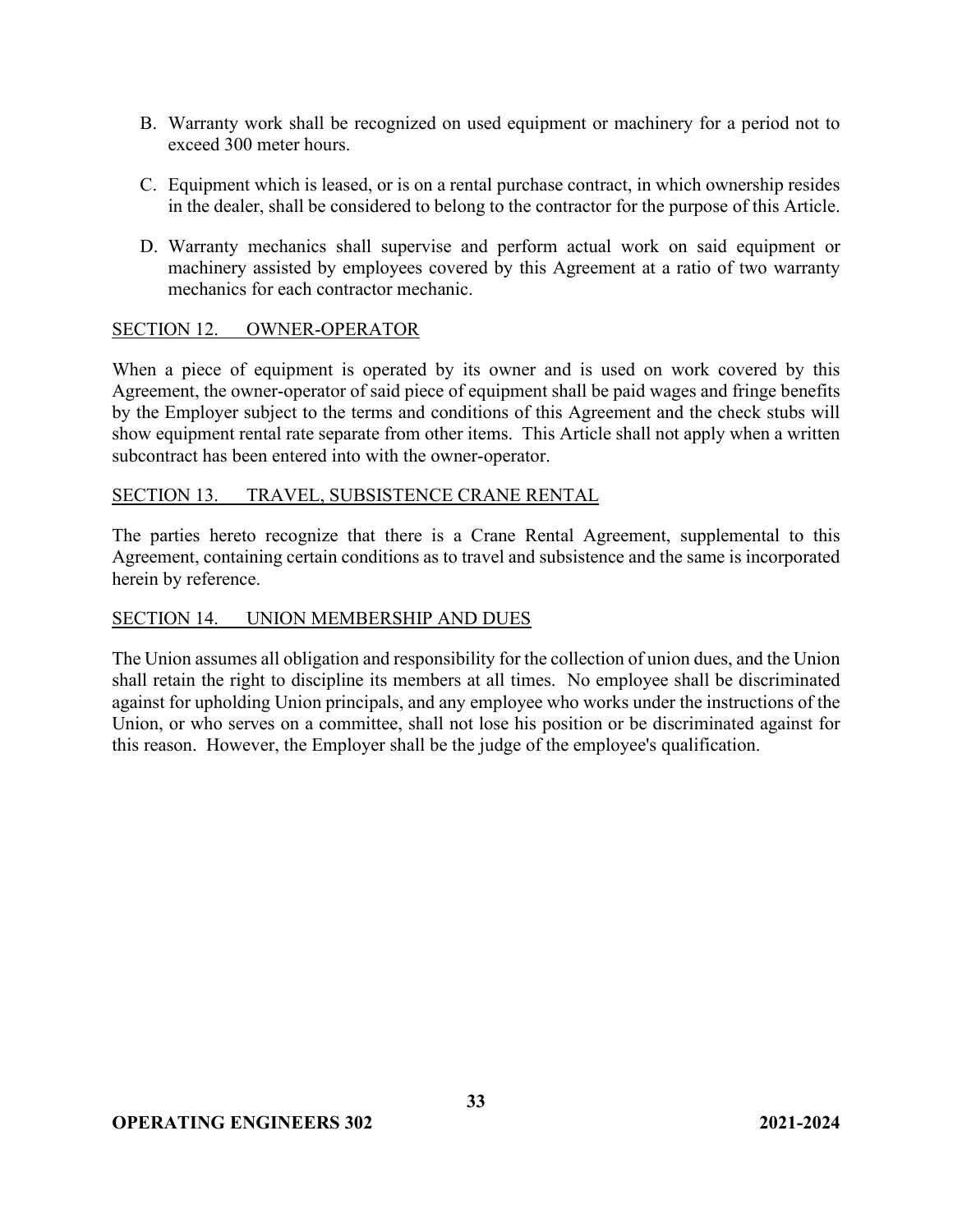### **APPENDIX 3 HIRING AND UNION RECOGNITION LOCAL 302 HIRING HALL PROCEDURES**

**SECTION 1.** Employers shall only employ qualified Operating Engineers. Operating Engineers shall be qualified for employment under this Agreement who have had two (2) years actual practical working experience in the Building, Heavy and Highway Construction Industry.

#### **SECTION 2. DEFINITIONS**

**Accrued:** Earned or accumulated (i.e. hours worked in the last twelve (12) months)

**Bargaining Unit Work:** Classifications referenced in Appendix 1**,** Schedule A of the Master Labor Agreement.

**Bonefide:** Factual or real

**Employer Association:** A group of Employer representatives. In this Agreement it is the Associated General Contractors of Washington (AGC)**.**

**Freezing:** To hold group status on the out-of-work list when written verification from a physician is provided.

**Illegal Hours:** Hours worked without a dispatch.

**Joint Venture:** Two or more contractors performing work on a project as one.

**Keyman**: An IUOE member of another Local with special skills employed in the jurisdiction of this Union as approved by the Business Manager. An agreement signed between Trust Funds that allows portability of benefits.

**SECTION 3.** Employers shall hire qualified Operating Engineers by calling the Union responsible for the geographical area of the project. Whenever the Employer requires Operating Engineers on any job, they shall notify the Local Union office either in writing, email or by telephone, stating the Company contact information, location, starting time, type of shift (i.e. 4- 10's, 5-8's), approximate duration of the job, the type of work to be performed and the number of employees required.

**SECTION 4.** Employees covered by this Agreement have certain accrued rights to benefits for themselves and their dependents under health and welfare and pension plans which accrue to them by virtue of length of employment with Employers party to this Agreement, and such rights are generally continuous while under employment and remain effective until a certain period of time after lay-off or discharge.

Those registered on the list in each group will, after ten (10) attempted contacts, be deemed unavailable for work. These individuals will then be notified by mail or email and will not be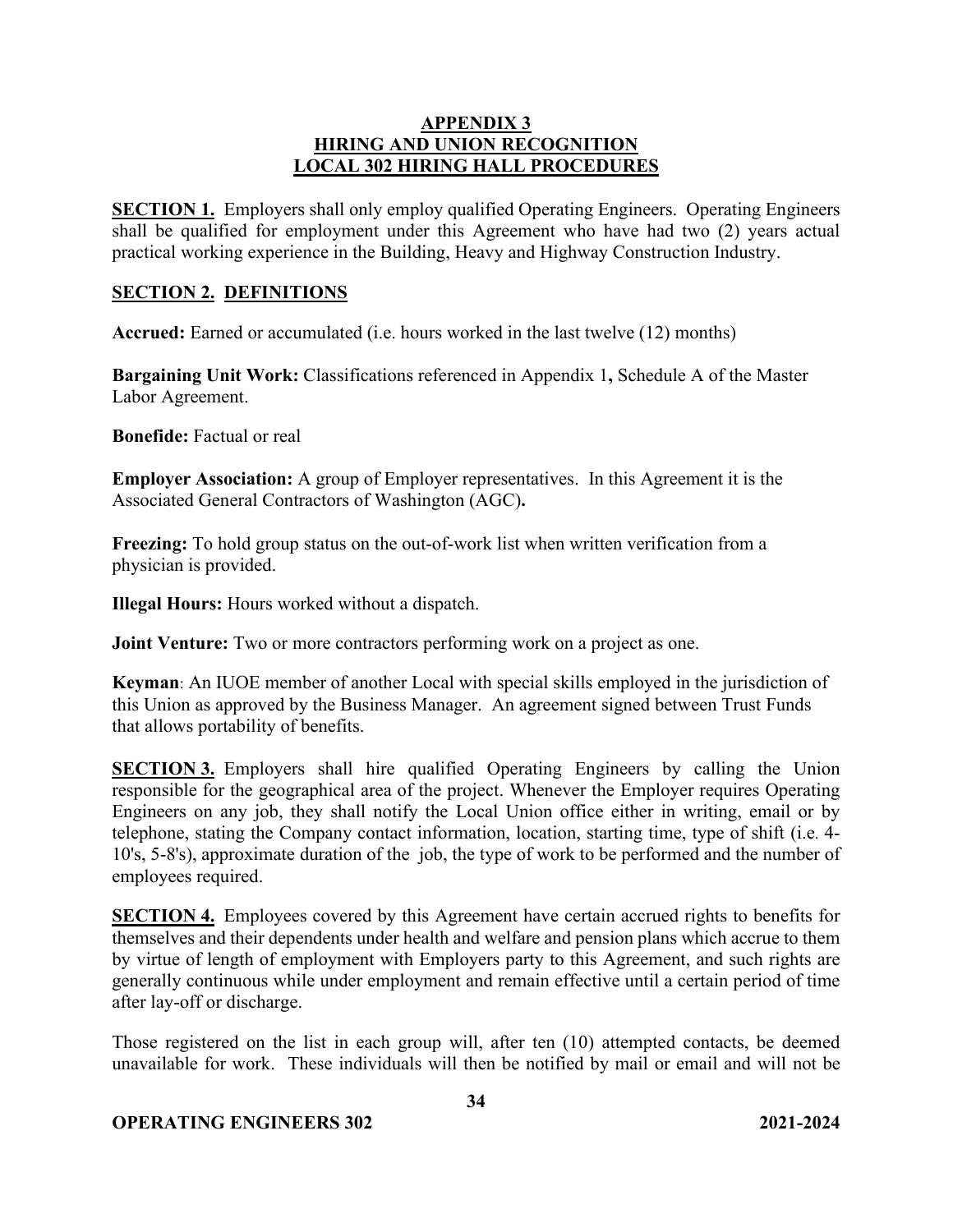contacted for employment until verification of availability is made in person, by fax or by mail or email. A signature is required. No more than two (2) attempted contacts per day will be counted towards the ten (10) attempted contacts.

Up to two contact numbers can be given to dispatch but a second contact number can be removed by the dispatcher if it is disconnected or no longer reaches the member. If the number is removed by the dispatcher a written notice will go out by mail or email to the member. Members/registrants shall always maintain a working telephone number on file with the hiring hall. Two weeks following written notice (mail or email) of failure to do so, the member/registrant's name will be removed from the out-of-work list. Their name will be placed on the bottom of the appropriate list when they are re-registered, with a working telephone number.

All classes of Operating Engineers shall be hired and/or rehired in accordance with the length of service with Employers in the Collective Bargaining Unit as follows:

**Group 1** – Operating Engineers who have been employed and dispatched by this Union under this Agreement or employed and dispatched by this Union under any Agreement of this Union for an accumulative time of at least 500 hours in the last 12 months, within the territory of this agreement immediately preceding their registration date.

**Group 2** – Operating Engineers who have been employed and dispatched by this Union under this Agreement or any collective bargaining agreement with this Union for an accumulative time of at least 50 hours during the last 12 months.

**Group 3** – All registrants who pass a minimum standard test in categories established by the 302/612 Training Trust, or who can verify journeyman status in this Union or another Local of the IUOE.

#### **Group 4** –All other applicants

The Employer Associations and the Union shall make up and prepare the roster for preference of rehire by grouping all Operating Engineers who come within the above classifications and shall utilize the pension records in establishing these accrued rights based on length of employment.

"Employers" under this paragraph mean:

- A. Any Employer party to this Agreement.
- B. An out-of-town Employer who adopts or works under this Agreement and contributes to the Health & Welfare and/or Pension Plans.
- C. Any Employer who employs Operating Engineers under the terms of this Agreement and is a contributing Employer within the meaning of the Health & Welfare and Pension Plans.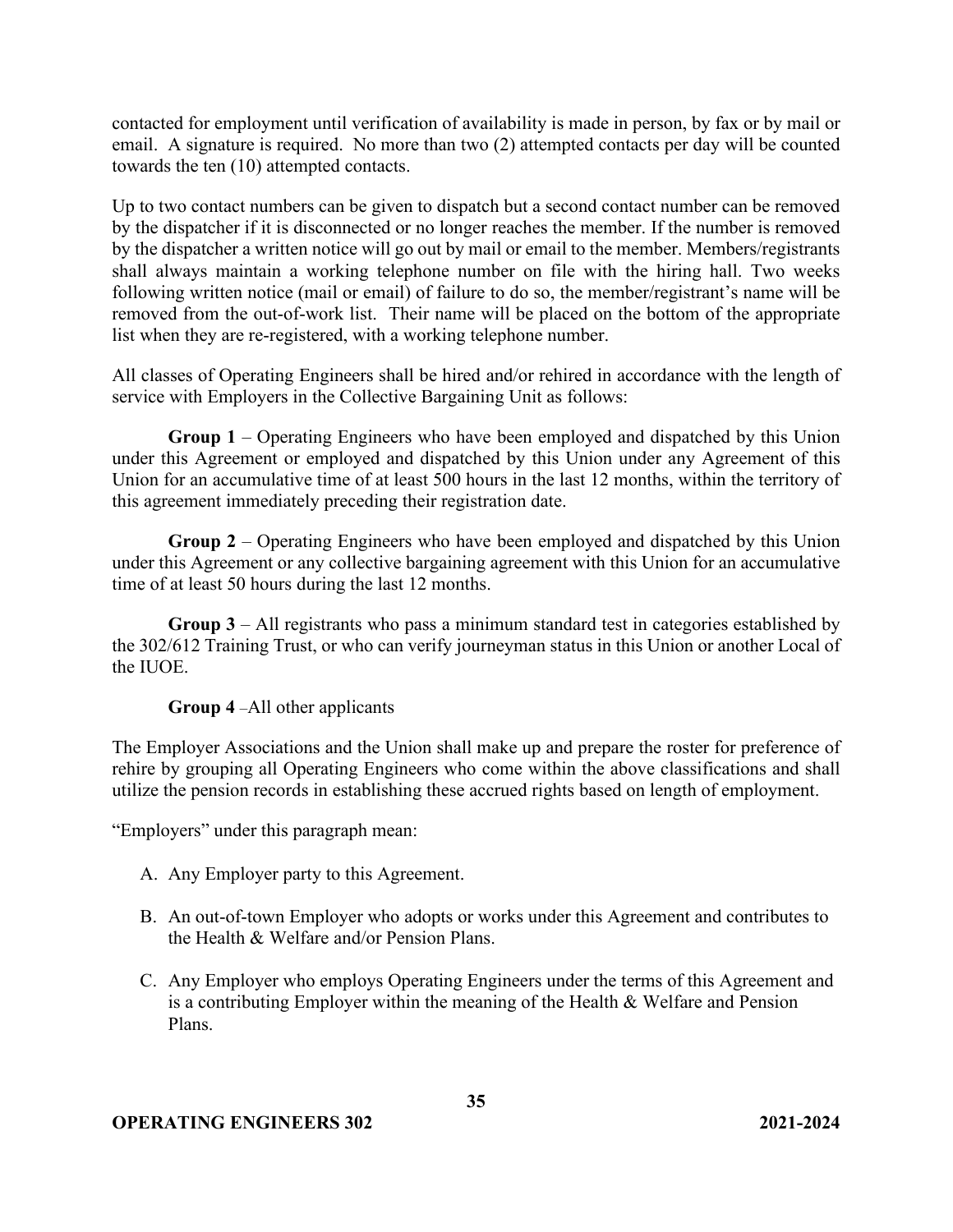**SECTION 5.** Registration or re-registration of applicants for referral shall be accepted by the Union at any time during its customary office hours. All applicants shall be registered in the order of time and date of registration. To remain on the registration list an applicant for referral must renew their registration not later than ninety (90) days from the date of their last registration or reregistration. There shall be four (4) groupings of the out-of-work list. Each applicant for employment shall be required to furnish such data, records, names of Employers and length of employment and licenses as may be deemed necessary, and each applicant shall complete such forms or registration as shall be submitted to him. Applicants for employment shall also list any special skills they may possess. All applicants may register or re-register in person, by mail, by email or facsimile; member's signature is required.

**SECTION 6.** Upon request of an Employer for Operating Engineers, the Union shall refer qualified and competent registrants in the manner and under the conditions specified in this Agreement from the list in the following order of referral:

- A. Applicants shall be referred from Group 1, in successive order as their names appear on the out-of-work list, and when Group 1 has been exhausted,
- B. Then applicants from Group 2 in successive order as their names appear on the out-of-work list, and when Group 2 has been exhausted,
- C. Then applicants from Group 3 in successive order as their names appear on the out-of-work list, and when Group 3 has been exhausted,
- D. Then applicants from Group 4 as their names appear in successive order on the out-of-work list.
	- 1. Separate lists will be established and maintained for apprentice engineers, and referrals shall be made on the same basis as that for Operating Engineers except that the experience condition set out in Appendix 3, Section 1 of this Agreement shall, as to apprentice engineers, not be applicable or required.
	- 2. Any applicant who is returned by the Employer shall be restored to their place on the out-of-work list. If an employee is employed one (1) to twenty-one (21) calendar days, the employee shall be restored to the out-of-work list the same number of days lower on the out-of-work list as they had been employed. Any employee, who is employed more than twenty-one (21) calendar days or terminated of their own accord, shall have their name removed from the out-of-work list. When his employment terminates, they shall be required to register at the bottom of the appropriate group list on which he are entitled to register. A registrant may refuse to be referred to employment two (2) times without prejudicing his position on the appropriate group list on which he are registered. If a member or an applicant accepts a dispatch and does not show up, their name will be entered at the bottom of the appropriate list when they re-register.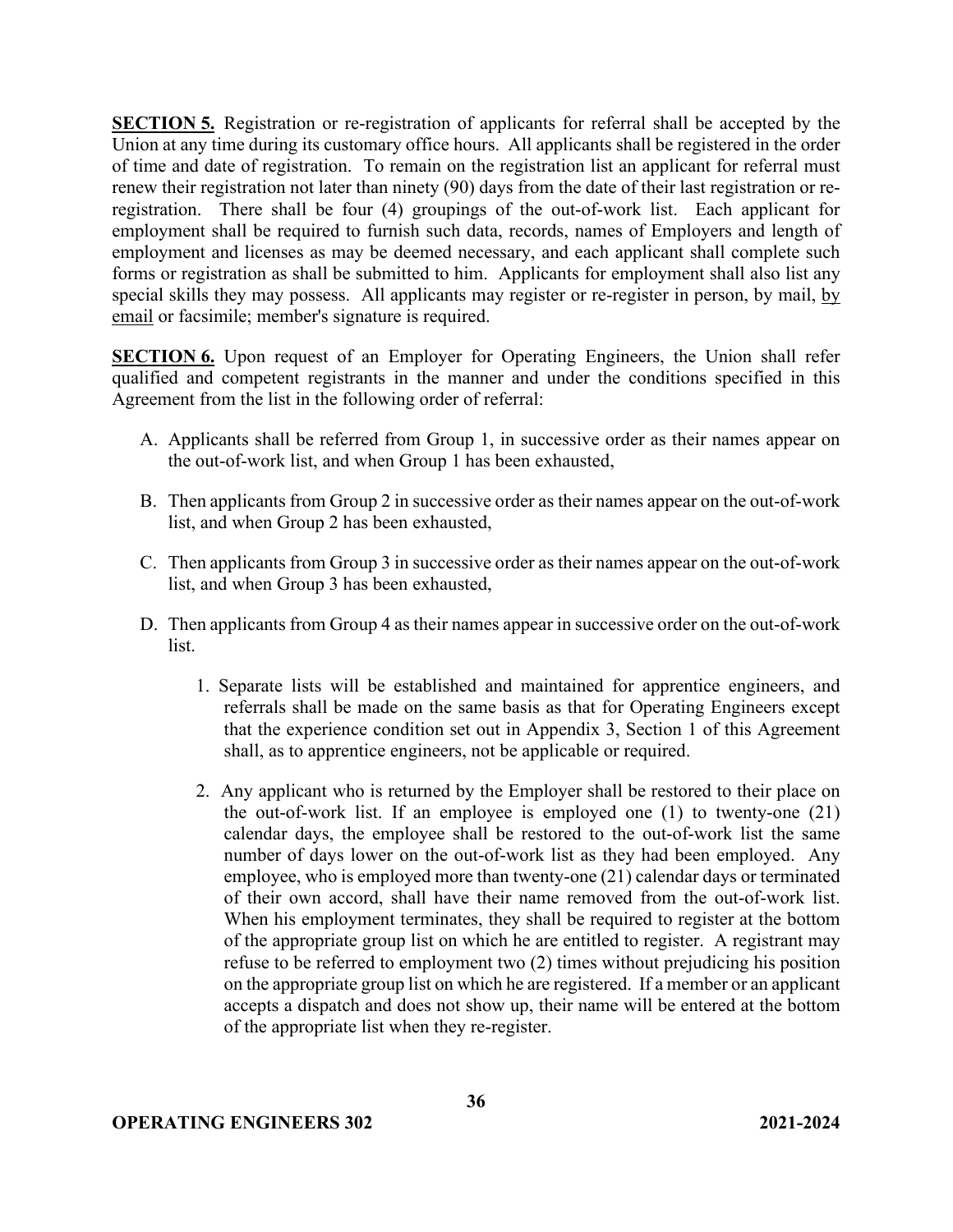- 3. In the event that the referral facilities maintained by the Union are unable to fill the requisition of an Employer for employees within a twenty-four (24) hour period after such requisition is made by the Employer (Saturdays, Sundays, and Holidays excepted), the Employer may employ applicants directly at the job site. In such an event, the Employer will notify the Union of the names and dates of such hiring within twenty-four (24) hours of such hiring.
- 4. The referral procedure as contained herein shall be followed except:
	- a. That requests by Employers for personnel to act as Supervisors, Master Mechanics, General Foremen, Industrial Foremen or Foremen shall be honored without regard to the requested employee's place on the out-ofwork list provided that person does not perform bargaining unit work. Those hired under the provisions of this Hiring Agreement shall not be reduced to a lower classification without the approval of the Union, nor shall their employment as traveling key men or reciprocity qualify them for a call-back. All traveling keymen must register at the Hiring Hall and have a "Keyman Agreement" in place, prior to being employed.
	- b. That requests by Employers for a particular employee previously employed by the Employer within the geographical area of this Agreement and who has been laid off or terminated by the Employer within five (5) years previous to the request shall be honored without regard to the requested employee's place on the out-of-work list, provided said employee was originally dispatched to the requesting Employer in accordance with the terms and conditions of this Union and this Appendix. (illegal or reciprocity hours will not be recognized for rehire, requests, or group status).
		- c. For bonafide requests by the Employers for Operating Engineers with special skills and abilities in the order in which their names appear on the out-of-work list.
		- d. In the best interests of the industry, requests by an Employer for a particular engineer with no priority shall be honored, without regard to the requested person's place on the out-of-work lists, provided the said individual occupies the status of a college student seeking summer employment only and is the son or daughter of management, or individuals, employed as Operating Engineers. Further provided that any dispute arising as a result of such request may be referred to the Joint Hiring Committee in accordance with this Appendix. For each person dispatched as a college student of who is a son or daughter of management, the employer shall endeavor to employ a son or daughter of an Operating Engineer.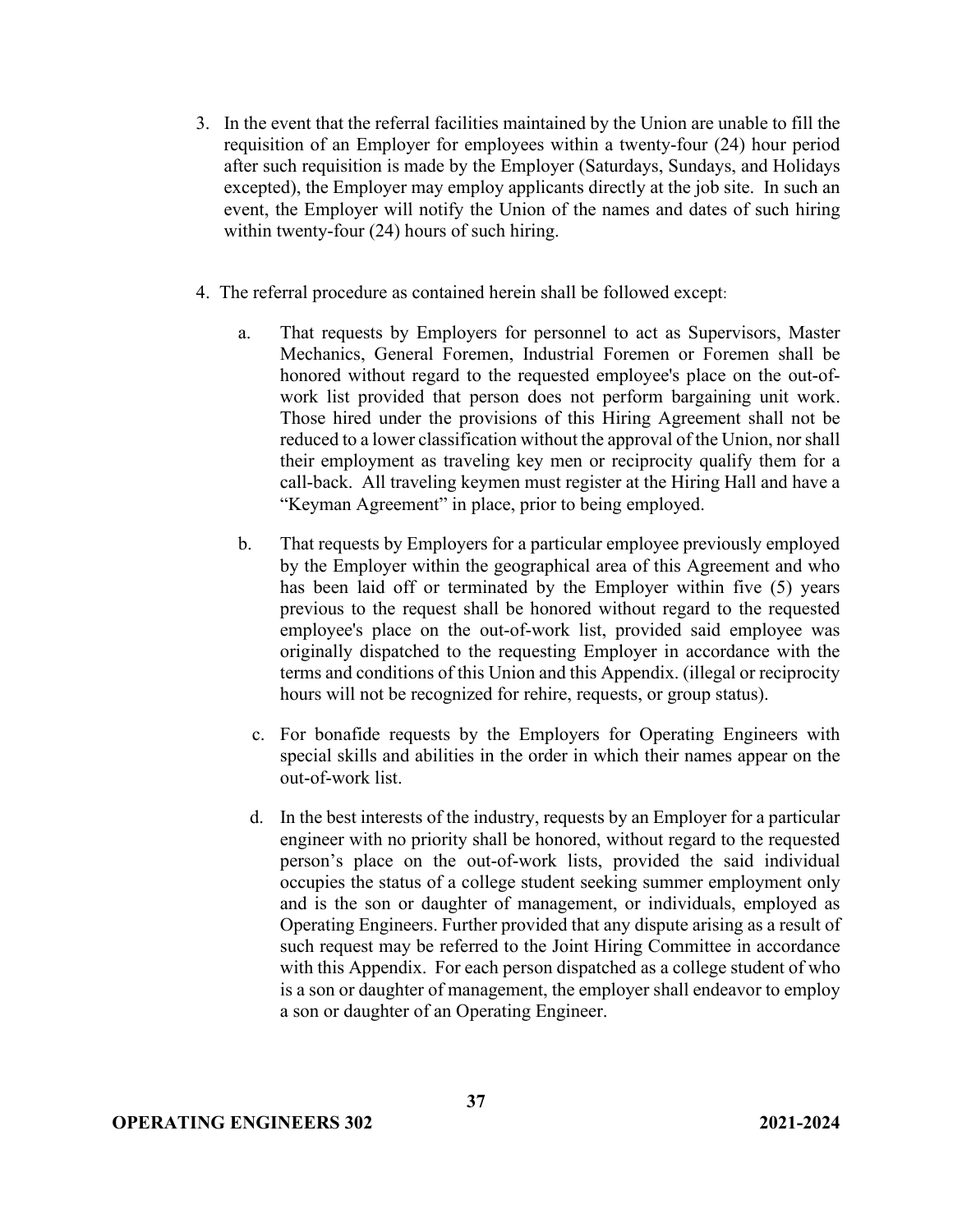- e. Requests by Employers for a particular Operating Engineer who is registered on the out-of-work list shall be honored provided that person has obtained Group I status in the applicable jurisdiction.
- f. Where Employers engage in a Joint Venture, employees employed by any of the Joint Venture may be transferred to the job or called for by name if the requirements of 4. a, b, and c above have been met by any of the Joint Venture.
- g. If an Employer controls, or holds common ownership of separate corporations, the Employer is considered the Employer for the purpose of the transferring employees to and from such corporation payrolls.

**SECTION 7.** The Union and the Employers agree that the referral of Operating Engineers shall be on the following basis:

- A. Selection of applicants for referral to jobs shall be on a non-discriminatory basis and shall not be based on, or in any way affected by, Union membership, bylaws, rules, regulations, constitutional provisions, or any other aspect of or obligation of Union membership, policies or requirements, or in any way affected by race, color, sex, age or creed. The Union shall dispatch to allow an Employer to comply with State or Federal affirmative action requirements; any other local, State or Federal law; or any reasonable contractual obligation imposed by the owner.
- B. The Employer retains the right to reject any job applicant referred by the Union for cause but shall not discriminate because of membership or non-membership in the Union or because of race, color, sex, age or creed.
- C. The Union and the Employer shall post, in places where notices to all employees and applicants for employment are customarily posted, all provisions relating to the functioning of the hiring provision of this Agreement.
- D. ASAP requests from contractors will be based on the member's geographical proximity to the project location.

## **SECTION 8.**

- A. All employees covered by this Agreement shall be required, as a condition of employment to apply for and become members of, and to maintain membership in the Union within nine (9) days following the beginning of their employment or the effective date of this cause, whichever is later.
- B. The Union recognizes its obligation and therefore assumes full responsibility to every employee discharged under the provisions of paragraph (A) above as a result of a written request from the Union to the Employer provided that the only reason for discharge is as to the timely tendering of normal initiation fees and dues.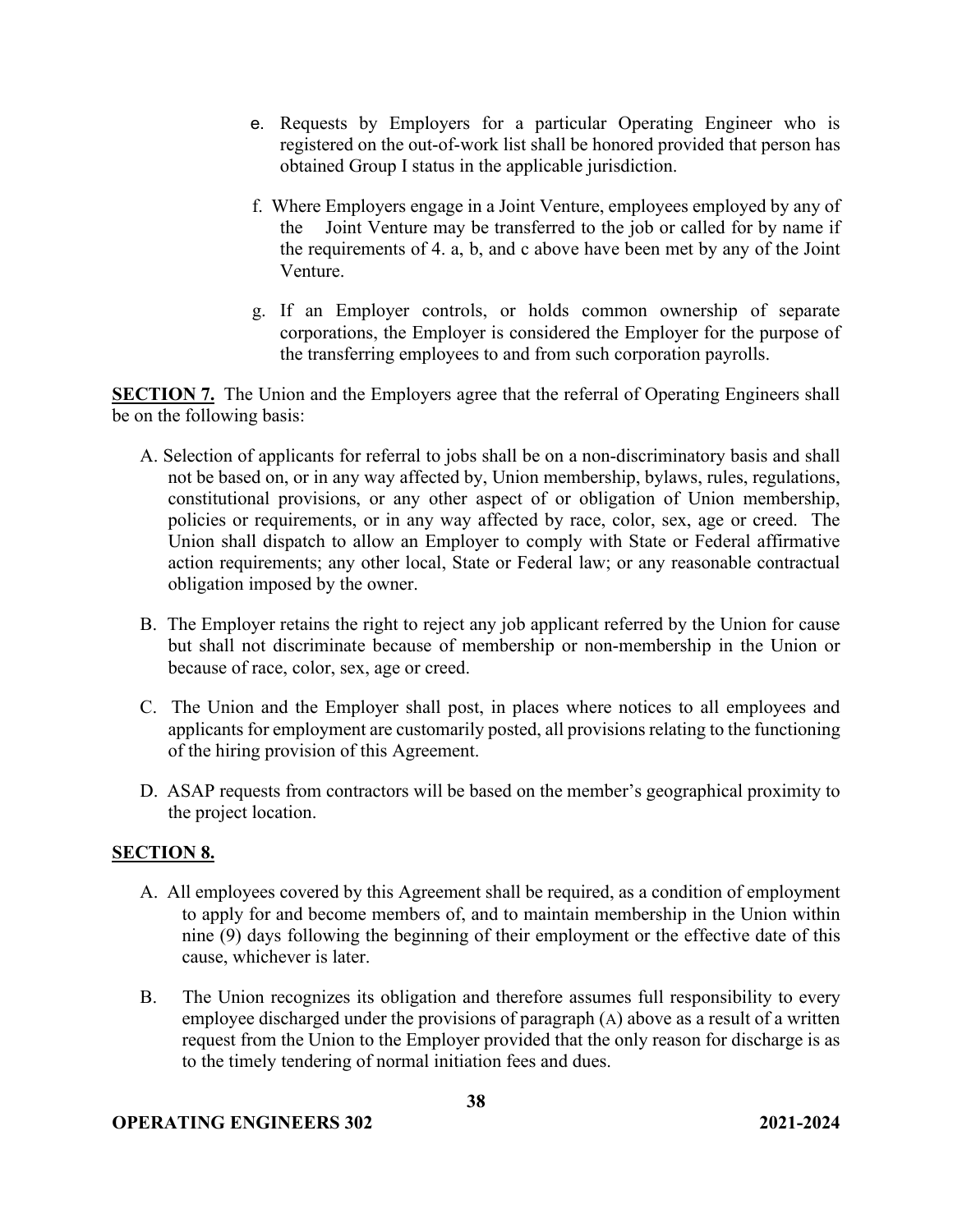**SECTION 9.** The parties to this Agreement may create a Joint Hiring Committee, composed of three (3) Employer representatives and three (3) Union representatives, to supervise and control the operation of the job referral system herein. The Joint Hiring Committee is empowered:

- A. To establish any and all rules and regulations from time to time that it deems advisable for the operation of the job referral plan, and such rules and regulations shall be as much a part of this Agreement as if contained herein;
- B. To properly post all rules and regulations relating to the functioning of the referral plan, together with provisions of this Agreement as set out in Section 6 above at the Union dispatch office and at the Employer's office;
- C. To hear and determine any and all disputes or grievances arising out of work registrations, work referrals, and the preparation of the referral registration lists. Any applicant or registrant shall have a right of appeal of any dispute or grievance arising out of and relating to the operation or functioning of the job referral plan to the Joint Hiring Committee.

The Joint Hiring Committee has provided in the rules and regulations of the job referral for an appeal to an impartial umpire whenever the Joint Hiring Committee reaches a deadlock over a dispute. The impartial umpire shall be designated by mutual agreement of the parties. The authority of the impartial umpire shall be limited to interpreting and applying the rules and regulations of the Joint Hiring Committee. All decisions of the Joint Hiring Committee or the impartial umpire shall be final, binding, and conclusive on all parties including applicants.

If questions arise as to the qualifications and competency of an applicant, the Joint Hiring Committee shall make the determination. Such determination shall be fair and impartial, without regard to applicant's membership or non-membership in the Union or race, color, sex, age or creed.

**SECTION 10.** Either party to this Agreement shall have the right to re-open negotiations pertaining to Union recognition and hiring procedures by giving the other party thirty (30) days written notice when there is reason to believe that the laws pertaining thereto have changed by Congressional amendments, government regulations, or court decision.

**SECTION 11.** Whenever an employee is discharged without written notice to the Union, the employee shall be considered eligible for rehire.

The Employer shall furnish and complete termination slips for any employee, returning one to the dispatching hall at time of termination and provide a copy to the employee. Each termination slip shall show the actual reason for termination.

**SECTION 12.** No Applicant for referral to jobs shall be dispatched where:

A. that applicant has been discharged for consuming alcohol on the job or for being intoxicated on the job; or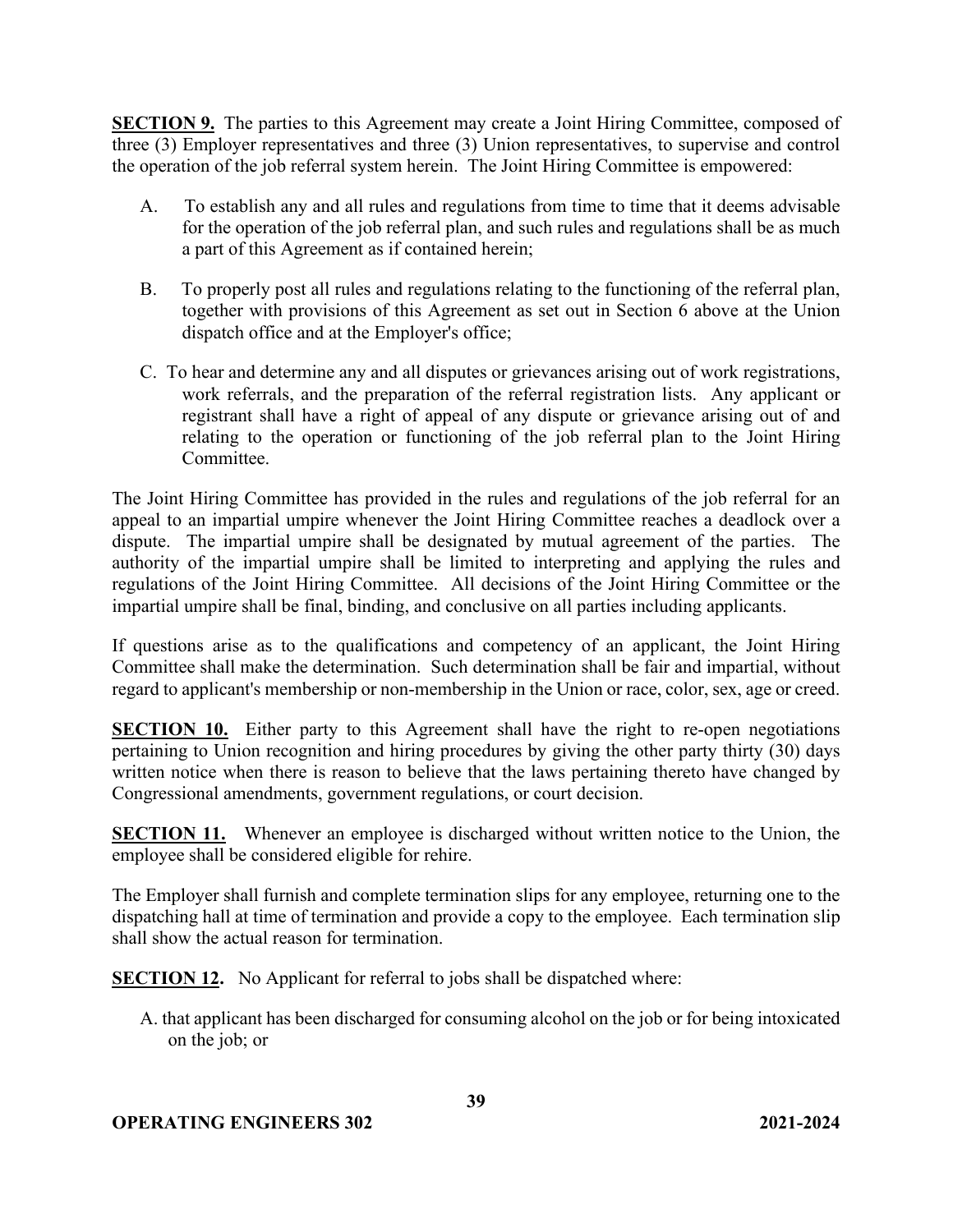B. the applicant has tested positive for controlled substance, whether during pre-employment testing or testing following employment.

Applicants will be reinstated in the job referral plan when a state certified rehabilitation program has made an evaluation of their condition. Should the evaluation require participation in a rehabilitation program, applicants must be enrolled in an accredited rehabilitation program prior to being reinstated in the job referral plan.

**SECTION 13.** All Operating Engineers who suffer an injury or serious illness shall have their group status frozen on the out-of-work list by presenting the referral hall with a physician's report stating they are unable to perform work as an Operating Engineer. The "freezing" of an applicant's group status does not apply to Health & Welfare or Pension eligibility.

- A. The applicant must register on the out-of-work list. To remain on the out-of-work list, an applicant must renew their registration not later than ninety (90) days from the date of their last registration or re-registration.
- B. When the applicant provides the referral hall with a physician's "Release for Work" document, the applicant shall be considered ready and available for work effective on the date the work release was received in the referral hall. The applicant's group status on the out-of-work list will then revert to the status as it was on the date it was frozen and all referral hall rules shall apply.

**SECTION 14.** Members that are called to active duty with the National Guard or a military reserve unit may register on the out-of-work list. During the active duty period it is unnecessary to re-register to maintain an out-of-work date.

- A. The member must prove active duty status and then they will not be contacted for work during the active duty period.
- B. Upon separation from active duty the member shall notify the hiring hall of change in status within thirty (30) calendar days.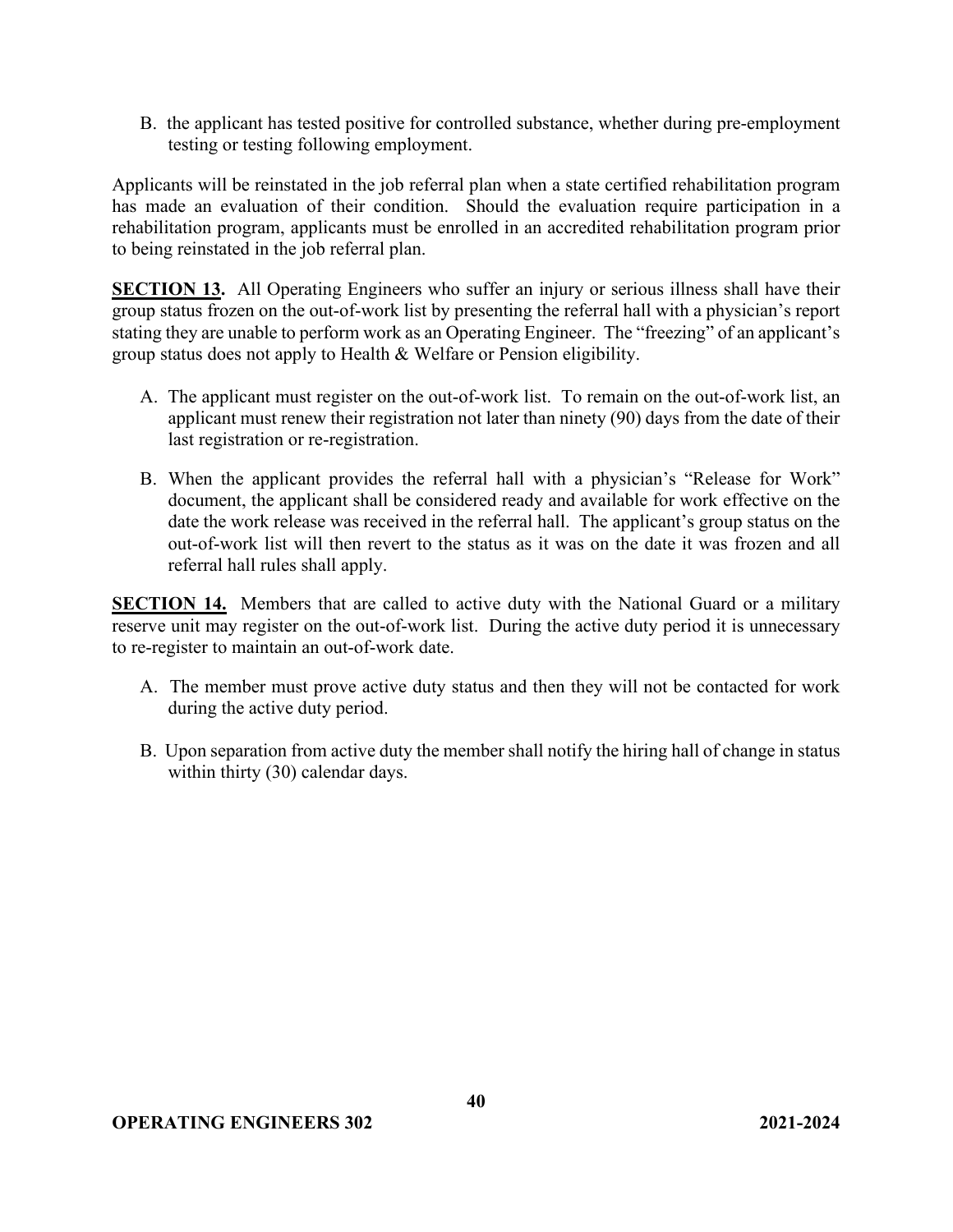## **CRANE RENTAL ADDENDUM**

In accordance with Appendix 2, Section 13 of the existing Master Labor Agreement, the following conditions shall govern crane rentals:

Employers engaged in crane rental related services and who furnish crews therewith shall recognize the following conditions:

SECTION 1. When a crane is rented to any job of less than thirty (30) calendar days duration, the following schedule of conditions will apply:

- A. When the Employer's headquarters are located in one of the cities set forth in (b) below, the center of such city shall be the measuring point from which additional remuneration will be compensated. In the event the Employer's headquarters are located outside of these specific cities, the city center of the specified city nearest the Employer's headquarters shall be designated as the measuring point.
- B. Zone Pay Differential:
	- (1) When jobs are located outside of the city limits of Everett, Mount Vernon, Bellingham, Port Angeles, Aberdeen-Hoquiam (with the city center of Aberdeen being considered the city center for both towns), Shelton, Bremerton, Seattle, Wenatchee, and Yakima and camp or board and lodging are not provided, the following additional remuneration will be paid:

| Zone $1$ | $0 - 25$ radius miles | Basic hourly wage rate                                                 |
|----------|-----------------------|------------------------------------------------------------------------|
| Zone 2   |                       | over 25 - 45 radius miles Basic hourly wage rate $\pm$ \$1.00 per hour |
| Zone 3   | over 45 radius miles  | Basis hourly wage rate $+$ \$1.30 per hour                             |

- (2) When the only access roads to a job require employees to travel into a higher travel zone and back to the zone in which the job is located, then the employees shall be paid the zone pay provided for the higher zone.
- C. Ferry Fees:

All necessary ferry fees are to be reimbursed by the Employer in the following manner:

- (1) Employees will be reimbursed at the passenger fare or passenger car fare when substantiated by receipts.
- (2) When employees elect to live at or near the project and forego daily ferry travel, it is recognized that they are entitled to the prerogative of visiting their homes for the weekend and in that event ferry charges shall be paid for such weekend travel as substantiated by receipts.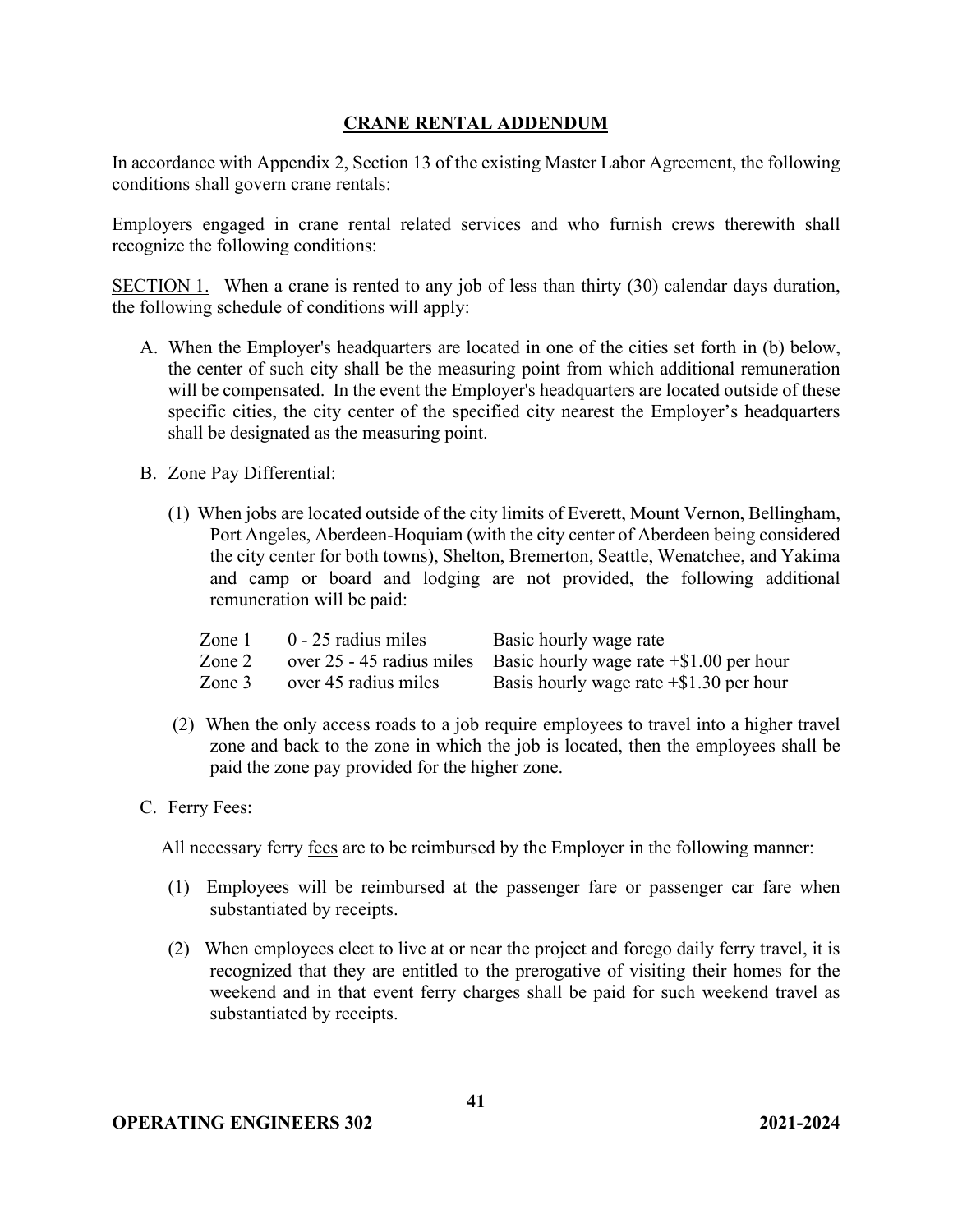#### D. Lodging & Per-diem

In areas where it is not feasible or practical for the crews to drive to and from the jobsite daily, the Employer shall provide single occupancy lodging and per-diem of \$50 per day for meals and incidental expenses.

SECTION 2. On short time jobs where rentals extend beyond thirty (30) calendar days, these special conditions shall become null and void on the thirty-first day, and for all days worked thereafter, the conditions shall apply as under the current Operating Engineers Master Labor Agreement.

SECTION 3. On long time duration rental jobs of over thirty (30) calendar days, the conditions of the current Operating Engineers Master Agreement shall apply except for the first day "in" and the termination day "out" of the job when Section 1B above shall apply.

SECTION 4. Where employees are employed to work on a particular operation of a project or on the project as a whole, performing work requiring mutual assistance with a crew or crews of one or more crafts, any one crew of whom receives more favorable travel and board and lodging payments, then those employees affected shall also receive the more favorable conditions of employment. The word "crew" shall be defined to mean one or more members of another craft.

SECTION 5. When employees are required to pilot and/or haul equipment and/or haul materials in support of equipment, the vehicles necessary to perform the work will be provided by the employer.

SECTION 6.All hours worked over twelve (12) hours in a single shift, shall be paid at double the straight time rate of pay.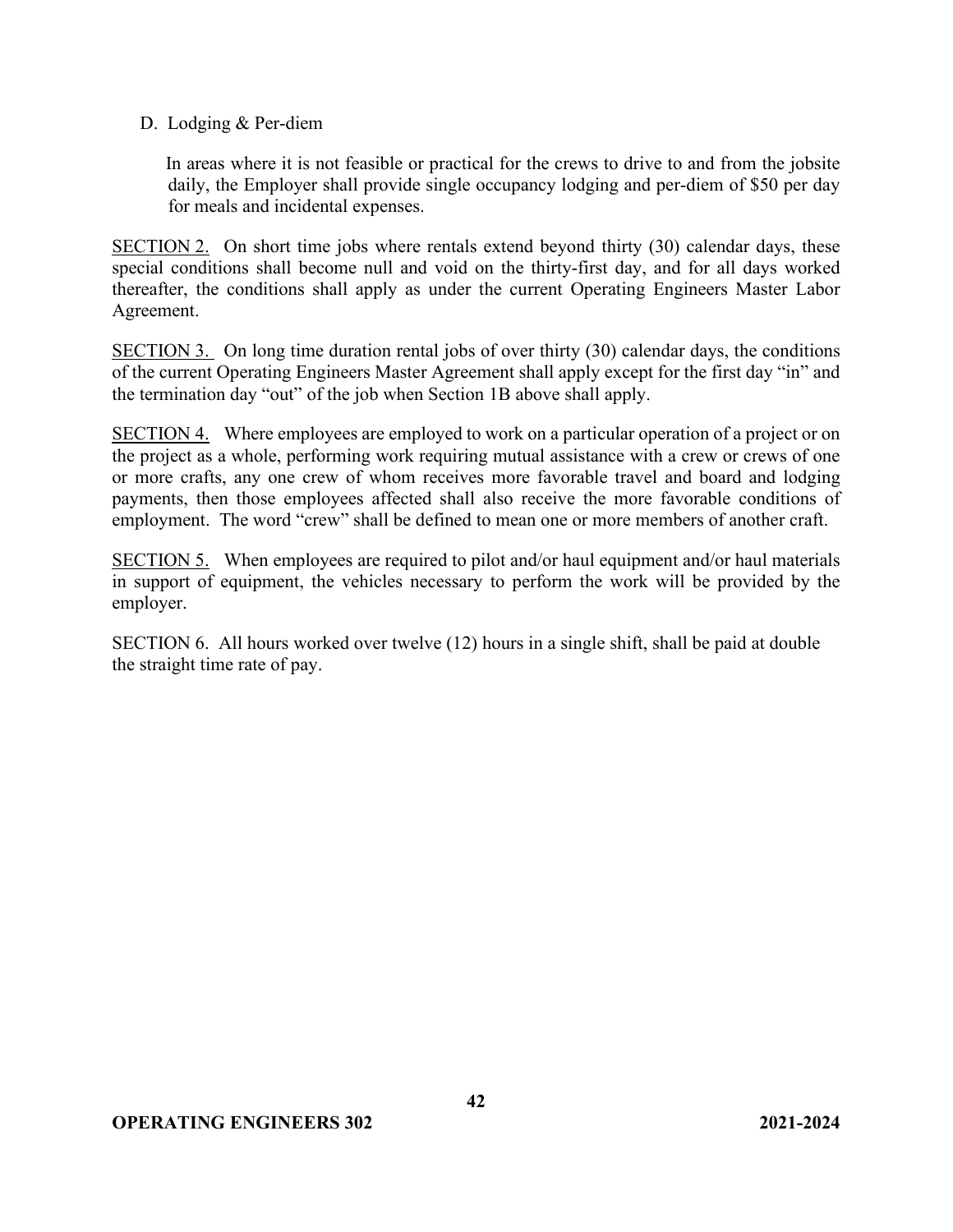# **LOCAL 302/WASHINGTON AGC**

## **CONSTRUCTION SITE SURVEYOR AGREEMENT**

June 1, 2021 – May 31, 2024

#### **INTERNATIONAL UNION O F OPERATING ENGINEERS**

# **LOCAL 302**

Daren Konopaski Business Manager & General Vice President

> MAIN OFFICE 18701 120th Avenue NE Bothell, WA 98011-9514 425-806-0302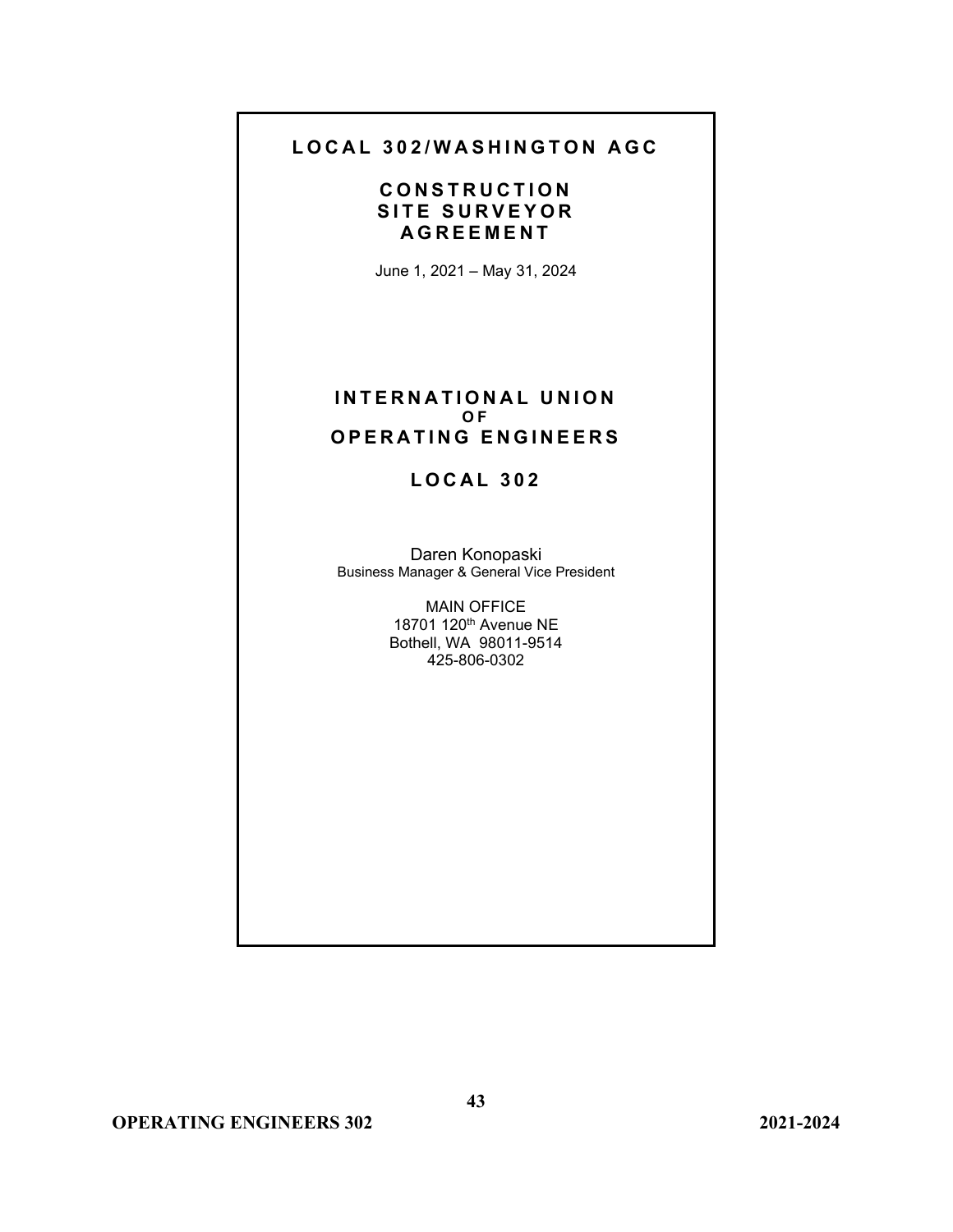#### **CONSTRUCTION SITE SURVEYOR AGREEMENT**

#### **PREAMBLE**

This Agreement is a successor Agreement to the 2018-2021 Technical Engineers Agreement and all other prior Technical Engineers Agreements thereto by and between the Associated General Contractors of Washington (AGC) and Local 302 of the International Union of Operating Engineers.

#### **ARTICLE 1 PRINCIPAL AGREEMENT**

The Employer agrees that all Construction Site Surveyor work performed within the territorial jurisdiction of Local 302 of the International Union of Operating Engineers shall be performed in conformity with the 2021-2024 Operating Engineers Local 302 Master Labor Agreement currently in effect except as modified herein.

#### **ARTICLE 2 EFFECTIVE DATE AND DURATION**

This Agreement shall be effective commencing June 1, 2021 and shall continue in force and effect through May 31, 2024. Modification or termination of this Agreement shall be effectuated as provided for under Article 4 of the principal Agreement.

#### **ARTICLE 3 WORK DEFINED**

Survey work shall be that work performed by said employees which requires the use of or utilizes a Transit, Tripod-mounted Level, Laser, Electrotape, Electronic Measuring Device, Theodolite, Global Positioning System, Data Collector, or Total station in connection with such work that shall include, but not be limited to, highway, building, heavy construction and engineering projects. Survey work will also include, but not be limited to, the establishment of control points governing construction operations on locations and elevations of embankment, excavations, piles, caissons and utilities.

#### **ARTICLE 4 COMPOSITION OF PARTIES**

Whenever the Employer requires employees for the performance of survey work, the size of the survey crew will be determined by the Employer. The first survey employee on the job site shall be a Construction Site Surveyor. Any assistant or additional employees on a survey crew shall be members of the craft. At no time will the composition of a survey party be made up of employees who are not members of the craft. However, in the event the Employer chooses to use an Operating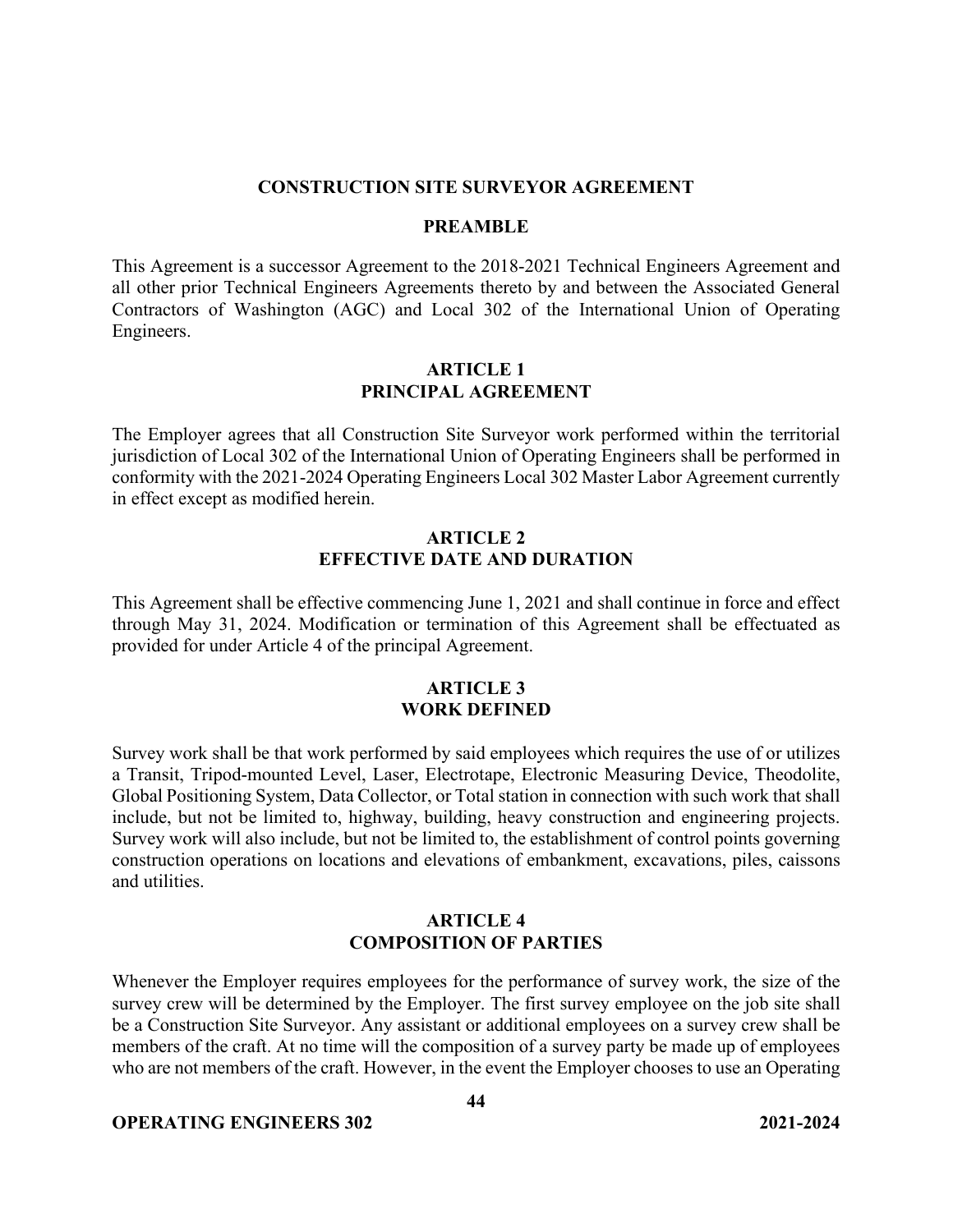Engineer (already employed) as a member of a survey crew, rather than an Operating Engineer who is regularly employed as a Construction Site Surveyor, the employee shall be paid according to the higher scale.

- (a) A two (2) person survey party shall consist of at least a Construction Site Surveyor and a Chainman.
- (b) A three (3) person survey party shall consist of at least a Construction Site Surveyor and Assistant Construction Site Surveyor and a Chainman.

## **ARTICLE 5 CLASSIFICATIONS AND WAGES**

| <b>CONSTRUCTION SITE SURVEYOR WAGE – Schedule A-1</b><br>King, Snohomish, Skagit, and Whatcom Counties |                       |              |              |
|--------------------------------------------------------------------------------------------------------|-----------------------|--------------|--------------|
|                                                                                                        | <b>Effective Date</b> |              |              |
|                                                                                                        | June 1, 2021          | June 1, 2022 | June 1, 2023 |
| <b>Construction Site Surveyor</b>                                                                      | \$51.15               | \$53.40      | \$55.80      |
| Assistant                                                                                              |                       |              |              |
| <b>Construction Site Surveyor</b>                                                                      | \$49.92               | \$52.12      | \$54.47      |
| Chainman                                                                                               |                       |              |              |
|                                                                                                        | \$46.73               | \$48.78      | \$50.98      |

| <b>CONSTRUCTION SITE SURVEYOR WAGE – Schedule A-2</b><br>Counties include Clallam, Jefferson, Mason, Grays Harbor, Kitsap, Kittitas, Island, San Juan, Okanogan,<br>Chelan, Douglas, and Yakima lying west of the 120 <sup>th</sup> Meridian |                       |              |              |
|----------------------------------------------------------------------------------------------------------------------------------------------------------------------------------------------------------------------------------------------|-----------------------|--------------|--------------|
|                                                                                                                                                                                                                                              | <b>Effective Date</b> |              |              |
|                                                                                                                                                                                                                                              | June 1, 2021          | June 1, 2022 | June 1, 2023 |
| <b>Construction Site Surveyor</b>                                                                                                                                                                                                            | \$49.96               | \$51.98      | \$54.13      |
| Assistant                                                                                                                                                                                                                                    |                       |              |              |
| <b>Construction Site Surveyor</b>                                                                                                                                                                                                            | \$48.76               | \$50.73      | \$52.83      |
| Chainman                                                                                                                                                                                                                                     |                       |              |              |
|                                                                                                                                                                                                                                              | \$45.61               | \$47.44      | \$49.40      |

#### **ARTICLE 6 HIRING PROCEDURES**

Due to the specialized nature of the work performed by Construction Site Surveyors, individuals may be requested by name.